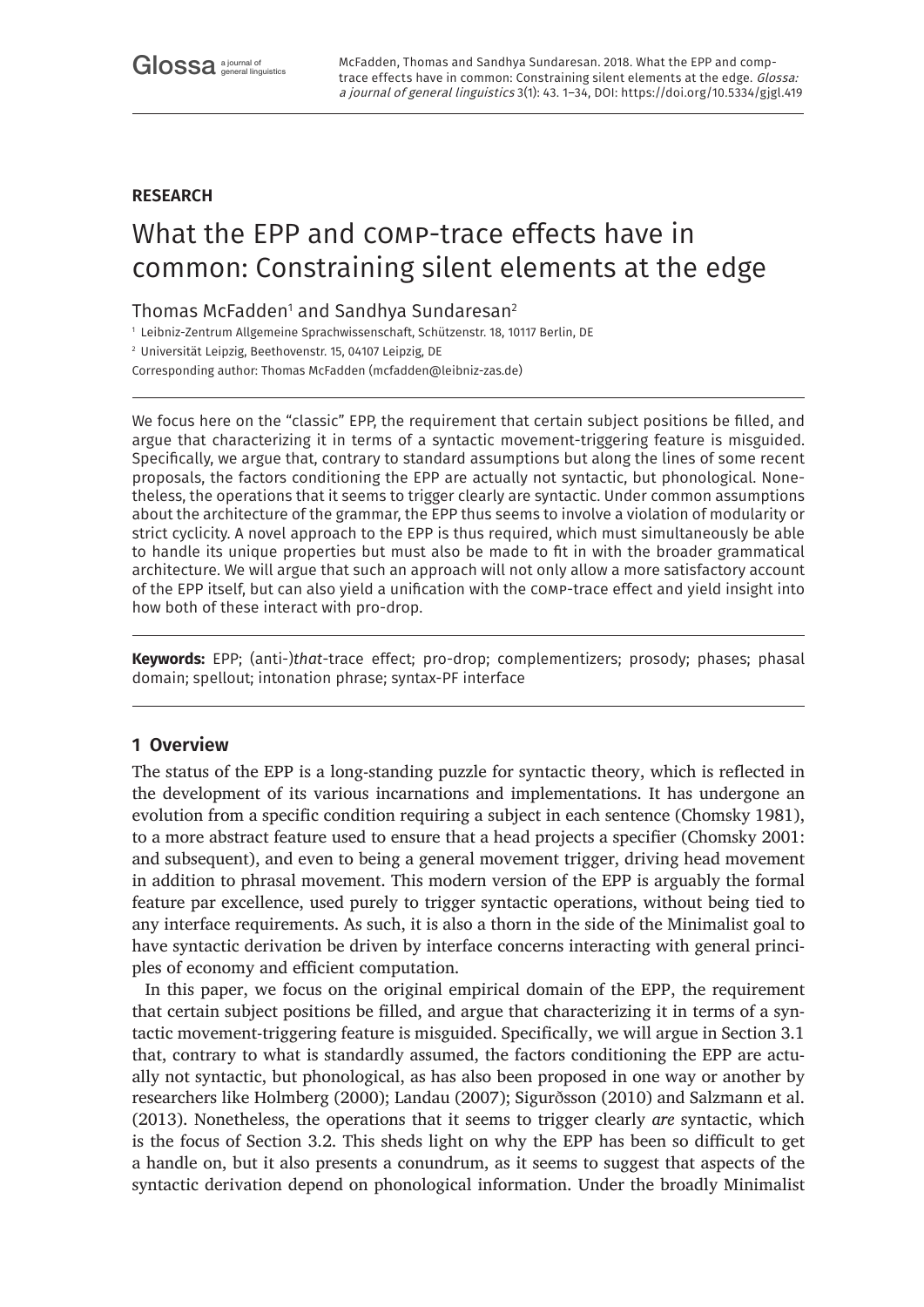framework we adopt here, this would be clearly countercyclic. In the standard Y-model and its descendants, the output of the (narrow) syntactic derivation feeds into the interpretive components of PF and LF; thus while syntactic information feeds into PF, phonological information is not available to the syntax. More recent phase-based and multiple spellout models (etc. Uriagereka 1999; Chomsky 2001) introduce a certain amount of feedback, such that syntactic cycles may be interleaved with non-syntactic ones, but it is normally *not* assumed that phonological information from previous cycles can actually interact with later syntactic cycles. Indeed, the crucial point here is not specific to the Y-model. Rather, it extends to any framework which assumes that the syntactic derivation does not have access to the phonological properties of the structures it manipulates, e.g. as a general principle of modularity (e.g. the Principle of Phonology-Free Syntax, see Zwicky & Pullum 1986), or because phonological content is explicitly inserted at a late stage of the derivation after the narrow syntax has done its work (as in realizational theories of morpho-phonology like Distributed Morphology Halle & Marantz 1993). The EPP thus seems to involve a violation of modularity or countercyclicity.

A novel approach to the EPP is thus required, which must simultaneously be able to handle its unique properties but must also be made to fit in with the broader theory of grammatical architecture. We will argue that such an approach will not only allow a more satisfactory account of the EPP itself, but can also yield a unification with the comptrace effect and yield insight into how both of these interact with pro-drop. This paper is intended as an initial contribution in this direction. $<sup>1</sup>$ </sup>

### **2 Background on the EPP and its development**

In this section, we consider the basic evidence for assuming some version of the EPP, along with significant developments in how it has been understood over the past 35 years. The original formulation of the EPP (Chomsky 1981, et seq.) was based on the observation that clauses require their subject position (now usually identified as Spec-TP) to be filled (see also Svenonius 2002; Landau 2007; Jouitteau 2008; Cable 2012, for useful background on the EPP and its history). This was intended to include straightforward overt subjects as well as covert ones, such as traces of A- and Ā-movement, pro and *pro*, with the choice among these being regulated separately.

The pattern in (1) can be explained in terms the *θ*-criterion: the verb *mow* has two *θ*-roles to assign, but when the subject is absent, it only gets to assign one of them, leading to ungrammaticality:

(1) \*(Dan) mowed the lawn.

However, there are cases where there is no thematic requirement for a subject, e.g. with verbs that engage in the causative-inchoative alternation like *shatter*. When used transitively, as in (2a), *shatter* assigns two *θ*-roles, an AGENT role to the subject and a PATIENT role to the object. Yet such verbs can famously also be used intransitively, as in (2b), with the agent role left unexpressed. Crucially, the contrast between (2b) and (2c) shows that the remaining argument, which was the object in (2a), must surface in subject position in English: i.e. it cannot remain in its post-verbal position where it gets its *θ*-role:

- (2) a. Sandra shattered the pot.
	- b. The pot shattered.
	- c. \*Shattered the pot.

<sup>&</sup>lt;sup>1</sup> Due to space limitations, extended discussion of relevant prior work and of how our proposals fit into broader architectural considerations have been cut from the current version of this paper. This can be found in the expanded version of this work in McFadden & Sundaresan (2017).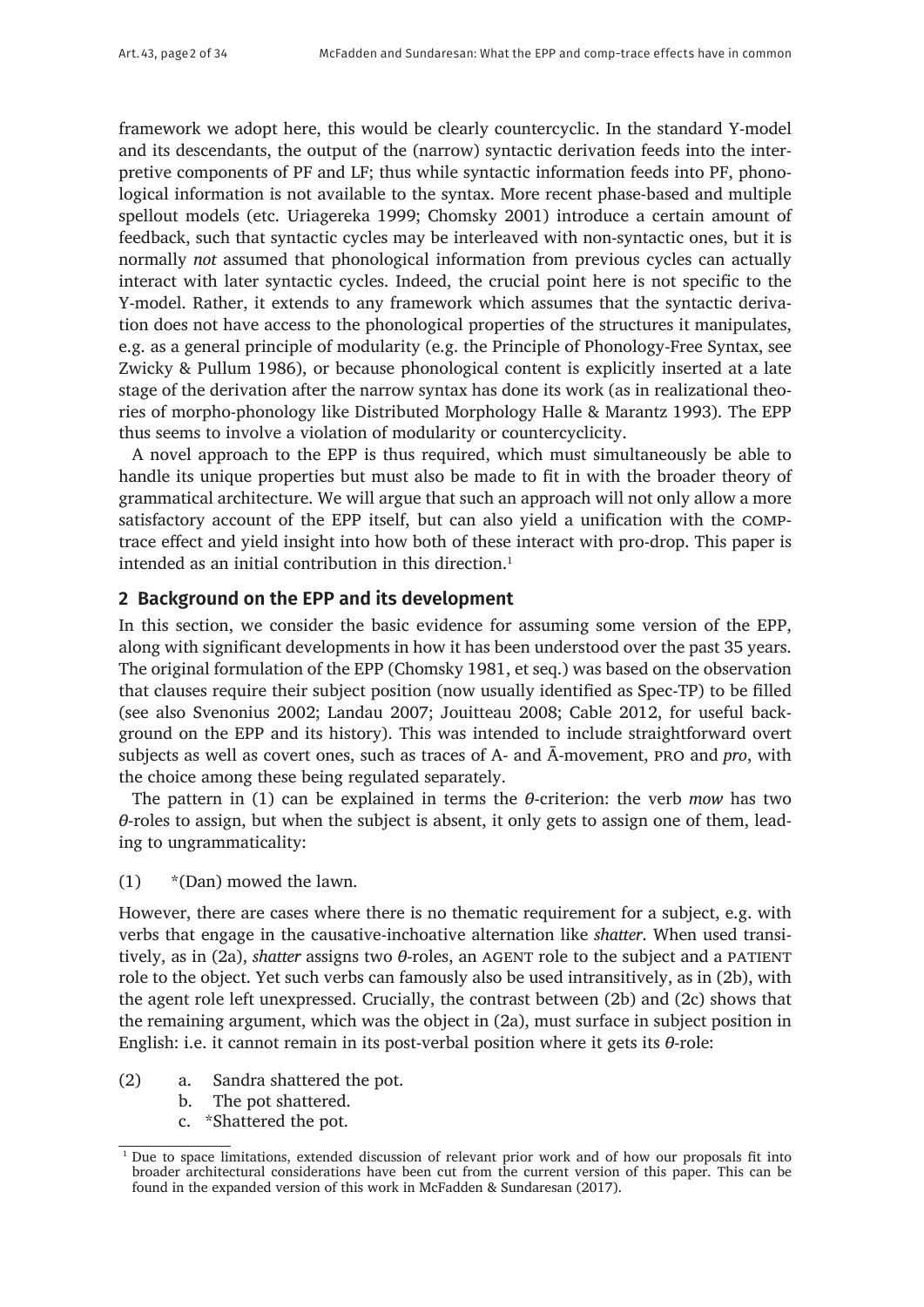Given that (2b) is grammatical, the problem with (2c) cannot be that a *θ*-role has gone unassigned—the agent role of *shatter* must somehow be optional. Instead, the issue seems to be the lack of a DP in subject position, which is addressed by moving *the pot* there in (2b). Passive sentences like *The pot was shattered* are parallel in this respect. Again, we need something beyond the *θ*-criterion to ensure that DPs, which would otherwise be objects, appear in subject position.

Of course, GB theory and its descendants have another key mechanism that can be invoked to account for these facts, namely Case theory. As per Burzio's Generalization, no accusative Case should be assigned to the object position in sentences like (2c), given the lack of an external *θ*-role. The only Case available then is nominative, which was traditionally assumed to be assigned in Spec-IP/TP. It could thus be posited that these DPs are forced to move to subject position by their Case needs. Much subsequent work has called this analytic strategy into question, however, arguing that nominative isn't actually restricted to subjects or to any particular position, and thus Case can't be used to trigger movement (see e.g. Marantz 1991; McFadden 2004, a.o.). If that line of work is on the right track, patterns like that in (2) already serve as evidence for the EPP.

The really clinching argument, however, has always been based on expletives. Under certain circumstances (related to predicate-class and subject-definiteness), the subject can surface in an unexpectedly low post-verbal position, even in English. However, as (3) illustrates, the normal pre-verbal subject position must still be filled, in this instance by the expletive *there*:

(3) \*(There) is an elephant on my sofa.

The grammatical version of (3) shows us that, whatever Case (and other) needs the expected subject DP has, they can be met in situ, without movement up to Spec-TP. Nonetheless, Spec-TP must be filled by *something*. An essentially parallel argument can be extended to *it*-type expletives with post-copular sentential subjects in English:

- (4) [That Julie has two heads] is strange. *vs.* \*(It) is strange [that Julie has two heads].
- (5) [For Jay to wear that] would be sad. *vs.* \*(It) would be sad [for Jay to wear that].

In all these cases, the requirement for these expletives cannot be thematic, since they essentially double an argument that appears elsewhere in the clause. More importantly, they are not easily amenable to an account in terms of the Case needs of DPs. While one can argue that *the pot* has to move to Spec-TP in order to receive nominative Case in (2b), it does not make sense to say that expletives *there* and *it* must be inserted in Spec-TP because they require Case—if they were simply left out of the derivation, their needs would be irrelevant. Rather, they must be entering the derivation for some other reason. These patterns taken together lead to the assumption of a further principle to regulate the distribution of DPs, stated in a simple traditional form in (6):

#### (6) **The traditional EPP**

Every clause must have a filled subject position.

# **3 Establishing the modularity problem**

In this section, we will present empirical evidence to show that the EPP in languages like English is conditioned by phonological factors (section 3.1). At the same time, the operation responsible for creating a structure that satisfies the EPP shows the properties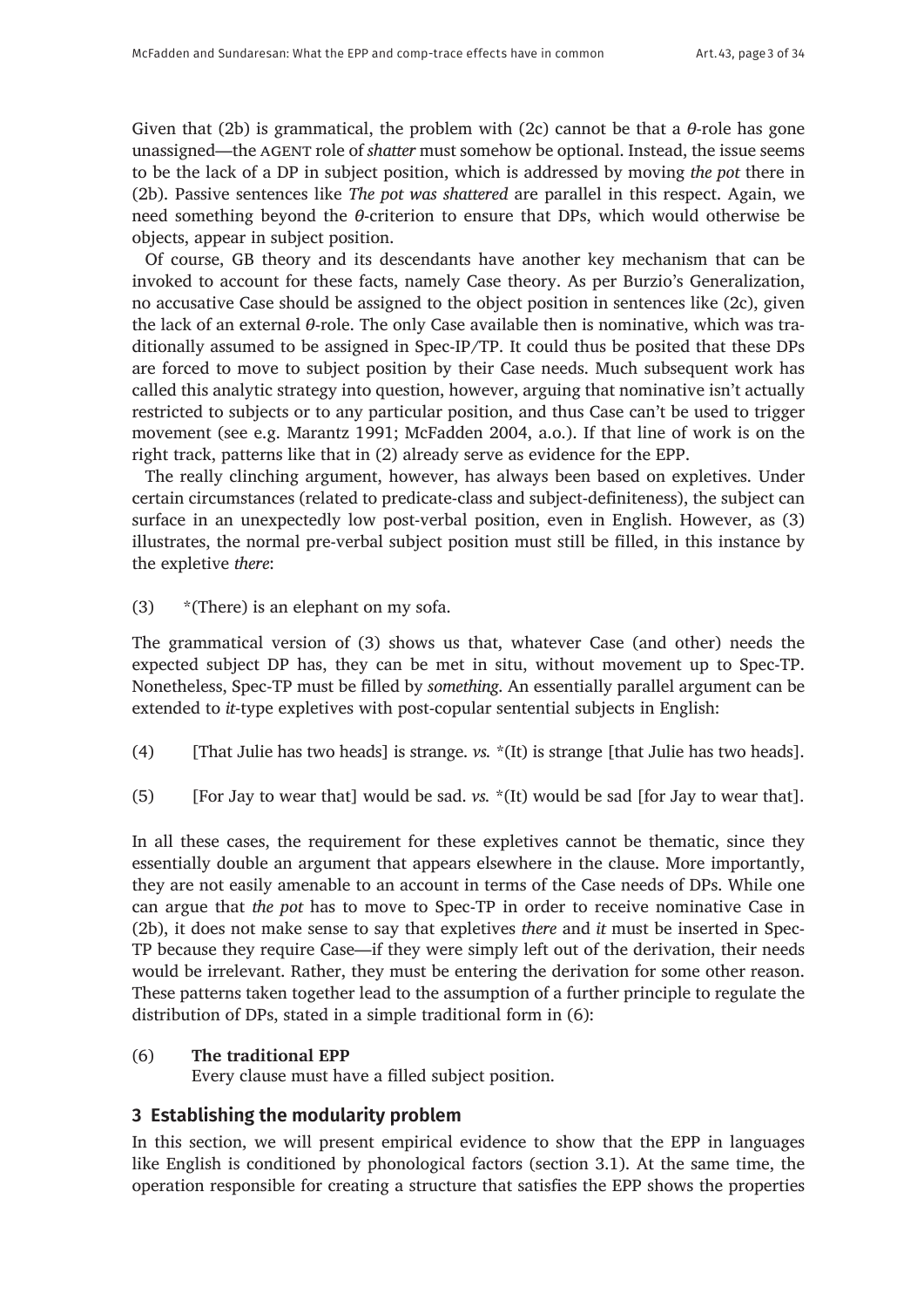of being syntactic, not prosodic (section 3.2), and its output can affect interpretation at both LF and PF.<sup>2</sup>

# *3.1 The EPP must hold at PF*

Compelling evidence that the EPP has a phonological side comes from the fact that, in the core cases it is meant to capture, it is a requirement, not just for *any* subject, but specifically for an *overt* one:3

- (7) a. I like beans.
	- b. \*Like beans. (under the interpretation 'I like beans')
	- c. \**pro* like beans.
- (8) a. It is strange [that Julie has two heads].
	- b. \*Is strange [that Julie has two heads].
	- c. \**pro* is strange [that Julie has two heads].

More or less any version of the EPP will rule out structures like (7b) and (8b), as they lack any representation of a subject. The interesting question is why the same surface strings are ungrammatical with the analyses indicated in (7c) and (8c), i.e. where they are each understood to have silent *pro* subjects. Subject pro-drop languages like Spanish of course *do* allow such clauses with a silent *pro* subject under the right circumstances (see e.g. the contributions in Biberauer et al. 2010, for an overview), as in (9):

(9) Hablo español. *pro* speak-1sg Spanish 'I speak Spanish.'

The standard account is that the EPP would indeed be satisfied by the syntactically present but silent subjects, but that the structures are nonetheless ruled out because English is not a (subject) pro-drop language. I.e. the special silent element *pro* is available in Spanish, but not in English.

However, this falls short of an adequate explanation on multiple grounds. First, it may not actually be correct to rule out pro-drop in general in English, given arguments that at least some instances of Non-Obligatory Control (NOC) should be analyzed as (a restricted kind of) pro-drop, even in languages like English (Hornstein 1999; McFadden & Sundaresan under review). Thus the theory would have to account for why pro-drop is not possible in specifically this type of clause. Second, even if we managed to exclude *pro* in prototypical finite clauses, we would still need to explain why there are no *other* silent DPs that could occur in this position. Note that a considerable number of elements have been posited for English that are fully present and active in the syntax, but happen to receive no overt pronunciation: e.g. silent C elements in unembedded declaratives and in some complement clauses, silent T in present-tense clauses lacking an auxiliary, silent *v* with underived verbs, silent D with bare mass nouns and plurals, silent P in bare noun-phrase adverbials like *last week* in *I went to Berlin last week*, pro subjects in infinitival clauses, all manner of unpronounced copies or traces of movement, and of course a variety of constituents in ellipsis configurations. Once we acknowledge that such null elements exist, we

<sup>&</sup>lt;sup>2</sup> We are by no means the first to recognize that the EPP must be at least partly phonological and to explore analytical possibilities for integrating this idea with standard architectural assumptions. Of particular note are Holmberg (2000); Landau (2007); Sigurðsson (2010) and Salzmann et al. (2013). For reasons of space, we are not able to discuss these works and how our proposals relate to theirs in detail here. See McFadden & Sundaresan (2017) for more.

<sup>&</sup>lt;sup>3</sup> For the moment we are abstracting away from cases involving  $\bar{A}$ -bar movement of the subject and the various non-finite clause types, but will examine them in detail over the course of the paper.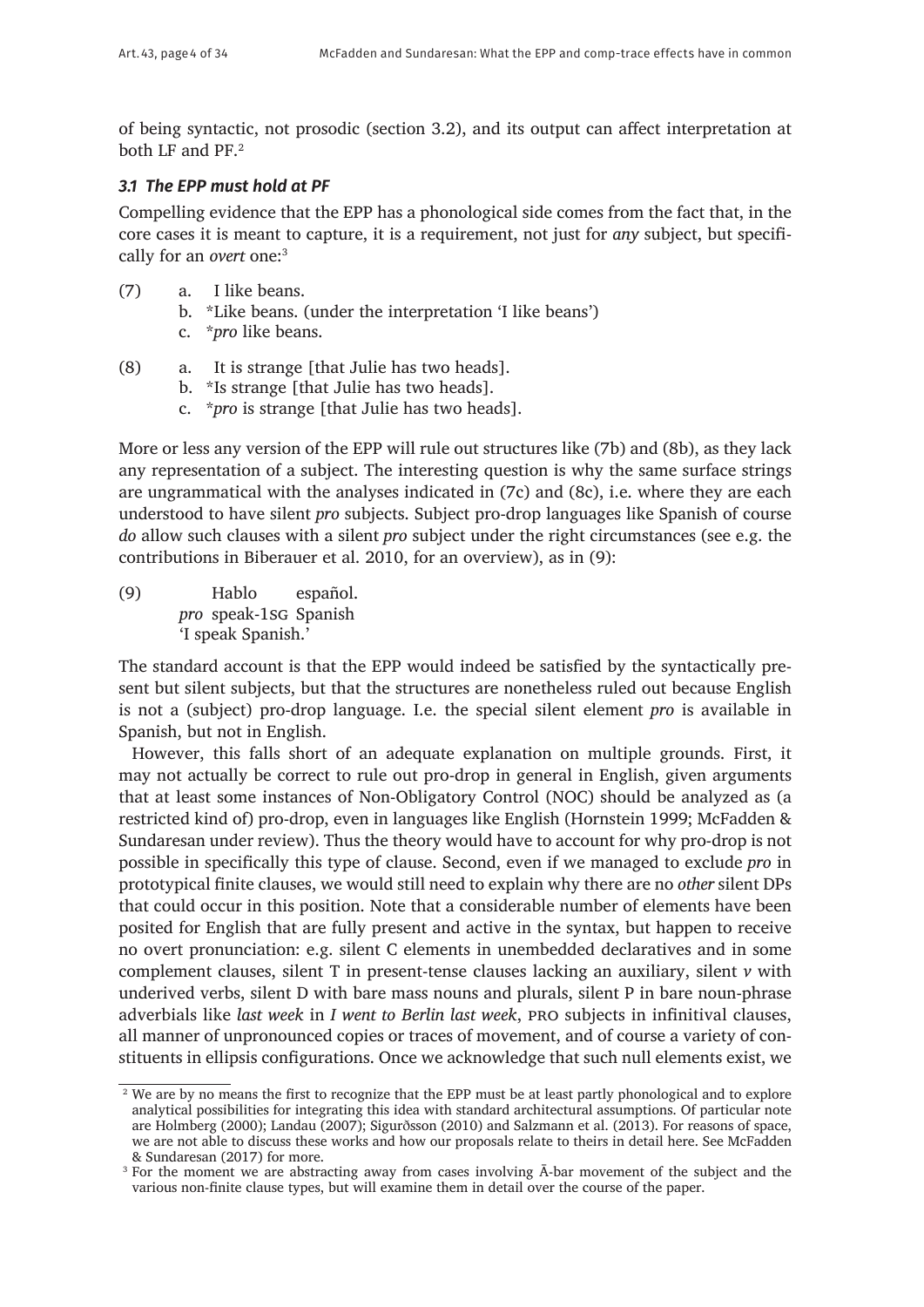need a story for why *all* of the DPs that are licensed to appear in the subject positions in sentences like (7) and (8) in English happen to include at least one terminal node that is not on that list, i.e. why they all happen to have overt forms. Finally, this approach to the contrast between (7c) and (9) presupposes that there is an explanatory theory of pro-drop that can account for why it isn't available in languages like English, including the qualifications noted here. In the absence of such a theory, saying that English is not a (subject) pro-drop language is clearly just a restatement of the facts.

A second potential argument that the EPP applies at PF comes from effects with ellipsis, discussed e.g. by Merchant (2001); van Craenenbroeck & den Dikken (2006). Extraction from surface subjects in English is generally ruled out (10a), arguably because such subjects have moved, and moved elements are islands. However, extraction becomes possible if the extraction site is elided, as in (10b):

(10) a. \*Which Marx brother<sub>*i*</sub> is [a biography of  $t_i$ ], going to appear  $t_j$  this year? b. A biography of one of the Marx brothers is going to appear this year, but I don't know which (Marx brother).

Merchant proposes that what happens in (10b) is that the subject never actually moves, thus it is not an island to extraction. I.e. the correct structure is (11):

(11)  $\quad \dots \; [\Gamma_{\!C\!P} \; [\text{which (Marx brother})]_i$  <del>is  $[\Gamma_{\!T\!P} \; \text{going to appear [a biography of t_i] this year}]_i$ </del>.

Of course, this should lead to an EPP violation since the embedded clause doesn't have any material in Spec-TP. The fact that it is nonetheless grammatical suggests that the EPP only applies at PF, after ellipsis, thus it never sees the potentially violating structure, and (11) is allowed. Such an analysis would be impossible with a syntactic EPP. However, we will not rely heavily on this argument for a phonological EPP, as it has recently been challenged by Barros et al. (2014).<sup>4</sup>

A further class of evidence for the phonological status of the EPP comes from a comparison with certain other restrictions on subjects that are usually handled separately, namely the COMP-trace effect.<sup>5</sup> The central idea, which we will develop throughout the paper, is that the EPP can and should be unified with the comp-trace effect, the ban on *for-to* and the anti-*that*-trace effect. If this is correct, it provides two pieces of support for a phonological account. First, there is independent evidence for the phonological status of the comp-trace effect. Second, what the various constraints here have in common is their reference to *silent* subject positions in specific contexts. In other words, they can only be unified via reference to (non-)overtness, and thus the unifying implementation must be situated at PF.

The comp-trace effect is exemplified in (12):

- (12) a. Who*<sup>i</sup>* do you think [(that) Alex punched t*<sup>i</sup>* ]?
	- b. Who<sub>*i*</sub> do you think [t<sub>*i*</sub> is stupid]?
	- c. \*Who<sub>*i*</sub> do you think [that t<sub>*i*</sub> is stupid]?

(12a) shows that when an object is *wh*-extracted from an embedded clause into the matrix, the complementizer *that* is optional. But when the subject is extracted, *that* suddenly must be dropped, as is clear from the contrast between (12b) and (12c). The first important point to note is that the comp-trace effect descriptively amounts to a constraint against a silent subject position in a particular context, just like the EPP. The second is that

<sup>4</sup> We thank Gary Thoms and an anonymous reviewer for very helpful comments on the issues here.

<sup>5</sup> We thank an anonymous reviewer for comments on a previous version which helped us restructure the exposition of this argument to (hopefully) improve clarity.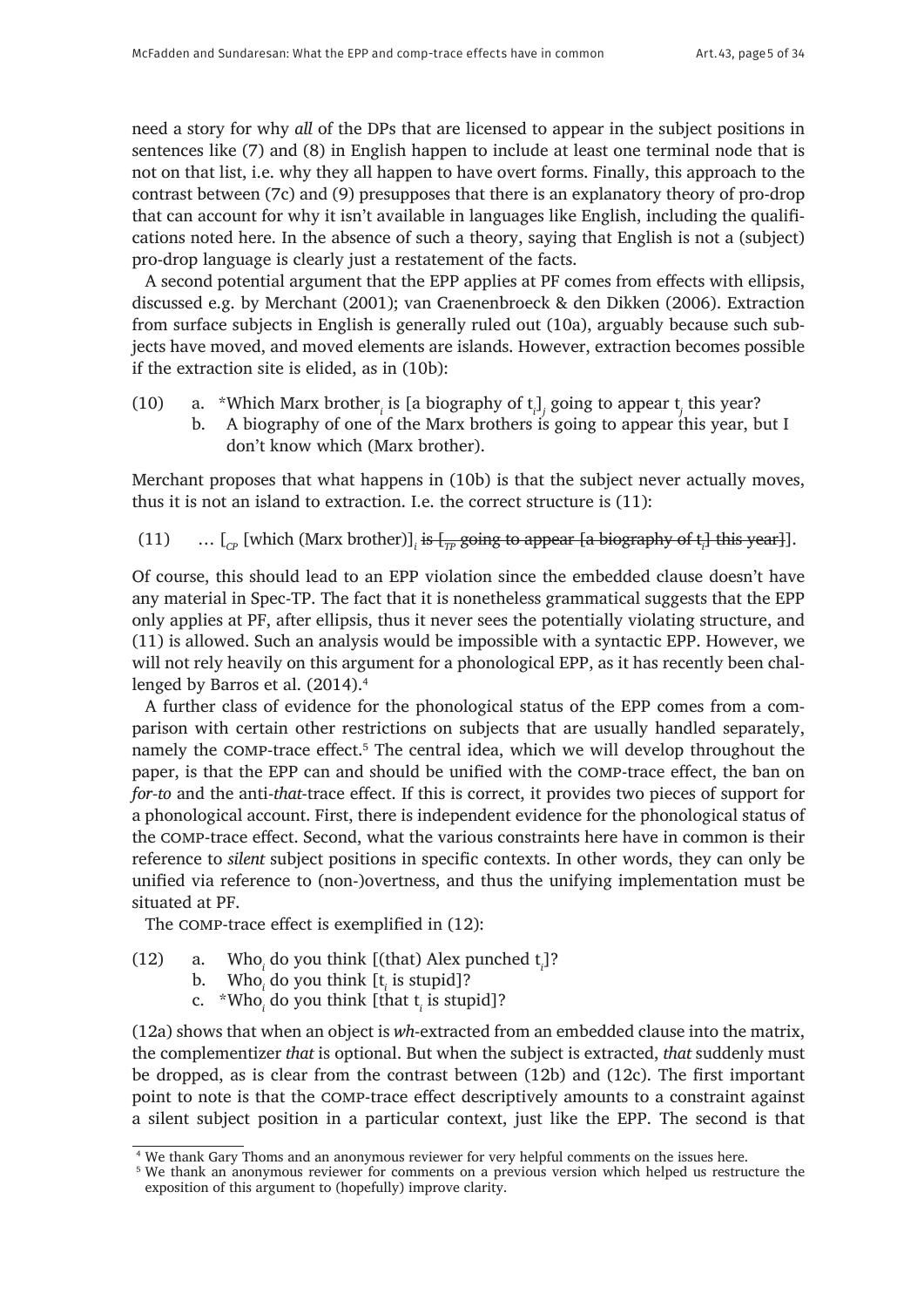there is mounting evidence that comp-trace effects are not actually syntactic, as was long thought, but rather involve something phonological or prosodic (Kandybowicz 2006; Bruening 2009; McFadden 2012; Salzmann et al. 2013). For one thing, ellipsis seems to eliminate the effect (Merchant 2001):6

(13) John said that someone would write a new textbook, but I can't remember who*<sup>i</sup>* J<del>ohn said that t<sub>i</sub> would write a new textbook</del>.

For another, the intonational break created by Right Node Raising (indicated here by the | character), while not completely removing the effect, greatly improves grammaticality (de Chene 1995):

# (14)  $\cdot$ ?Who<sub>*i*</sub> does John doubt whether | and Bill suspect that | t<sub>*i*</sub> cheated?

Finally, the effect is substantially ameliorated by having an adverbial intervene between the complementizer and the presumed position of the trace (Bresnan 1977, and others):

(15) Who*<sup>i</sup>* do you think [that, against better judgment, t*<sup>i</sup>* punched Alex]?

We can further underline the connections to the EPP by looking at infinitival clauses. Note first that the comp-trace effect applies equally well to the infinitival complementizer *for*, as demonstrated by the triple in (16). It is optional in the complement of certain verbs when an object is extracted (16a), but when the subject is extracted, it must be null as shown by the contrast between (16b) and (16c) (Chomsky & Lasnik 1977; Pesetsky & Torrego 2001):

- (16) a. Who<sub>*i*</sub> would you like [(for) Alex to punch  $t_i$ ]?
	- b. Who<sub>*i*</sub> would you like [t<sub>*i*</sub> to punch Alex]?
	- c. \*Who<sub>*i*</sub> would you like [for t<sub>*i*</sub> to punch Alex]?

Interestingly, overt *for* is also ruled out when the following subject is null for reasons other than Ā-movement, i.e. when it is (controlled) pro. (17a) shows again as a baseline that *for* is optionally overt before an overt subject. The contrast between (17b) and (17c) shows that this optionality disappears when the subject is pro, overt *for* being ruled out. This is thus completely parallel to a COMP-trace paradigm.<sup>7</sup>

- (17) a. I would like [(for) you to punch Alex].
	- b.  $I_i$  would like [PRO<sub>*i*</sub> to punch Alex].
	- c. \*I *i* would like [for pro*<sup>i</sup>* to punch Alex].

It's important to note at this juncture that the analysis of the distribution of *for* in terms of the Case needs of the following subject (see e.g. Martin 2001, for a detailed presentation of this position) is untenable (see e.g. Landau 2006; Sigurðsson 2008; McFadden 2012). Briefly, it struggles with the optionality of overt *for* in examples like (17a), requires a problematic conflation of *want*-class predicates with *believe*-class ones for purposes of Case assignment, and has nothing to offer in the face of (18):

<sup>6</sup> Though again, see Barros et al. (2014) for discussion of how well this argument stands up to closer scrutiny. With comp-trace effects in particular, their verdict remains inconclusive, as they find *some* evidence for genuine amelioration due to ellipsis and note the existence of the kind of ellipsis-independent arguments we discuss here that comp-trace effects apply at PF.

<sup>7</sup> There are historical and contemporary varieties of English where the facts are different, with overt *for* being possible with a silent pro subject. However, in these varieties *for* has a rather different syntactic status. See Henry (1992) for careful discussion of the facts in Belfast English.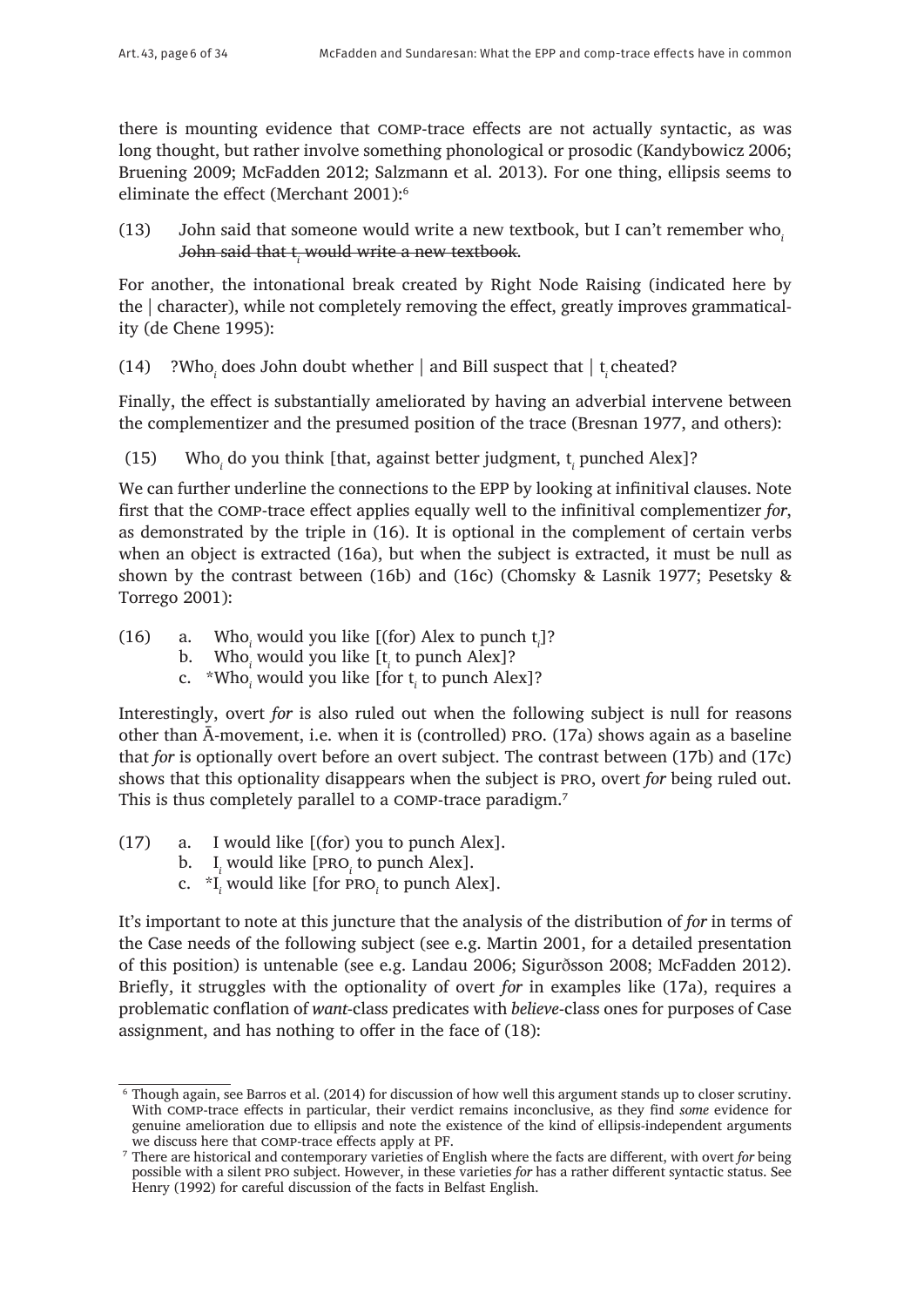- (18) a. Heinz wants, with all his heart, \*(for) Hans to join him in Paris.
	- b. Who<sub>i</sub> does Heinz want, with all his heart, (\*for) t<sub>i</sub> to join him in Paris?

(18a) shows that, when the matrix verb is separated from the embedded infinitival by an adverbial, overt *for* becomes obligatory. In the Case story, *for* is required here to assign Case to *Hans* because the adverbial prevents the matrix verb *wants* from doing so by ECM. However, if we *wh*-move the embedded subject into the matrix as in (18b), *for* is no longer needed, and in fact is ruled out. If Case regulates the distribution of *for*, (18b) should be just as bad as the version of (18a) without *for*, since there is still nothing to assign Case to the embedded subject (see Landau 2006; McFadden 2012, for more detailed argumentation against using Case to model the properties of infinitives).

Thus a different story is required for the distribution of *for*. Our approach will be to unify it with the comp-trace effect, as both involve ruling out configurations where an overt complementizer is followed by a silent subject position, which clearly applies as intended in (18b). Note then that if this is the right characterization of the offending configuration, it cannot have anything to do directly with traces or movement per se, but with nullness being a problem in subject position under certain circumstances. Again, this means that we must be dealing with something at PF, since it is phonological silence that matters, and the connection to the EPP is reinforced, with the two conditions amounting to different circumstances under which the subject position is not allowed to be null.

The discussion in this section leads us to the preliminary conclusion, in partial agreement with Holmberg (2000); Merchant (2001); van Craenenbroeck & den Dikken (2006); Landau (2007); Sigurðsson (2010) and Salzmann et al. (2013), that the traditional EPP is not a narrow syntactic condition, requiring that a particular syntactic position be filled at some point in the derivation, but a PF condition requiring the presence of an overt element. It will be the work of sections 4 and 5 to implement such a condition and show how it can cover EPP and comp-null effects. First, however, we must consider the syntactic side of the EPP.

# *3.2 The operations that satisfy the EPP are syntactic*

If, as we have just argued, the EPP operates by placing restrictions at PF, an obvious conclusion would be that it triggers DP-movement to subject position and the insertion of expletives to happen at PF. However, at least in the case of movement, this is clearly incorrect. EPP-satisfying movement bears all the hallmarks of a syntactic operation, and furthermore yields LF effects in addition to the obvious PF ones. Given standard assumptions about the architecture of the grammar, we are left to conclude that displacement that satisfies the EPP is not a PF operation, but quite standard (narrow-)syntactic movement.

First of all, what actually undergoes movement is a *syntactic* constituent, not a phonologically or prosodically defined one from the prosodic hierarchy, like a syllable, prosodic word or major phrase, but a DP in its entirety:

(19) a. 
$$
\begin{bmatrix} 1 & 0 \\ 0 & 1 \end{bmatrix}
$$
 a.  $\begin{bmatrix} 1 & 0 \\ 0 & 1 \end{bmatrix}$  a.  $\begin{bmatrix} 1 & 0 \\ 0 & 1 \end{bmatrix}$  a.  $\begin{bmatrix} 1 & 0 \\ 0 & 1 \end{bmatrix}$  a.  $\begin{bmatrix} 1 & 0 \\ 0 & 1 \end{bmatrix}$  a.  $\begin{bmatrix} 1 & 0 \\ 0 & 1 \end{bmatrix}$  a.  $\begin{bmatrix} 1 & 0 \\ 0 & 1 \end{bmatrix}$  a.  $\begin{bmatrix} 1 & 0 \\ 0 & 1 \end{bmatrix}$  a.  $\begin{bmatrix} 1 & 0 \\ 0 & 1 \end{bmatrix}$  a.  $\begin{bmatrix} 1 & 0 \\ 0 & 1 \end{bmatrix}$  a.  $\begin{bmatrix} 1 & 0 \\ 0 & 1 \end{bmatrix}$  a.  $\begin{bmatrix} 1 & 0 \\ 0 & 1 \end{bmatrix}$  a.  $\begin{bmatrix} 1 & 0 \\ 0 & 1 \end{bmatrix}$  a.  $\begin{bmatrix} 1 & 0 \\ 0 & 1 \end{bmatrix}$  a.  $\begin{bmatrix} 1 & 0 \\ 0 & 1 \end{bmatrix}$  a.  $\begin{bmatrix} 1 & 0 \\ 0 & 1 \end{bmatrix}$  a.  $\begin{bmatrix} 1 & 0 \\ 0 & 1 \end{bmatrix}$  a.  $\begin{bmatrix} 1 & 0 \\ 0 & 1 \end{bmatrix}$  a.  $\begin{bmatrix} 1 & 0 \\ 0 & 1 \end{bmatrix}$  a.  $\begin{bmatrix} 1 & 0 \\ 0 & 1 \end{bmatrix}$  a.  $\begin{bmatrix} 1 & 0 \\ 0 & 1 \end{bmatrix}$  a.  $$ 

Second, EPP movement is sensitive to standard syntactic restrictions like locality and minimality. In (20), *The hungry man* starts out closer to the landing site of Spec-TP than *the soup* does, so it is the former that moves there (20a), not the latter (20b):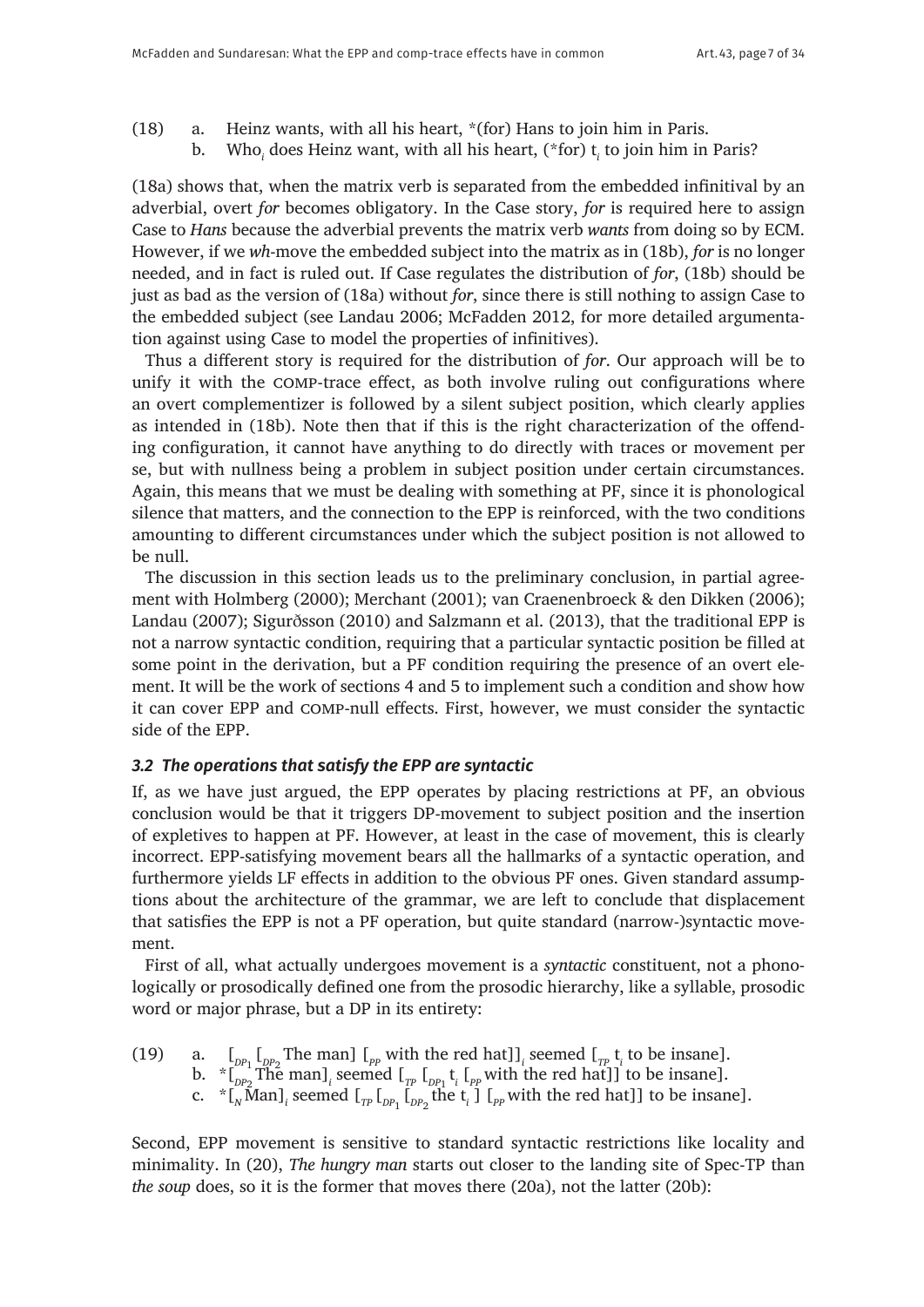(20) a.  $\left[\begin{array}{cc} p_{P_1} \text{The hungry man}\end{array}\right]$ *i* will t<sub>i</sub> devour  $\left[\begin{array}{cc} p_{P_2} \text{the soup}\end{array}\right]$ . b.  $\int_{D_P}$  The soup]<sub>*i*</sub> will [<sub>*DP*1</sub> the hungry man] devour t<sub>*i*</sub>.

(21) illustrates a different type of minimality effect. *Matilda* is contained within the larger DP *a relative of Matilda*. Since the larger DP is itself eligible to move to Spec-TP, as in (21a), *Matilda*, though of the right syntactic category, may not be sub-extracted to do so, yielding ungrammaticality in (21b):

(21) a.  $\int_{DP_1}$  A relative of  $\int_{DP_2}$  Matilda  $\int_i$  arrived  $t_i$ . b.  $\int_{\text{D}P_2} \text{Matilda}]_i$  arrived  $\int_{\text{D}P_1}$  a relative of  $\mathfrak{t}_i$ ].

Both (20b) and (21b) violate relativized minimality. If we adopt the proposal that DPs are phases (e.g. Svenonius 2004), then (21b) also violates locality—specifically, the Phase Impenetrability Condition (PIC). Another locality contrast is seen in (22). Raising succeeds in (22a), which we can attribute to the raising infinitive being a TP, hence not a phase. On the other hand, raising is impossible in (22b), where the embedded clause is finite, hence a CP and a phase. A-movement out of this embedded clause from Spec-TP thus violates the PIC:8

(22) a.  $\left[\begin{array}{cc}D_P\text{Matilda}\end{array}\right]_i$  seems  $\left[\begin{array}{cc}T_P t_i\text{ to be lazy}\end{array}\right]$ . b.  $\left. \int_{D^p} \text{Matilda} \right]_i$  seems  $\left[ \int_{C^p} \text{that } t_i \text{ is lazy} \right]$ .

Such sensitivity to minimality and locality would be unexpected if EPP-satisfying movement were implemented at PF. This holds even under a framework like Distributed Morphology where a portion of the post-syntactic PF derivation can involve movement on partially hierarchical structures. Such post-syntactic movement is heavily restricted in ways quite different from syntactic movement and would thus be predicted to yield patterns rather different from what we've seen here for EPP movement. Abstracting away from the expectations of particular theories of PF movement, there is no evidence for the relevance of prosodic or phonological wellformedness conditions (e.g. linearity, adjacency, stress-placement and phonotactics) for movement to subject position.

Further evidence that EPP-satisfying movement takes place in the narrow syntax comes from the fact that it has clear *interpretive* consequences. First, it affects anaphoric binding possibilities. In (23a), *every male senator* is in an embedded clause, thus does not c-command the anaphor *himself* in the matrix. Since there is no other c-commanding potential antecedent, the sentence is ruled out:

- (23) a. \*It seems to himself<sub>*i*</sub>  $\left[ c_p \text{ that every male senator}_i \text{ is silly} \right]$ .
	- b. Every male senator<sub>*i*</sub> seems to himself<sub>*i*</sub> [ $_{TP}$ t<sub>*i*</sub> to be silly].

(23b) is largely parallel, except that *every male senator* raises out of the embedded clause, satisfying the matrix EPP, and ending up in a position where it does c-command *himself*. The sentence is grammatical under the interpretation indicated, which tells us that binding has succeeded. Since *every male senator* started out in a position from which precisely that binding was ruled out in (23a), we can conclude that it is the EPP-satisfying movement that feeds the binding. While we can debate whether the relevant stage for binding is LF itself or some earlier point in the syntactic derivation, what is clear is that it cannot be on the PF branch, since binding feeds into the determination of reference, which clearly is an issue handled on the (output of the) LF/interpretive branch. Essentially parallel arguments can be made with respect to changes in scope relations, as in (24a)–(24b):

<sup>8</sup> Going via the Spec-CP escape hatch is ruled out because it would lead to improper movement.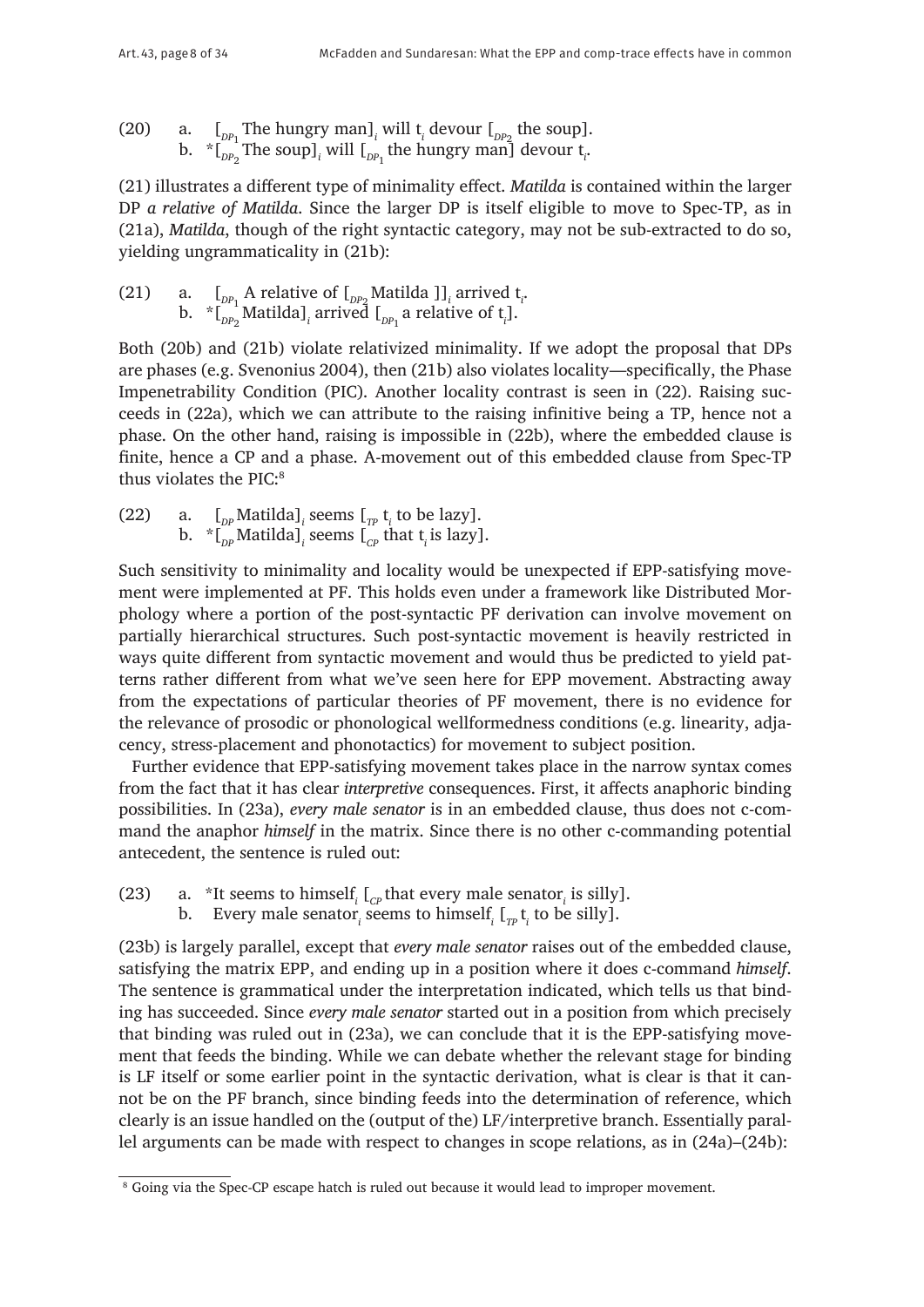- (24) a. It seems to one cook  $\lceil_{C_P}$  that every dish stinks]. (∃  $\gg \forall$ ; ?\*∀  $\gg \exists$ ; )<br>b. [Every dish] seems to one cook [ t to stink]. (∃  $\gg \forall$ : ∀  $\gg \exists$ )
	- b.  $\left[$  [Every dish]<sub>*i*</sub> seems to one cook  $\left[ \begin{smallmatrix} &p\p\end{smallmatrix} \right. t_{i}$  to stink].  $\left( \exists \gg \forall;\forall \gg \exists \right)$

While EPP-satisfying movement affects LF, it nevertheless clearly does not occur on the LF branch itself, because it has obvious PF effects E.g. *every dish* is pronounced earlier in the string in (24b), where it has undergone EPP-satisfying movement into the matrix clause, than in (24a), where it has not. Under the modular architecture of the grammar assumed here, operations on the LF branch should be invisible to PF, just as operations on the PF branch should be invisible to LF. The only appropriate portion of the derivation for an operation like EPP-satisfying movement that has both LF and PF effects is the narrow syntax, which feeds into both.

The data up to this point show that the EPP has the rather puzzling constellation of properties in (25):

(25) The EPP must be stated at least in part at PF, as it is sensitive to phonological properties of the configurations it regulates. Nevertheless, the movement responsible for creating structures that satisfy the EPP bears the structural hallmarks of a syntactic operation, and its output feeds both LF and PF interpretation, thus it must take place in the narrow syntax.

Given standard assumptions about the architecture of the grammar that are adopted here, the EPP thus appears to involve a violation of modularity. Our ultimate goal must thus be an analysis of this constellation of facts that somehow resolves the modularity issue.

# **4 Implementing the EPP as a PF-constraint**

The intuition we will try to formalize is the following one. The requirement for a non-zero pronunciation is presumably the sort of thing that can be stated at PF, because it involves phonological information. However, identifying that position through direct reference to subjects or positions like Spec-TP clearly involves syntactic information, and thus does not seem to be at home at PF. We need a way then to define the relevant position targeted by the EPP in terms that should make sense at PF, and ideally there should also be a phonological or prosodic reason for why this position in particular should have to be filled by something overt.

# *4.1 The subject position and Intonational Phrases*

What is special about Spec-TP, or more generally the position occupied by the subject, that could lead it to being singled out by the EPP at PF? The idea we would like to pursue is that it has to do with a confluence of two factors which are relevant for how syntactic structure interacts with the construction of prosodic domains. The first factor is the position of the subject at or near the left edge of the clause. It is commonly argued that clauses, and in particular root clauses, correspond with an important prosodic domain called the Intonational Phrase (henceforth IntP) (see An 2007; Selkirk 2011; Hamlaoui & Szendrői 2015, and much earlier work cited there). The second factor is how the position usually occupied by the subject relates to syntactic phases.9 Under standard phase theory (Chomsky 2001, etc.), what is sent to the interfaces is a phase domain, i.e. the complement of the phase-defining head. Given that C is such a phase-defining head, TP will be the spellout domain of the CP phase, with the usual subject position in Spec-TP being at

<sup>9</sup> See also Richards (2003), who similarly attempts to derive the special status of the EPP position from interactions of phase theory with spellout, but with a rather different approach based on rather different assumptions.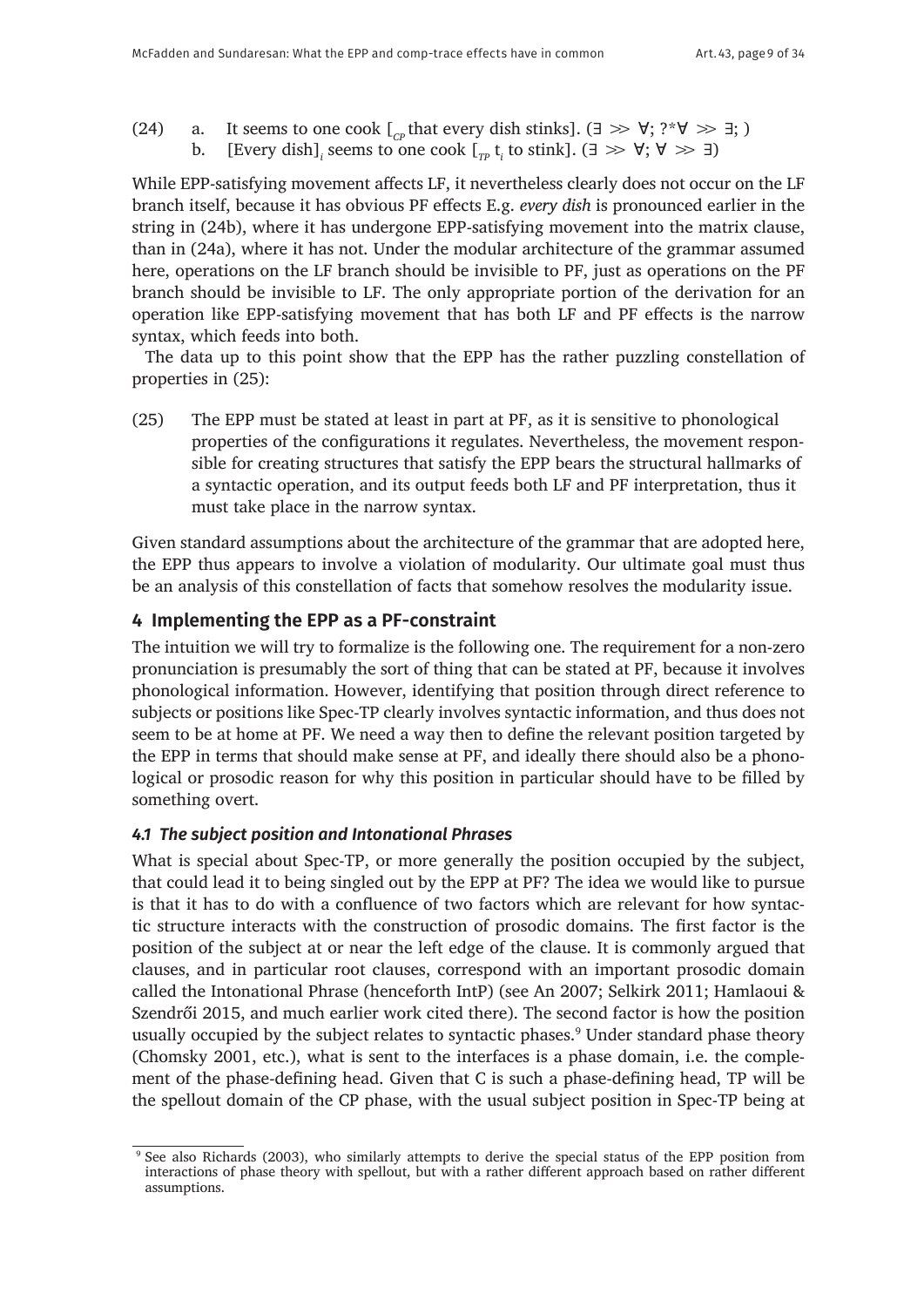the left edge of this domain. While there is significant disagreement on the details, it is commonly assumed that such spellout domains play an important role in the mapping between syntactic structures and prosodic domains (Adger 2003; Kahnemuyipour 2009; Selkirk 2011; Sato & Dabashi 2016, and many others).

What we would like to propose is that these two factors taken together will ensure that the portion of the clause where subjects normally appear will be at the left edge of an IntP in the contexts where we see EPP and comp-null effects. This will allow us to derive the overtness requirement by means of a proposal we adopt from An (2007: 61):

#### (26) **Intonational Phrase Edge Generalization (IPEG)**

The edge of an IntP cannot be empty (where the notion of edge encompasses the specifier and the head of the relevant syntactic constituent).

The reason why such a constraint should hold has to do with how prosodic structure is built up hierarchically. IntPs are constructed on top of prosodic words (which are built on top of feet, syllables, morae etc.), and An (2007) argues that this implies that the boundary of an IntP must correspond to the boundary of a prosodic word. Assuming that only elements with an overt pronunciation can constitute prosodic words, this derives the requirement that the edge of an IntP will have to contain overt material. If the subject position at or near Spec-TP finds itself at the left edge of an IntP in cases where we see EPP and related effects, we can reduce the phonological side of the EPP to the IPEG in (26).

We have a bit of work to do, however, because An (2007) is almost entirely concerned with CPs (rather than TPs) being parsed as Intonation Phrases, and thus he uses the IPEG in his paper primarily to regulate the overtness of complementizers like *that* (potentially alternating with overt material in Spec-CP like moved *wh*-phrases or relative pronouns). If IntPs generally correspond to CPs, the subject position in Spec-TP would have to be regulated by something other than IPEG. However, it is important to recognize that An does not argue or assume that CPs are *generally* parsed as IntPs. Indeed, his paper is not about CPs in general, but specifically about what he refers to as "clauses in noncanonical positions". This includes clauses that appear in subject position, are topicalized or extraposed, or are otherwise separated from the preceding context, e.g. by intervening adverbial material. This is why, in line with the IPEG, they typically require overt complementizers. CPs appearing in "canonical" position, i.e. as the immediate complement of a clauseembedding verb, are *not* obligatorily parsed as independent IntPs. In other words, a CP in a non-canonical position has to map its left edge onto the left edge of an IntP not because it is a CP, but because it appears in a position where its left edge is somehow set off from any preceding material, and thus cannot be parsed into the same IntP as that material. It thus seems reasonable to think that a syntactic constituent of any category appearing in these non-canonical positions will be parsed as being at the left edge of an independent IntP. Such constituents just happen to frequently be CPs because CPs, as complete clauses, have a certain amount of flexibility in their syntactic distribution.

The question then is how IntP boundaries are determined in contexts where they are not forced by something external like the beginning of the utterance or a prosodic break introduced by an adverbial or extraposition structure. It is here that we think phase theory is relevant. We propose that spellout domains, i.e. the complements of phasedefining heads, correspond by default to IntPs. As the chunk of structure shipped from the narrow syntax to the interfaces, it is reasonable to think that they will function as a starting point for building prosodic structure, though the ultimate outcome may be obscured by independent factors. That is, we do not expect that phasal domains will always end up being parsed as independent IntPs, because the mapping between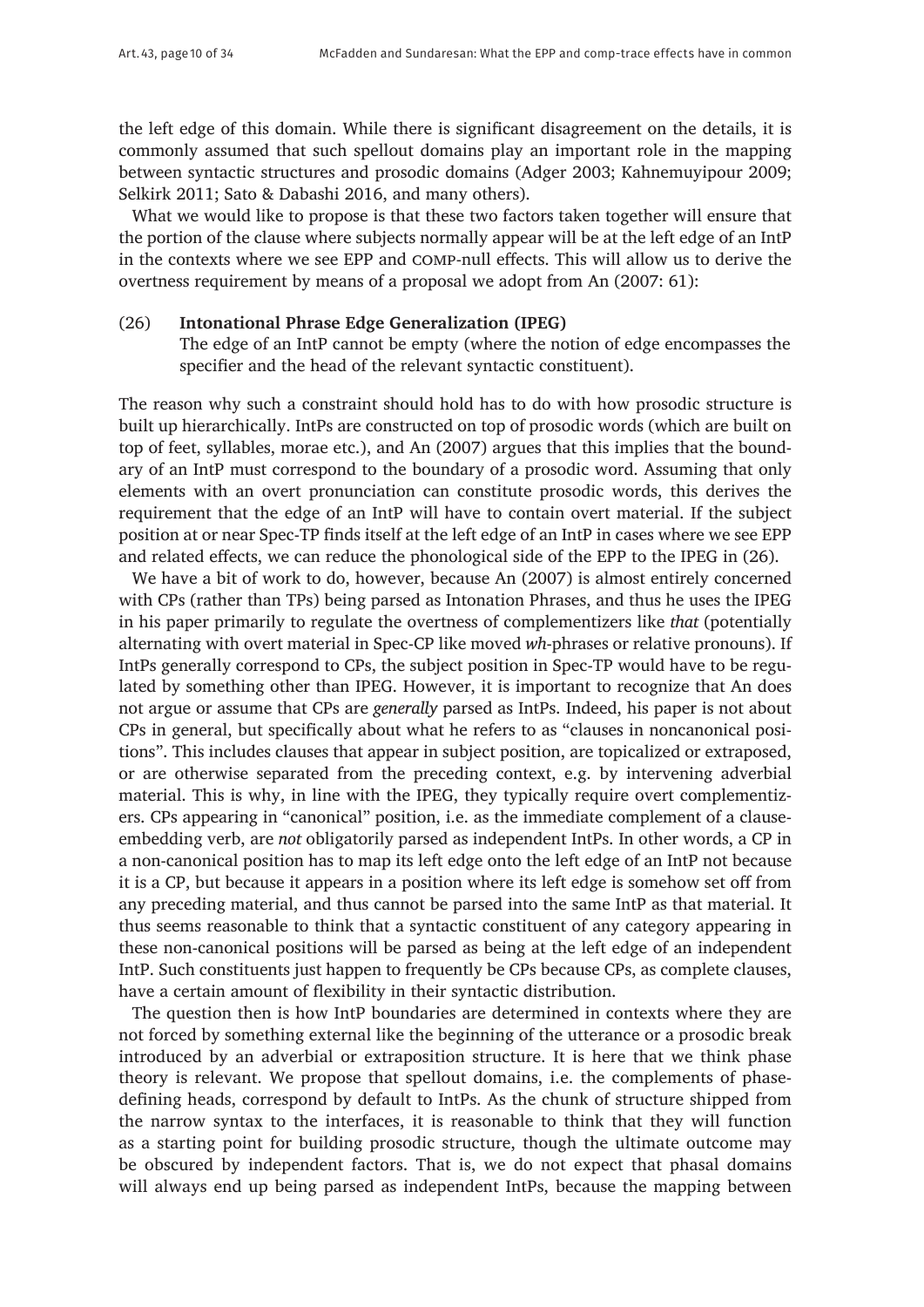syntactic structure and prosodic domains is not one-to-one. But this does mean that, in the default case, Spec-TP will be at the left edge of an IntP, and thus will be subject to the IPEG. The EPP and the various comp-null restrictions can then be construed as a sub-case of this constraint, and the contexts where an overt subject is not required will be argued to fall out from it as well. Note crucially that (26) makes no direct reference to subjects, Spec-TP or any other specific syntactic position. This is what makes it a plausible PF constraint, and it means that we should find mismatches under certain circumstances between what it and a traditional syntactic EPP would predict. For example there should be no typical EPP effects when independent factors prevent Spec-TP from being at the left edge of an IntP, or when some other overt element appears in the left edge of the IntP, satisfying the IPEG without the need for a subject. We summarize this prosodic version of the EPP as in (27):

#### (27) **Overt Subject Requirement (OSR):**

Constraints against configurations with an empty subject position, including the EPP, the comp-trace effect and the ban on *for*-pro-*to*, arise when the standard subject position in Spec-TP, as the left edge of the spellout domain of a CP phase, appears at the left edge of an Intonational Phrase, and thus must be overt to satisfy the IPEG.

Before we begin a detailed development of the approach described in (27), it is important that we understand a bit more about how our use of the IPEG to regulate the distribution of overt subjects interacts with An's (2007) own use of it to regulate complementizers. The central intuition we are pursuing here is that there are two different ways for a syntactic phrase to end up aligned with an IntP, one categorial and the other positional. The categorial route is essentially our innovation, according to which the complement of a phase head constitutes a spellout domain, shipped to PF as a unit, and thus will by default be aligned with the left edge of an IntP. TPs tend to end up as IntPs by this route because they appear as the complement of the phase head C.<sup>10</sup> The positional route, on the other hand, is the one that An (2007) was primarily concerned with. A syntactic phrase in a non-canonical position—e.g. subject, adjunct, topicalized or extraposed—will also be aligned with an IntP at its left edge, because it is not in a tight relationship with what precedes it. I.e. these are positions that typically have either a clear intonational break or nothing at all to their left. $11$ 

We will generally follow An (2007) on the determination of IntPs by position and, in general, on the distribution of overt complementizers. Our contribution will be in working out the details of IntPs by category, and the really interesting effects will come out of how the the two routes interact, and how subjects interact with complementizers and other aspects of the syntactic structure. While a single syntactic phrase will occasionally be identified as being aligned with an IntP by both routes, more frequently they will disagree, putting boundaries in different locations. Again, TPs will typically be identified as IntPs by the categorial route as complements of a phase head, and CPs will frequently be identified as IntPs by the positional route due to their ability, as complete clauses, to appear in the various non-canonical positions. This means we will often have configurations where both

<sup>&</sup>lt;sup>10</sup> See An (2007: Section 5.1.2) for discussion of some evidence on overtness effects that we should also expect within the vP phase.

<sup>&</sup>lt;sup>11</sup> This does *not* imply that any phrase in subject position or any of the other non-canonical positions will align with an IntP at its *right* edge, so the IntP may e.g. include the entire containing clause.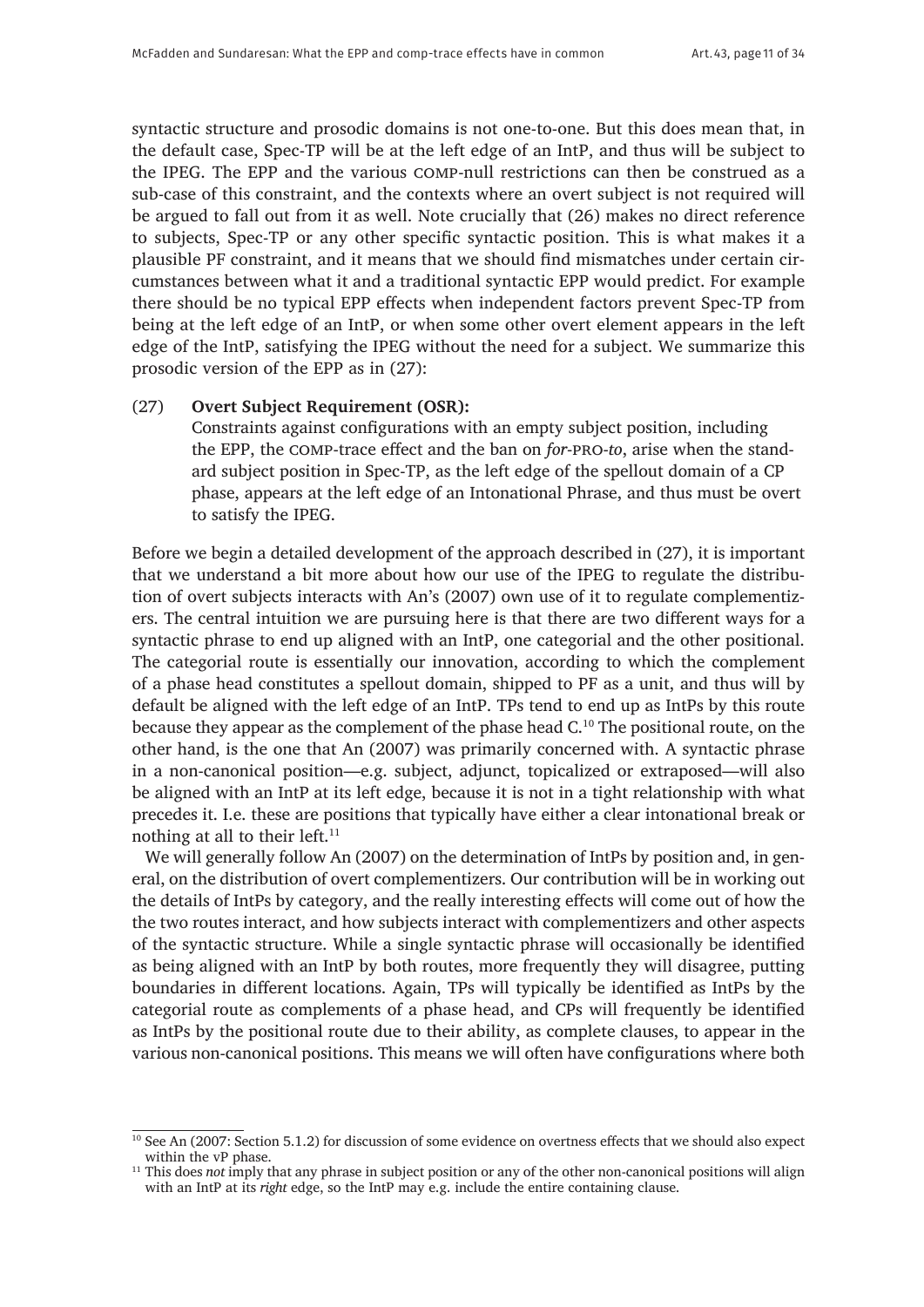a TP and its dominating CP will be aligned with a left IntP boundary, and thus both will be forced to have something overt to satisfy the IPEG.<sup>12</sup>

#### *4.2 The basics of overt and non-overt subjects*

Let us begin then with how we can use the OSR as stated in (27) to cover the basic patterns associated with the EPP. Typical finite clauses are straightforward:13

- (28) a.  $[A \text{ book}]$  *i* is  $t_i$  on the shelf.
	- b. There is a book on the shelf.
		- c. \*Is a book on the shelf.

The basic premise laid out in the OSR is that, all other things being equal, TPs will be parsed as IntPs, thus by the IPEG they require an overt edge. Hence, the standard subject position Spec-TP must be filled by overt material, which is accomplished in (28a) by having internally merged the DP *the book* there, and in (28b) by having externally merged expletive *there*. In (28c), on the other hand, neither of these things has been done, so the edge of the IntP remains empty, and the sentence is straightforwardly ruled out by the OSR.

One crucial difference between an EPP formulated as a requirement for a filled Spec-TP and one formulated as a requirement for an overtly pronounced left edge of IntP, as in OSR, is in the treatment of non-overt subjects. An unpronounced movement copy, pro or little *pro* in Spec-TP will satisfy the former but violate the latter precisely because it is silent. A big part of the evaluation of our prosodic EPP will thus be to carefully consider clauses with non-overt subjects to see whether it can cover them correctly. Note, first of all, that a parse of (28c) with either a pro or *pro* subject as in (29) will be correctly ruled out by the OSR, without needing recourse to any specific theory of control or pro-drop:

(29) \*pro/*pro* is a book on the shelf.

We have no reason to expect this kind of structure to be treated differently from the ones in (28)—it has a TP parsed as an IntP, which however has a phonologically empty left edge. As far as the OSR is concerned, it is irrelevant that there is something there in the syntactic representation; it cares only about the phonological side of things, and thus (29) is ill-formed. What we need to do now is to ensure that the OSR doesn't similarly—but incorrectly—rule out structures where silent subjects are in fact licit.

Let us then consider infinitives. Spec-TP in the embedded clauses in (30) is filled syntactically—by controlled pro in (30a) and by the trace of the raised subject in (30b)—but of course neither is pronounced overtly, and yet the sentences are unobjectionable:

- (30) a. Beau tried [pro to eat the samosa].
	- b. Carrie<sub>*i*</sub> seemed [t<sub>*i*</sub> to find the solution].

A traditional account, which conceives of the EPP simply as a condition that subject positions be filled, has no problem ruling these sentences in due to the presence of pro and

<sup>&</sup>lt;sup>12</sup> We do *not* predict that two distinct IntPs will be diagnosable in the prosodic realization in such cases, as PF repair mechanisms can be expected to simplify matters when two boundaries of the same type appear so close to one another. It must simply be the case that such repair takes place *after* the evaluation of the IPEG. In general, what we are concerned with in this paper is a layer in the determination of prosodic structure that is very close to the syntax, essentially at the syntax-prosody interface. We should not expect that actual surface realization of prosody will reflect this too transparently, as various prosody-specific factors may intervene which will obscure the mapping.

<sup>&</sup>lt;sup>13</sup> Finite root clauses raise a question for the IPEG at the CP level, in that they should be IntPs by the positional route and thus require an overt complementizer, contrary to fact. There are several reasonable ways to deal with this, and the choice among them doesn't interact crucially with our concerns here. See An (2007) for discussion and proposals.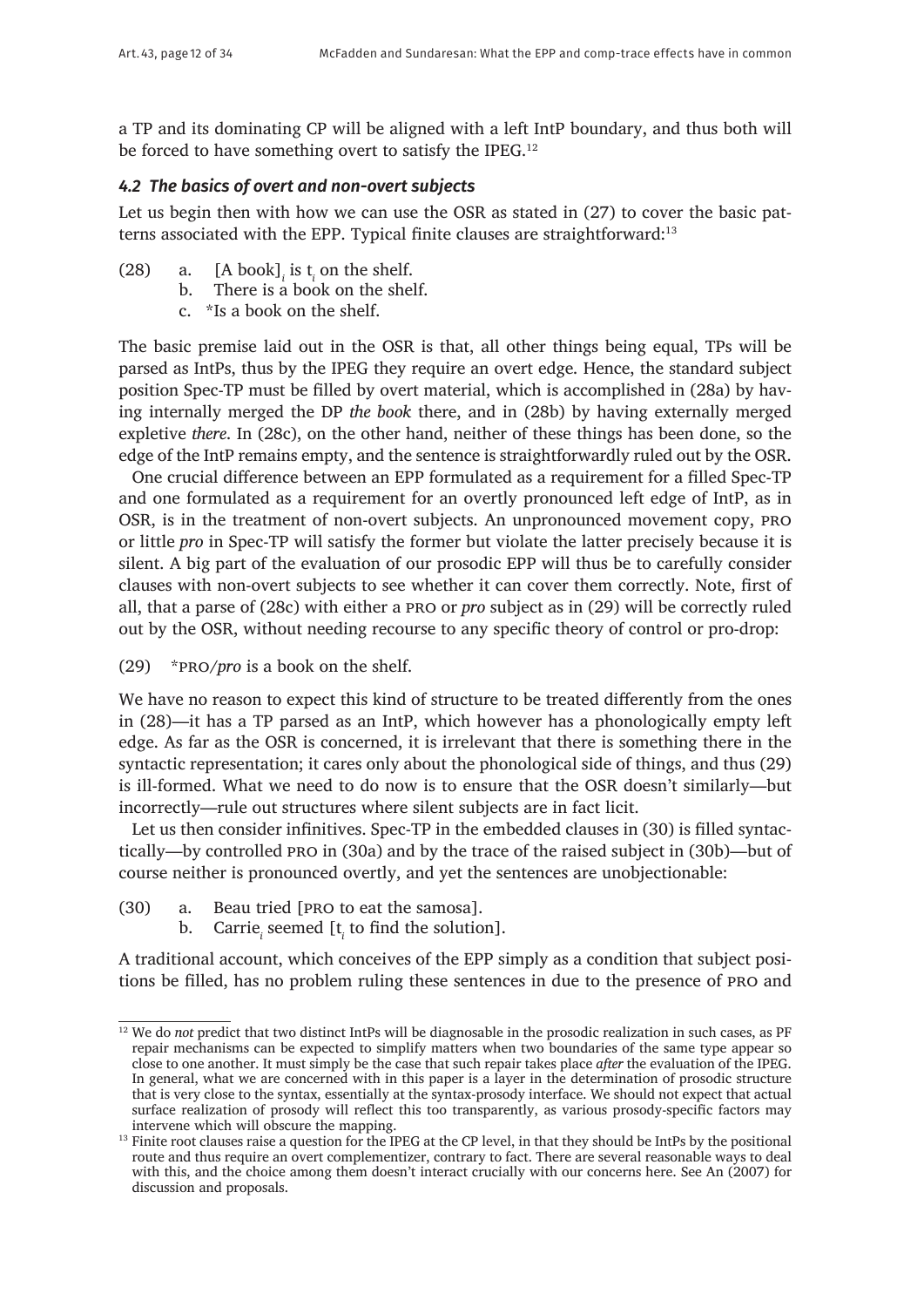the trace, but our PF story has some work to do. For the raising example in (30b), one option is to take advantage of the standard assumption that raising infinitives are TPs lacking a CP layer, and thus do not constitute phases. This means that the embedded TP will not be a spellout domain, and hence will not be parsed as an IntP by the categorial route. Therefore, the OSR simply does not apply, because the IPEG is not relevant. This is the first case where we see a clear difference from a simple requirement for an overt Spec-TP: what matters for our approach is not the Spec-TP position or subjects per se, but that which occurs at the left edge of an IntP. For the example in (30a), things are not so simple. Unlike raising infinitives, control infinitives are normally assumed to be CPs and hence phases, thus under our approach their TP complements would constitute IntPs by the categorial route. As such, we would incorrectly predict that the silence of the subject in (30a) would lead to a violation of the OSR. One way to obviate this would be to propose that the standard analysis is wrong, and control infinitives actually do not count as phases (or perhaps they constitute "weak phases"), thus their TPs don't form IntPs, just like with raising infinitives.

However, there is good reason to reject this line of argumentation. Such an analytic strategy works with raising infinitives only because they appear as complement clauses, i.e. in a canonical position in An's (2007) sense. This means that there will always be material from the matrix clause immediately to their left, and so we can say that the relevant empty Spec-TP position is somewhere in the middle of a larger IntP containing both matrix and embedded material, not causing any problems for the IPEG and the OSR. For non-raising infinitives (like control infinitives), however, this can't work as a general solution, because they are not restricted to complement position. While some kinds of obligatory control (OC) infinitives appear as complements that are tightly connected to their selecting verb, infinitival clauses with various types of NOC can appear as adjuncts, subjects and root clauses, and even certain OC clauses can appear as adjuncts under the right circumstances. In other words, these infinitives can appear in An's (2007) non-canonical positions, where there is no possibility of them being included in an IntP with preceding material.14 The relevance of this should be especially obvious in cases like (31) where the non-finite clause is sentence-initial:

- (31) a. [To eat the samosa] would be a mistake.
	- b. [To eat all the samosas in one go], Beau would need a lot of spicy chutney.
	- c. [To eat a samosa and finally die happy!]

In such examples, it doesn't matter what the internal structure of the non-finite clauses is, whether they constitute phases or whether they can be included in the same IntP as the matrix clause. They will be at the left edge of an IntP, because they are at the left edge of the utterance (and the utterance must of course be aligned with an IntP edge). So if we want to analyze this kind of non-finite clause in a way that doesn't run afoul of the OSR, we can't do it by saying that they aren't at the left edge of an IntP and hence aren't subject to the IPEG.

 $\frac{14 \text{ In fact, even raising infinities can appear in a plausibly non-canonical position, separated from the select-}$ ing verb by an adverbial, as in (i):

<sup>(</sup>i) Carrie<sub>*i*</sub> seemed, when last I checked,  $[t_i$  to have already found the solution].

It would certainly seem that there is an intonational break before the embedded clause here, suggesting a boundary between IntPs: thus, even for raising infinitives we cannot always rely on the idea that they are parsed into the IntP of a higher clause. We must be able to generalize the kind of account suggested for non-raising infinitives to cover these particular cases as well, or potentially an analysis in terms of IntP Extension, as we will discuss later. We know of no reason to think that this should prove problematic.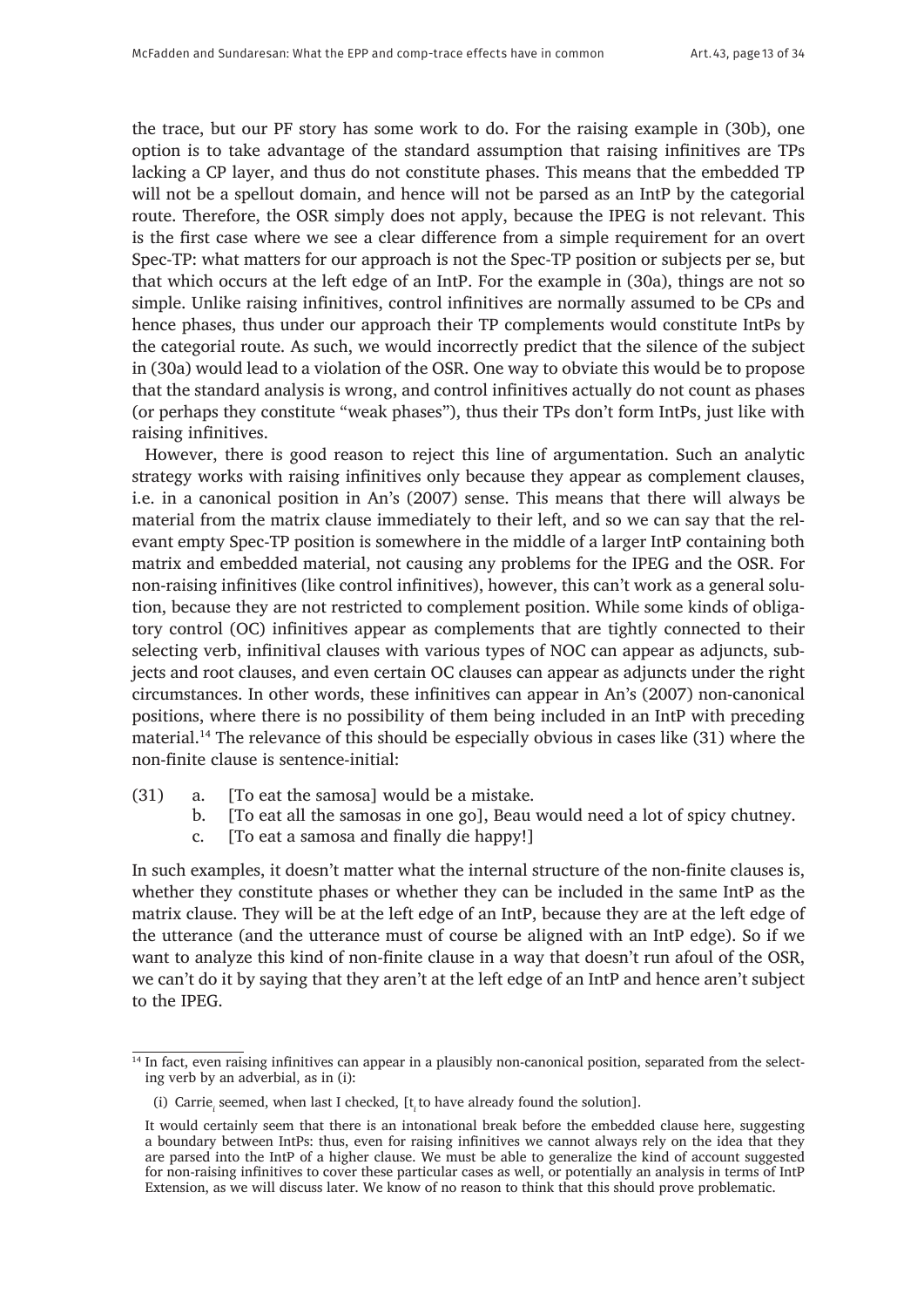Rather, we must assume that the left edge is actually filled, i.e. that the OSR applies and is satisfied. What the left edge is filled by is not difficult to see—the leftmost overt material is the infinitival marker *to*. Of course, this *to* is not a subject and it is presumably not in Spec-TP, but recall that our version of the EPP based on the IPEG has nothing specifically to do with subjects or the Spec-TP position but with the left edge of the phrase aligned with an IntP. The edge consists of both the relevant head and its specifier, and so in order for *to* to satisfy the IPEG in these infinitival clauses, we must simply ensure that it occupies the highest head in their structure. We propose to relate this to the fairly uncontroversial idea that control infinitives, while perhaps not as reduced as raising infinitives, are still structurally smaller than typical finite clauses (see Wurmbrand 2001; McFadden 2014, among many others). For concreteness, let us make the simplest assumption that *to* is in T, and these types of non-finite clauses simply lack the CP layer, as indicated in (32a). What we must rule out is an analysis like that in (32b), where the clause contains silent structure above the head where *to* is realized:

(32) a.  $\left[\begin{array}{cc}I_{TP} \end{array}\right]$ <sup>the </sup> PRO To<sub>*T*</sub> [ eat the samosas ]] would be a mistake. b.  $\left[\begin{smallmatrix}C_{CP} \end{smallmatrix}\right]^{(IntP)}$  C  $\left[\begin{smallmatrix}T_{TP} \end{smallmatrix}$  pro To<sub>*T*</sub>  $\left[\begin{smallmatrix} \text{eat} \end{smallmatrix} \text{the samosas} \end{smallmatrix}\right]\right]$ ] would be a mistake.

We use (*IntP* to represent the left boundary of an IntP in our structures, which helps to clarify the contrast here (but will not generally represent right boundaries of IntPs, as they are less relevant for our concerns and not always easy to diagnose). Crucially, (32a) obeys the OSR even though Spec-TP is silent, because *to* is overt and realizes the highest head in the structure, i.e. the TP and hence the IntP has an overt left edge. In contrast, a structure like (32b) would be ruled out because the left edge is the head C and its specifier, neither of which contains overt material.

The precise identity of the head realized by *to* is not crucial as long as it is the highest in these control infinitives. But it is commonly assumed that finite auxiliaries in English occupy T as well, and so we need to ensure that our analysis doesn't predict that they could also satisfy the OSR. This would undermine our account of the EPP by incorrectly allowing null subjects in finite clauses with auxiliaries, along the lines indicated in (33):15

(33) \*Celine said that  $\left[\begin{array}{cc}r_{\text{p}} & \text{ec will} \end{array}\right]$  [play hockey ]].

So we need a way to ensure that the *to* in control infinitives is treated differently from finite auxiliaries in a way that matters for OSR.

One avenue would be to propose that while *to* really is in T, auxiliaries occupy some head below T, call it F, as in (34):

(34) \*Celine said that  $\int_{TP}$  ( $^{IntP}$  *ec* T  $\int_{FP}$  will<sub>F</sub> [ play hockey ]]].

The left boundary of the IntP is still aligned with TP here, but the edge of TP is empty, as *will* is further down in FP, and thus the OSR is violated. We will pursue an alternative here, which allows us to maintain the standard intuition that *to* and the finite auxiliaries occupy the same position. What distinguishes them, instead, for the purposes of their ability to satisfy the OSR, is the structure of clauses in which they appear. Finite clauses include an additional phrase above the one headed by the auxiliaries which is missing in control infinitives—for concreteness we can call it FinP—as indicated in (35a). It is this phrase which is the complement of C and which hosts overt subjects in its specifier, as in (35b).

<sup>&</sup>lt;sup>15</sup> Here and in what follows, we indicate such null subjects as *ec*, as it is irrelevant to our concerns whether they are analyzed as pro, *pro* or something else.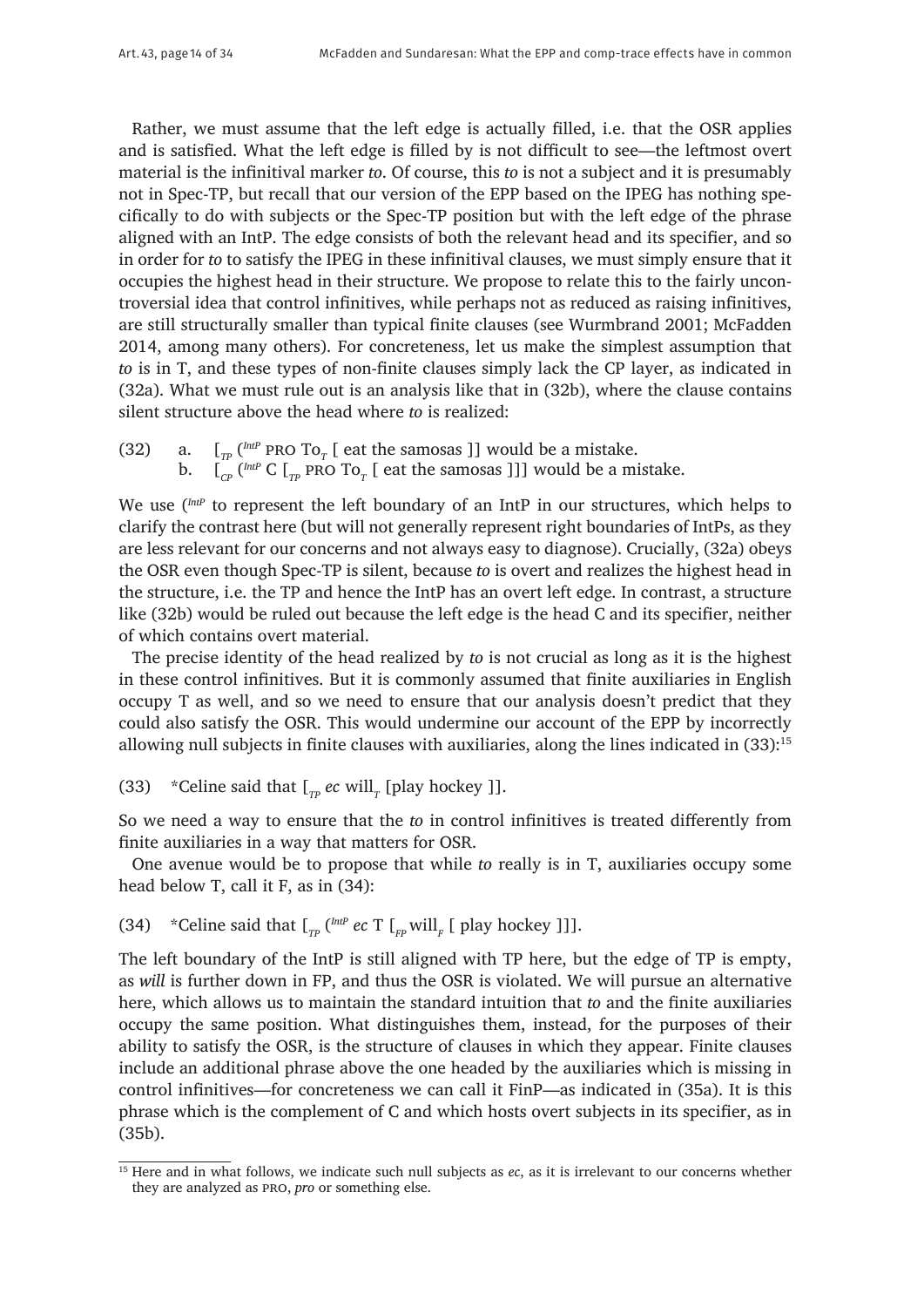- (35) a. \*Celine said that  $\int_{F_{\text{FIP}}} \int_{F_{\text{FIP}}}^{\text{IntP}} e c_i \text{ Fin } \int_{TP} \mathsf{t}_i \text{ will}_{T}$  [ $\mathsf{t}_i$  play hockey ]]].
	- b. Celine said that  $\int_{FinP}$  ( $^{IntP}$  she<sub>*i*</sub> Fin  $\int_{TP}$  t<sub>*i*</sub> will<sub>*T*</sub> [ t<sub>*i*</sub> play hockey ]]].

The left edge of IntP in these structures would be the Fin head and its specifier. The OSR thus rules out (35a) where they are both silent, the overt auxiliary in T simply being too low. An overt subject in Spec-FinP is required, as in (35b). The relevant contrast with control infinitives is that they simply don't project FinP, so that T is the highest head and is overtly realized by *to*, as in (32a), thus satisfying the OSR without the need for an overt subject.16 While the difference we posit between finite and control infinitives to get the right behavior of *to* and finite auxiliaries remains somewhat stipulative at this point, it is again building on a long tradition of positing that non-finite clauses are structurally reduced relative to finite ones (again see Wurmbrand 2001; McFadden 2014, and references there). Furthermore, as we will see in section (5.5) this analysis receives some independent support in that it also allows us to handle connections between embedded subjects and the complementizer *for*.

A version of what we say here about non-raising infinitives must apply analogously to gerundival clauses, which can also happily appear in non-canonical positions with no overt subject (e.g. *Eating the samosas would be a mistake*). With these it would be the head realized as the *-ing* suffix (perhaps with the verb moved up to it) that fills the left edge. They presumably have an even more reduced structure than infinitives, so the relevant head is even lower than T, but what is crucial is that they do not project any structure higher than the *-ing* head, so that it will count as the edge for purposes if the IPEG.<sup>17</sup>

# **5 Interactions with the CP layer**

Where things get complicated, and where we think our account of the EPP in terms of the OSR really shows its merits, is when we consider how restrictions on the overtness of subjects interact with Ā-movement and the appearance of complementizers.

#### *5.1 Subject wh-movement and comp-trace effects*

We've gotten a first view of how to deal with null subjects in non-finite clauses. Now we can turn to the other main context in which English clauses have non-overt subjects, namely when the subject has undergone *wh*-movement, as in (36a):

- (36) a. Who punched Alex?
	- b.  $\left[\begin{smallmatrix}C_P\end{smallmatrix}\right]$  Who<sub>i</sub>  $\left[\begin{smallmatrix}T_P & t_i \end{smallmatrix}\right]$  punched Alex]]?

Under the standard analysis, *who* has moved from Spec-TP to Spec-CP, as indicated by the bracketing in (36b). At PF, then, Spec-TP is empty, yielding an IntP without an overt left edge, and we would expect a violation of the OSR, contrary to fact. Again, the traditional syntactic version of the EPP has no problem here, since it can be satisfied by the unpronounced copy of *who* in Spec-TP. Derivational accounts of a prosodic EPP (e.g. Holmberg 2000; Landau 2007) can handle such configurations as well, since an element with overt phonology does occupy Spec-TP at some point in the derivation. This avenue is not available to us however, as we will need to rely on *surface* overtness to cover the various

 $\frac{16}{16}$  In what follows, we will stick to a simplified CP/TP system with subjects in Spec-TP for simplicity in cases where the distinction doesn't matter, but this should be understood as shorthand for the kind of analysis presented here.

 $17$  Something similar could be entertained for imperatives, which, as an anonymous reviewer points out, pose obvious questions for our analysis, being root clauses that do not require an overt subject. We will not attempt here to analyze ECM infinitives with *believe*-class verbs, bare infinitives with causative and perception verbs or the various types of small clauses, though we think that our approach sets up plausible avenues to consider for each of them in future research.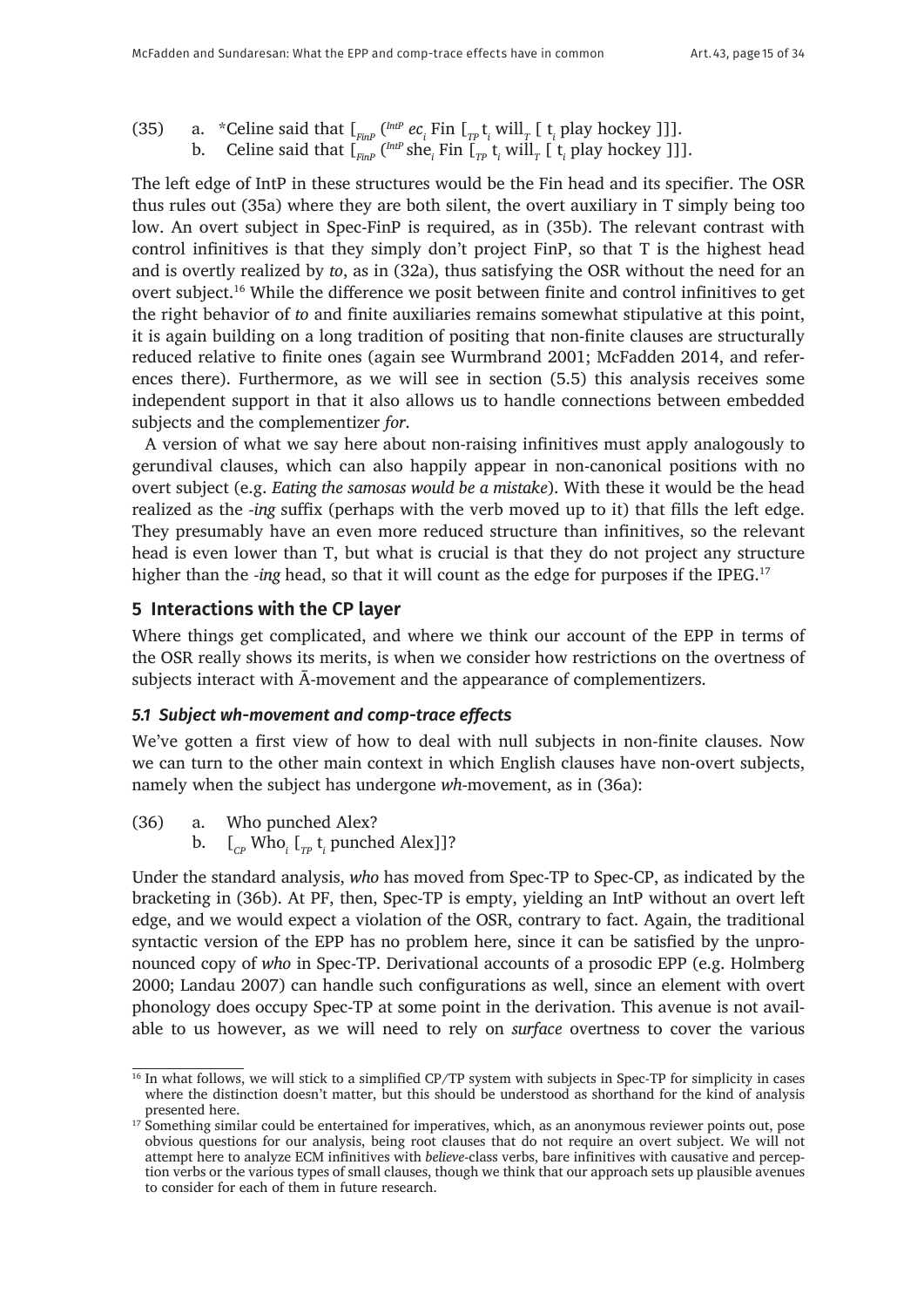comp-null configurations going forward. A reasonable response would be to adopt the minority analysis of subject *wh*-questions in English, according to which they don't actually involve overt *wh*-movement (see e.g. Brillman & Hirsch to appear). Since root subject questions lack any overt realization of C, the default subject position in Spec-TP is directly adjacent to the normal landing site for *wh*-movement in Spec-CP, thus the structure for (36a) under the movement analysis in (36b) is string-identical to the non-movement one in (37):

(37)  $\left[\begin{matrix} C_p \end{matrix}\right]$   $\left[\begin{matrix} mP \end{matrix}\right]$  Who punched Alex]]?

Since *who* remains in Spec-TP under this analysis, the left edge of the presumed IntP aligned with TP is filled, and no problem arises with the OSR.

Now, when the *wh*-element is the subject of an *embedded* clause, and the question has matrix scope, it is clear from the surface order that it must have moved out of Spec-TP. We thus predict that the EPP in the form of the OSR should crop up here. Interestingly, precisely here is where we find the comp-trace effect, demonstrated again in (38):

- (38) a. Who*<sup>i</sup>* did you say (*IntP* Alex punched t*<sup>i</sup>* ?
	- b. Who*<sup>i</sup>* did you say that (*IntP* Alex punched t*<sup>i</sup>* ?
	- c. \*Who*<sup>i</sup>* did you say that (*IntP* t*<sup>i</sup>* punched Alex?
	- d. Who*<sup>i</sup>* did you say t*<sup>i</sup>* punched Alex?

The grammaticality of (38a) and (38b) is straightforward. In both, it is the embedded object that has moved, so the embedded subject surfaces in Spec-TP, at the left edge of the expected IntP, and there is no danger of violating the OSR. The ungrammaticality of (38c) is also expected based on the OSR. The embedded subject has *wh*-moved from embedded Spec-TP into the matrix clause; thus, the IntP corresponding to the embedded TP has no overt left edge, violating the OSR and leading to ungrammaticality. This is the kernel of how we will unify the various comp-null effects with the EPP, and it makes it clear why we cannot adopt a derivational view of the EPP, but really must depart from Holmberg (2000) and Landau (2007) and have the OSR apply to the output of the syntax.

The question that will be crucial to making all of this work is how we keep the OSR from ruling out (38d), without accidentally letting (38c) in through the back door. Here we also have *wh*-movement of the embedded subject, hence an empty embedded Spec-TP. We expect there to be an IntP with no overt material in its left edge, and yet the sentence is grammatical. Given our approach, the outlines of the strategy we must pursue should be clear. It must be that the presence of the overt *that* in examples like (38c) requires the embedded TP to be aligned with the left edge of an IntP, while the absence of an overt *that* in examples like (38d) makes it possible that there is no such IntP edge, as indicated. As with the control infinitives, we can imagine different options for achieving this. However, most of them can be ruled out with a bit of careful consideration. To pave the way for this, we want to first lay out some additional data. This will allow us to quickly reject several classes of analyses that depend on specific properties of the *that*-trace configuration that don't generalize to the others.

First, recall that the comp-trace effect is significantly ameliorated when something is done to break things up prosodically in the right place near the offending configuration, e.g. by an intervening adverbial as in (39):

(39) Who do you think [that, against better judgment, punched Alex]?

Second, there is not just a *that*-trace effect, but a general comp-trace one, extending also to configurations with *for*. We repeat the crucial example here as (40):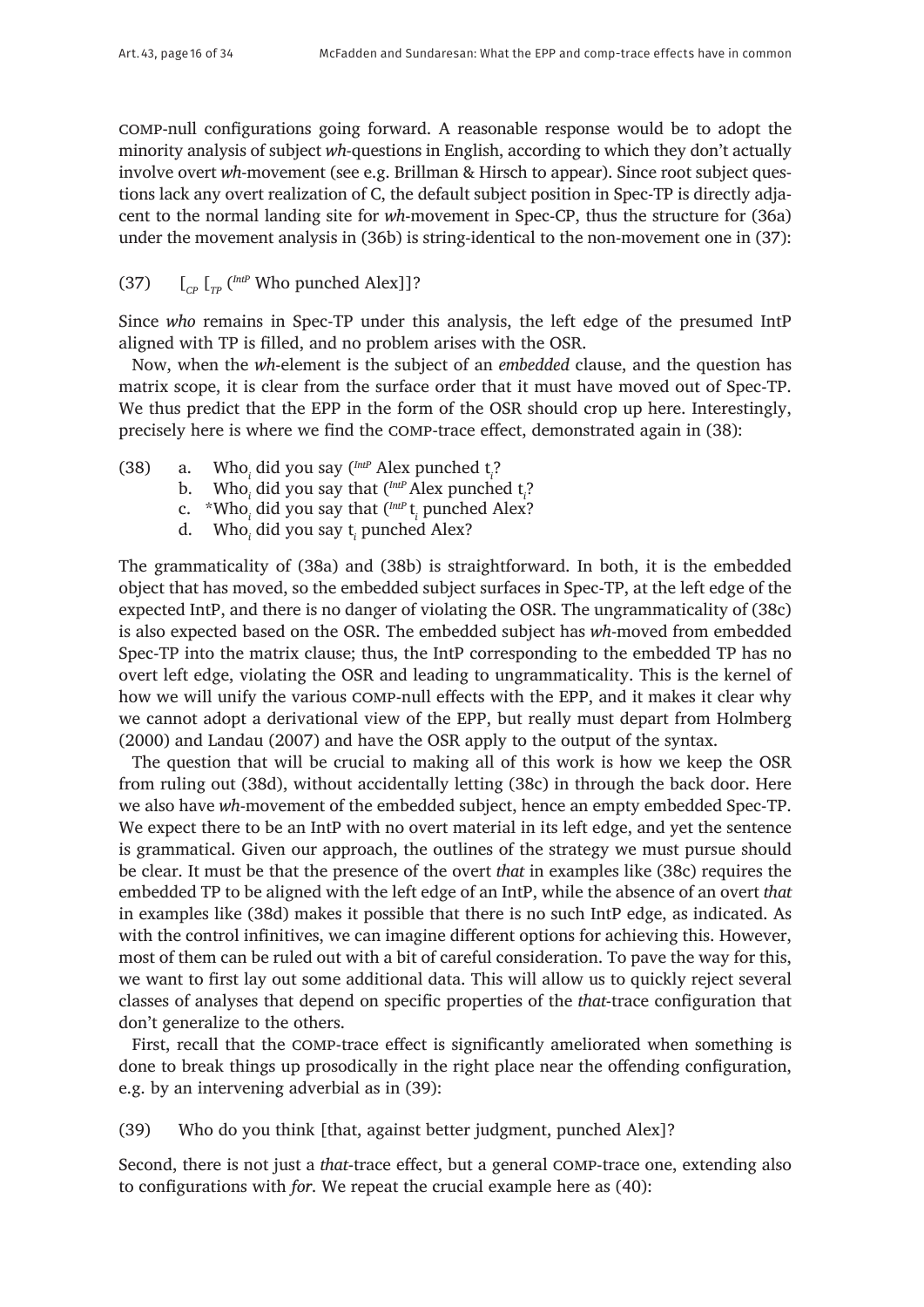# (40) \*Who*<sup>i</sup>* would you like [for t*<sup>i</sup>* to punch Alex]?

This means that whatever is wrong with (38c), it has nothing to do with finiteness. Third, problems again arise not just with overt complementizers before traces, but before any kind of silent subject, including pro in infinitives, as shown in (41a) repeated from above:

- $(41)$  a.  $\frac{1}{i}$  would like  $[(*$  for) PRO<sub>i</sub> to punch Alex].
	- b.  $[($ \*For) PRO<sub>*arb*</sub> to punch Alex] would be rude.

Assuming that we're correct in bringing these patterns together, this tells us that the problem with structures like (38c) involving the classic *that*-trace effect has nothing to with traces or movement (see also Bruening 2009; Sato & Dabashi 2016, for this point). The example in (41b) broadens the picture by showing that the pattern is not restricted to complement clauses, but is found in subject clauses as well. So we have a fairly general ban on overt complementizers preceding silent subject positions of any kind, independent of the position of the clause.

Before we seize too strongly on that formulation however, there is one last pattern that needs to be added to the discussion. This is the so-called "anti-*that*-trace effect", which has periodically received attention in the literature on the *that*-trace effect, and has recently been treated in detail by Douglas (2017). The pattern is found in restrictive relative clauses, as in (42):

- (42) a. The bassist [(who/that) Matt visited *ec*] was tall.
	- b. The bassist [\*(who/that) *ec* visited Matt] was tall.

(42a) shows us that restrictive relatives with an object gap are flexible—they can optionally be introduced by an overt relative pronoun or complementizer. But when the relative has a subject gap, an overt pronoun or complementizer becomes obligatory, as shown in (42b). Thus, in direct contrast to the comp-trace effect, in (42b) we have an empty subject position, preceded by an overt element in C or Spec-CP, and yet the sentence is perfectly grammatical. Indeed, it is the only way to realize the configuration, as the version leaving off the overt complementizer is ruled out. However we rule out comp-trace and for-pro configurations, we will have to ensure that it does not overapply to rule out anti-*that*-trace configurations like (42b).

# *5.2 Subject relatives, the anti-that-trace effect and IntP Extension*

A closer look at the subject-gap relatives shows us that they have something important to tell us about the interactions between complementizers and subjects with respect to conditions of overtness at the left edge, which can help us find a way forward here. As a background, An (2007) shows, on the basis of data from several languages, that restrictive relative clauses do not have to be parsed as separate IntPs, i.e. the restrictive relative context does not count as a non-canonical position. The English facts are that, as discussed, restrictive relatives are in principle possible without an overt element in Spec-CP:

- (43) a. I saw the child  $\begin{bmatrix} C_P & \text{who}/\text{that} \end{bmatrix}$  Mary was waiting for *ec*]].<br>b. I saw the child  $\begin{bmatrix} \alpha & \beta \end{bmatrix}$  Mary was waiting for *ec*]].
	- I saw the child  $\left[\int_{\mathbb{R}^p} \phi \right]_{\mathbb{R}^p}$  Mary was waiting for *ec*]].

If the embedded CP were an independent IntP, then by the IPEG, something would have to be overt in its edge, either in Spec-CP or in the C head itself. I.e. one of the variants in (43a) would be required. We thus take the grammaticality of (43b) to mean that it must be possible to parse the restrictive relative as part of the IntP including the head noun to its left. Furthermore, much like complement clauses, restrictive relatives *do* show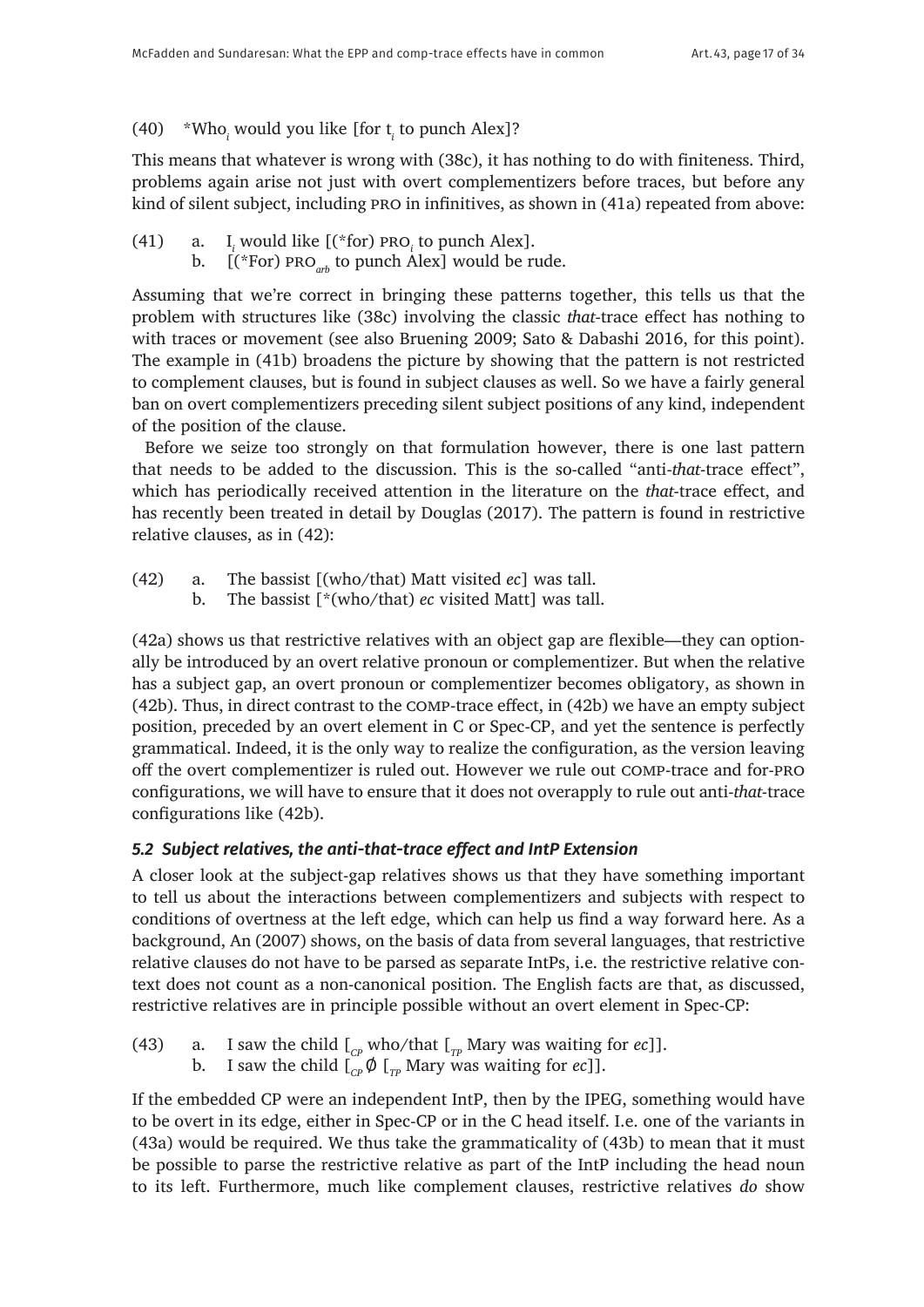signs of being parsed as their own IntPs by the positional route, when adverbial material appears between the clause and the structural material it depends on, in this case the head noun:

(44) a. I saw the child yesterday  $\int_{C_P}$  ( $^{IntP}$  who/that  $\int_{TP}$  Mary was waiting for *ec*]]. b. ?\*I saw the child yesterday  $\int_{\mathit{CP}} \binom{\mathit{IntP}}{\varphi} \int_{\mathit{TP}}$  Mary was waiting for  $ec$  ]].

This in turn must mean that the relative clause is subject to the IPEG. Thus (44a) is grammatical, where the left edge of CP is filled by an overt relative pronoun or complementizer, but (44b), where this edge is empty, is significantly degraded. All of this tells us that restrictive relatives are not IntPs by the categorial route and, when they are adjacent to their head nouns, they are not IntPs by the positional route either. Only when separated from the head noun (as in 44a) do they become IntPs by the positional route.

Note now that all of the examples An (2007) discussed were relatives with an object (or at least non-subject) gap. If we bring back the subject relatives, we find something both interesting and surprising from the standpoint of An's system. Unlike with the object relatives, adding an adverbial between the head noun and the relative clause has no effect, as shown by the *lack* of contrast between (45) and (46). When the relative has a subject gap, an overt element in the CP edge is simply obligatory.

- (45) a. I saw the child  $\int_{CP} \binom{IntP}{P}$  who/that  $\int_{TP}$  *ec* was waiting for Mary]]. b.  $\,$  \*I saw the child  $\int_{CP}$  ( $^{IntP}$   $\emptyset$   $\int_{TP}$   $ec$  was waiting for Mary]].
- (46) a. I saw the child yesterday  $\int_{C_P}$  ( $^{IntP}$  who/that  $\int_{TP}$  *ec* was waiting for Mary]]. b.  $\,$  \*I saw the child yesterday  $\boldsymbol{\mathfrak{l}}_{_{CP}}$  ( $^{IntP}$   $\boldsymbol{\varnothing}$   $\boldsymbol{\mathfrak{l}}_{_{TP}}$  *ec* was waiting for Mary]].

Under An's (2007) system, this means that subject relatives behave like they are obligatorily parsed as IntPs, thus subject to the IPEG. But as far as their external syntax is concerned, they are no different from the object gap relatives. This means that they actually shouldn't be IntPs by the positional route when they appear immediately adjacent to the head noun as in (45). The fact that they are ungrammatical when there is nothing overt at the CP edge, as in (45b), tells us that they are aligned with an IntP nonetheless. The alternative conclusion we are led to is that subject relatives must be IntPs by the categorial route instead.

How is that possible? We have said that a syntactic constituent will be parsed as being aligned with an IntP when it constitutes a spellout domain, i.e. the complement of a phase-defining head. But here we are looking at CPs, which should actually correspond to the entire phase, rather than just to its spellout domain. What we expect here, as in general for CPs, is that the spellout domain should be the TP, which is hence aligned with the IntP. As such, the IPEG in the form of the OSR should require something overt in the edge of TP, not the edge of CP. And yet, here we have a structure where the edge of TP seems to be empty, while the edge of CP seems to be obligatorily filled. We would like to propose that the solution to the puzzle lies precisely in this confluence of unexpected facts. That is, the unexpected possibility of silence in the edge of TP is related to the unexpected requirement for overtness in the edge of CP.

The kernel of the solution lies in the observation that these two positions are related by *wh*-movement. At least in the variant of (45a) with the relative pronoun *who*, what appears overtly in Spec-CP is precisely the element that *would* have been overt in Spec-TP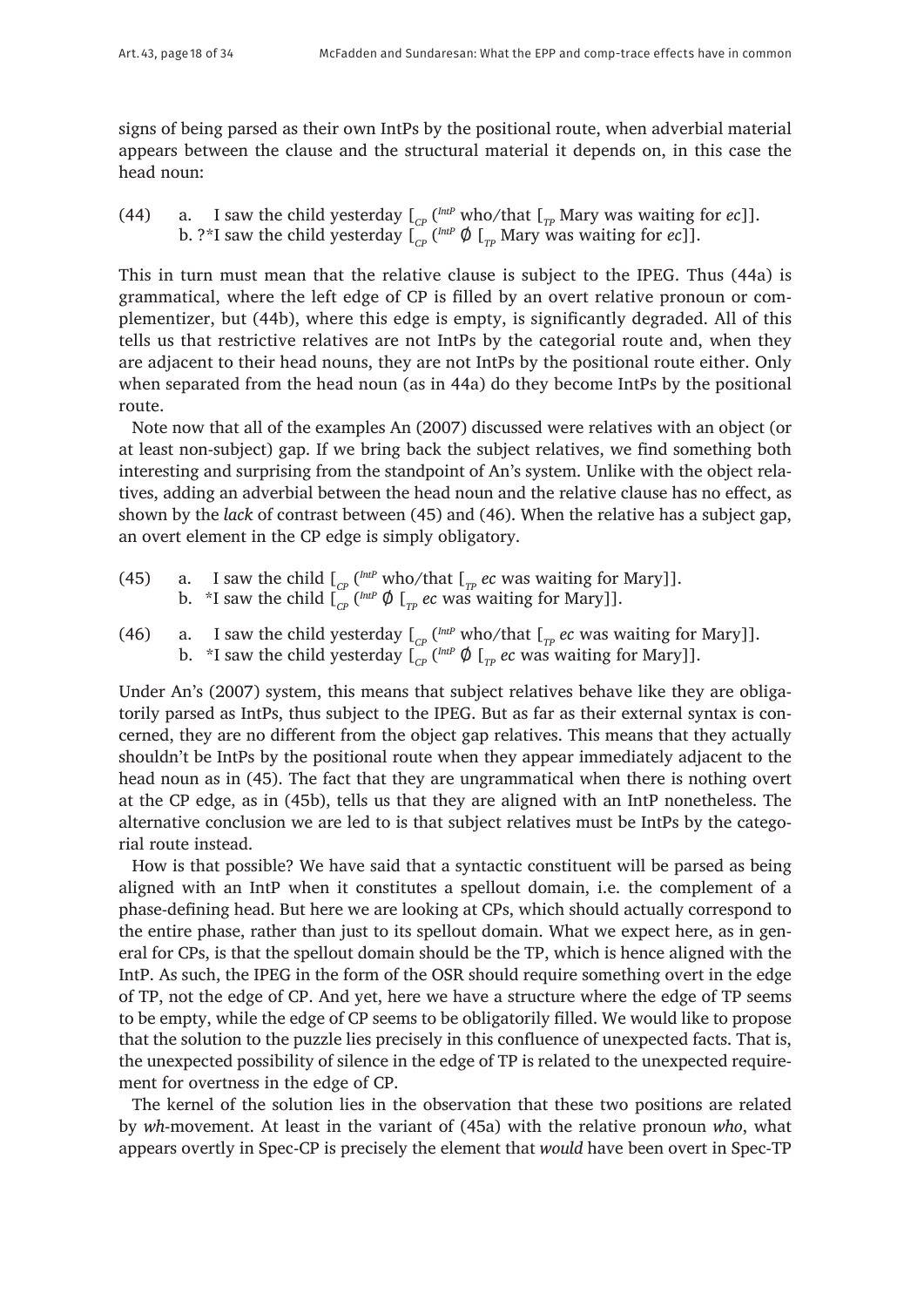had the movement not occurred.<sup>18</sup> We would like to pursue the idea that the IntP that is normally aligned with TP is, in subject relatives, aligned with the position where *who* and *that* appear, whereas in an object relative, it is aligned with the position where the subject appears below them. This is why object-gap relatives require an overt subject, with the material identifying it as a relative clause being optionally overt, whereas subject-gap relatives can have a null subject, with one of the relativizers being overt.

We see two plausible ways of implementing this idea. One is to say that the whole configuration as usually described, involving an overt element in the edge of CP and a silent subject position in Spec-TP, is just an illusion. Instead, the *who* or *that* actually occupies Spec-TP and never undergoes *wh*-movement to Spec-CP. This would of course be analogous to an analysis of local subject *wh*-questions as also not involving movement to Spec-CP as discussed surrounding (37) above. The general idea would be that local *wh*movement of subjects from Spec-TP to Spec-CP is either unnecessary (because Spec-TP is already sufficiently local to C for the relevant feature-checking relationships to be established) thus ruled out by economy, or it is in fact directly ruled out, e.g. by anti-locality (see e.g. Brillman & Hirsch to appear; Erlewine 2016; Douglas 2017, for some relevant discussion). This would make things straightforward from the point of view of the OSR and the IPEG, as indicated in (47):

# (47) I saw the child  $\int_{C_p} \int_{T_p}$  ( $\frac{Int^p}{P}$  who/that was waiting for Mary]].

TP aligns with the left edge of an IntP as usual, and its edge is filled overtly by either *who* or *that*, satisfying the OSR. The reason why these elements are obligatorily overt in subject relatives unlike object relatives is precisely that they are in this lower position, occupying the edge of an IntP (by the categorial route). The edge of CP is not filled by anything overt, but this is not a problem, since CP is not aligned with an IntP in this case, thus the IPEG doesn't apply to it.

The tricky part about making this implementation work is what happens in examples like (46a), where an adverb intervenes between the head noun and the subject relative. Given the behavior of object relatives in this context, as shown by the contrast in (44), we expect the relative clause itself in this context to be an independent IntP by the positional route, meaning that the left edge of CP should require something overt. We would then predict something like (48a) to appear instead of (46a), where we have *who* or *that* in Spec-TP satisfying the IPEG/OSR on the lower IntP, and an overt element like *that* in Spec-CP, satisfying the IPEG on the higher IntP. This doubling is, however, clearly ruled out. The alternative would be to adopt an analysis where subject relatives—in contrast to object relatives—lack not only *wh*-movement, but the entire CP layer, as in (48b):

- (48) a. \*I saw the child yesterday  $\int_{CP} \int_{CP}^{Imp}$  that  $\int_{TP} \int_{CP}^{Imp}$  who/that was waiting for Mary]].
	- b. I saw the child yesterday  $\int_{\tau_P}^{\tau}$  (*IntP* who/that was waiting for Mary].

<sup>18</sup> In the variant of (45a) with *that*, we could either follow e.g. Arsenijević (2009) in claiming that this really is another form of the relative pronoun rather than a complementizer as indicated in (i), or we can assume that a null operator moves from Spec-TP to Spec-CP as in (ii), so that the two edges are still connected by *wh*-movement, if not *wh*-movement of an overt element.

<sup>(</sup>i)  $\left[\begin{smallmatrix}C_P\end{smallmatrix}\right]$  that<sub>*i*</sub> C  $\left[\begin{smallmatrix}T_P\end{smallmatrix}\right]$  t<sub>*i*</sub> was waiting for Mary]].

<sup>(</sup>ii)  $\left[\begin{smallmatrix}C_P\end{smallmatrix}\right]$  Op<sub>*i*</sub> that  $\left[\begin{smallmatrix}I_P\end{smallmatrix}\right]$  t<sub>i</sub> was waiting for Mary]].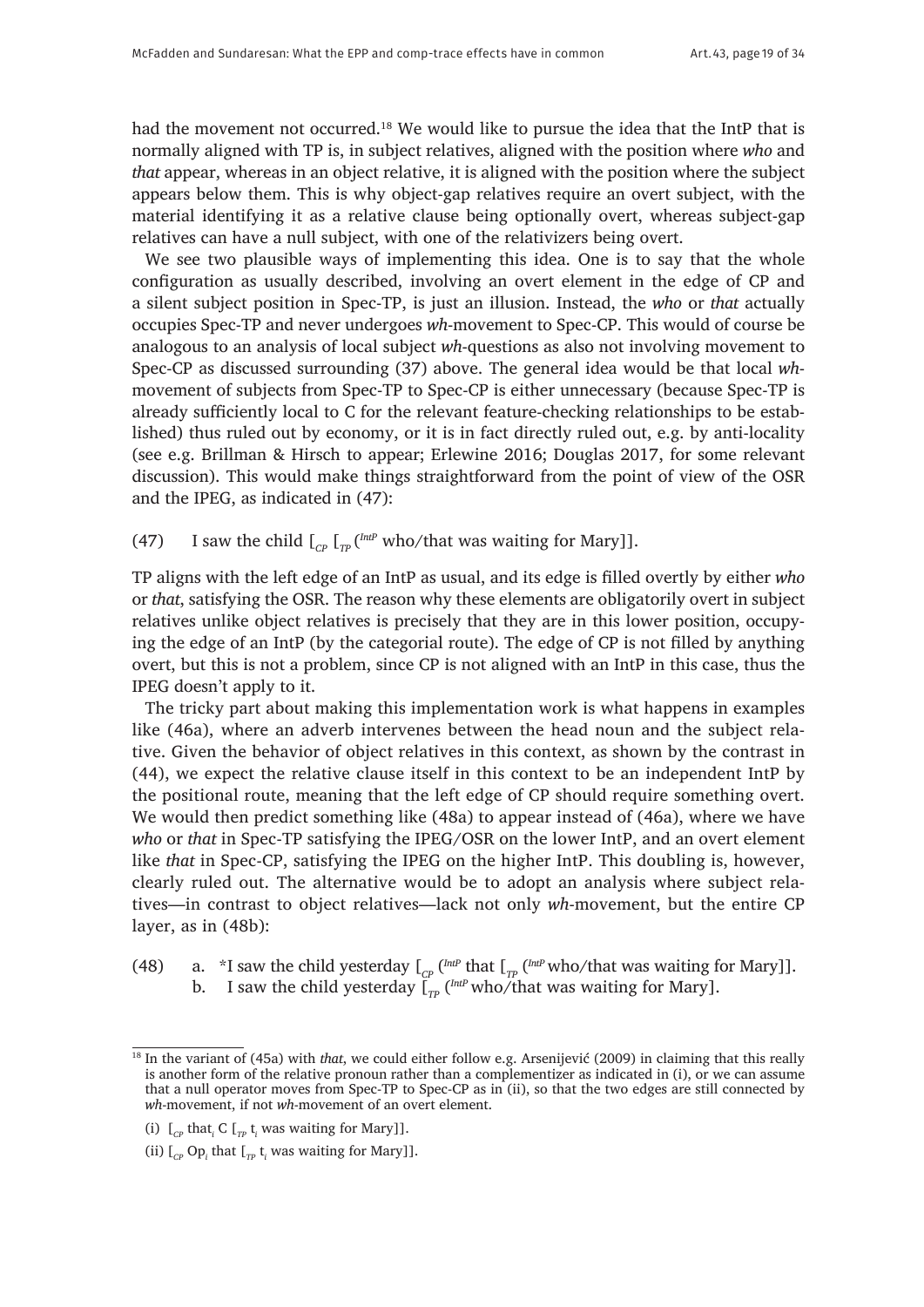There would thus be only one IntP that needed to have a filled edge. While technically workable, such an analysis faces serious challenges due to the lack of a CP, so we will not pursue it here.

Instead, we will pursue an alternative implementation of the idea that *who* and *that* in subject relatives appear in the edge of the IntP normally aligned with TP.19 The idea is that, in this configuration, the IntP boundary is actually passed up from TP to CP as a result of the *wh*-movement. Specifically, *wh*-movement from what would have been an IntP by the categorial route *extends* the IntP up to include the landing site of that movement. Consider that there are a number of recent proposals, which differ in their details and terminology, but all pursue the intuition that the size of a phase can be affected by movement and other dependencies that cross would-be domain boundaries, e.g. Phase Extension (den Dikken 2007), Phase Sliding (Gallego 2010), Domain Suspension (Bobaljik & Wurmbrand 2013). Adopting this basic intuition, we propose the following:

#### (49) **IntP Extension**

Given a syntactic constituent XP that would normally be aligned with an IntP boundary by the categorial route, if an element moves from the edge of XP into a constituent YP which contains XP, the IntP will be aligned with YP instead.

IntP Extension will straightforwardly solve the problem of subject relatives and the anti*that*-trace effect, and (50) gives an indication of how things will proceed. As matters stand in (50a), the TP would be mapped onto an IntP by the categorial route, because it is a spellout domain in the complement of a phase-defining C head. However, the *wh*-movement step in (50b) extends the domain that will be mapped on an IntP up to include the whole CP:

(50) a.  $\left[\begin{array}{cc}C & C\end{array}\right]$   $\left[\begin{array}{cc}C & C\end{array}\right]$  a.  $\left[\begin{array}{cc}C & C\end{array}\right]$   $\left[\begin{array}{cc}C & D\end{array}\right]$  who was waiting for Mary] b. [*CP* (*IntP* who*<sup>i</sup>* C [*TP* t*<sup>i</sup>* was waiting for Mary]]

In the structure that actually gets interpreted by PF in (50b), TP is not aligned with an IntP boundary, and thus there is no requirement for an overt subject from the OSR. Instead, the IntP is aligned with the CP, and so it is the edge of CP that has to have an overt element—either the moved *who*, or *that*, potentially as a realization of C itself. It should also be clear that IntP Extension will not overgenerate in an obvious way and undermine the general EPP effects of the OSR. It only provides a way for the TP edge to be empty when something from within the TP edge moves up into CP, i.e. we essentially need Ā-movement of the subject. Ā-movement of an object or adverbial won't come from the edge of TP and thus won't trigger extension. Note also that movement of an auxiliary to C as in subject-auxiliary inversion won't be able to do it, because the starting point of that auxiliary must actually be below the edge of Spec-TP. As discussed surrounding example (33) in section 4.2, English auxiliaries must be lower than T, or they would be expected to be able to satisfy the OSR in the absence of an overt subject, contrary to fact.<sup>20</sup> Another way to think about this is that IntP extension only happens when an element that would have satisfied the IPEG in its starting position moves up, bringing the edge of the IntP with it.

<sup>19</sup> We thank two anonymous reviewers for a series of comments on the rather different approach to *wh*-moved subjects in an earlier draft, which indirectly inspired the alternative we propose here.

<sup>&</sup>lt;sup>20</sup> Of course, if auxiliaries start out lower than T, then they must undergo successive-cyclic head movement via T (and any other intervening heads) on the way to C so as to obey the head movement constraint.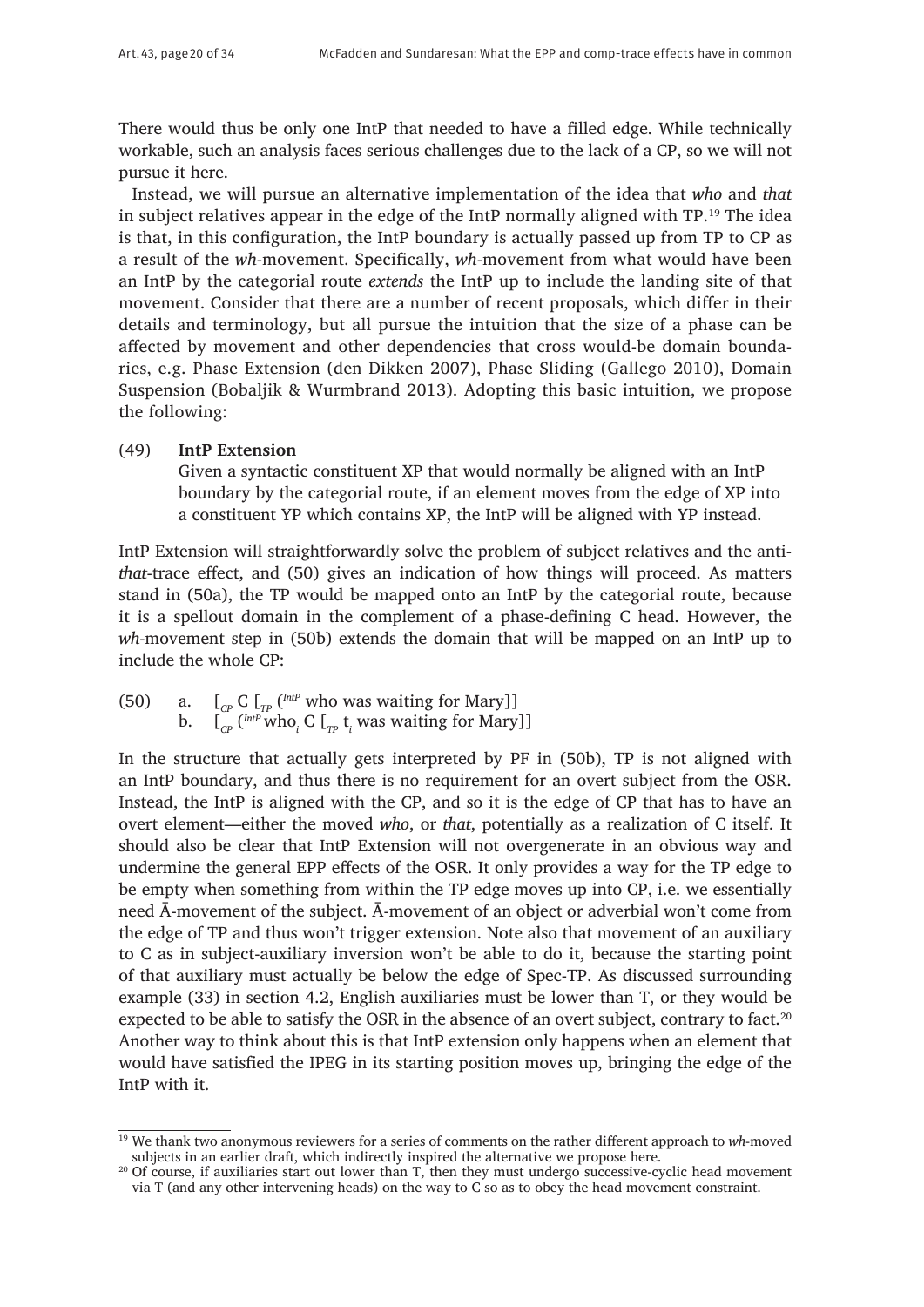#### *5.3 Extending IntP Extension*

Now note that, whatever detailed implementation of the IntP Extension idea we adopt to handle the behavior of subject relatives, it will straightforwardly carry over to local subject *wh-*questions. As discussed above, these could involve overt *wh-*movement of the subject from Spec-TP to Spec-CP, as in (51a), which would be parallel to the kind of analysis that is required for non-subject questions. Alternatively, they could lack such movement, with the *wh*-subject remaining in Spec-TP, as in (51b):

(51) a.  $\left[\begin{array}{cc} C_P \end{array}\right]^{IntP}$  Who<sub>i</sub> $\left[\begin{array}{cc} T_P & t_i \end{array}\right]$  punched Alex]]? b. [*CP* [*TP* (*IntP* Who punched Alex]]?

We saw that the non-movement analysis gave us a way to maintain a simple view of the EPP in terms of the OSR, where Spec-TP is generally at the edge of an IntP and thus must have something overt in it. The movement analysis, on the other hand, raised the question of how its empty TP edge could be made to square with the OSR. Given the possibility of IntP Extension, however, we now have a way to analyze (51a) that is consistent with OSR. Here, as in the case of the subject relatives, we expect TP to correspond to an IntP, but the element that would normally be overt in that edge *wh*-moves up to the edge of Spec-CP. In line with (49), this would extend the IntP up to CP, simultaneously allowing the edge of TP to be empty, and requiring the edge of CP to be overt. In principle then, either a movement or non-movement analysis of local subject *wh*-questions is compatible with our prosodic version of the EPP, and we can ultimately decide between them based on their independent merits.<sup>21</sup>

This finally brings us back to long-distance subject *wh*-movement, as in (38c) and (38d) above, repeated here as (52a) and (52b).

- (52) a. \*Who<sub>*i*</sub> did you say that  $\binom{Int}{i}$  t<sub>*i*</sub> punched Alex?
	- b. Who*<sup>i</sup>* did you say t*<sup>i</sup>* punched Alex?

Again, in such examples there can be no question that overt *wh*-movement has applied. And again we are left with the puzzle of figuring out why such structures are possible just when there is no overt complementizer in the embedded clause. We have to set things up so that the overt complementizer in (52a) forces the embedded TP to be parsed as an IntP, as indicated, leading to problems with the OSR because of its non-overt edge, whereas something allows TP to not be parsed as an IntP when there is no overt complementizer as in (52b).

One could again imagine that when there is no overt complementizer, even finite clauses can avoid counting as phases (along the lines of Doherty 2000). The embedded clause would then be a TP, thus not a phase, and there would be no IntP by the categorial route. There are problems with this approach, however. One is that we would need an account of when complement clauses can be TPs rather than CPs, which would have to ensure that we couldn't leave off the CP layer e.g. when an adverbial intervenes between the selecting predicate and the embedded clause, or when the clause gets itself into a derived non-canonical position. Otherwise we would not be able to explain why an overt

<sup>&</sup>lt;sup>21</sup> ATB subject *wh*-questions like *Who invited and kissed Mary*, brought to our attention by an anonymous reviewer, might be of relevance here, in particular as regards the treatment of the second conjunct. If their correct analysis requires literal, overt, ATB movement, then we would need to go with the IntP Extension account. Also relevant will be the treatment of T-to-C movement, which does not appear to occur with subject *wh*-questions, and thus has always played a crucial role in the debate between the movement and non-movement analyses. As we do not presently see clear implications for the workings and triggering of T-to-C movement (e.g. whether it and other types of head movement actually occur at PF) from our proposals, we will say no more about it here.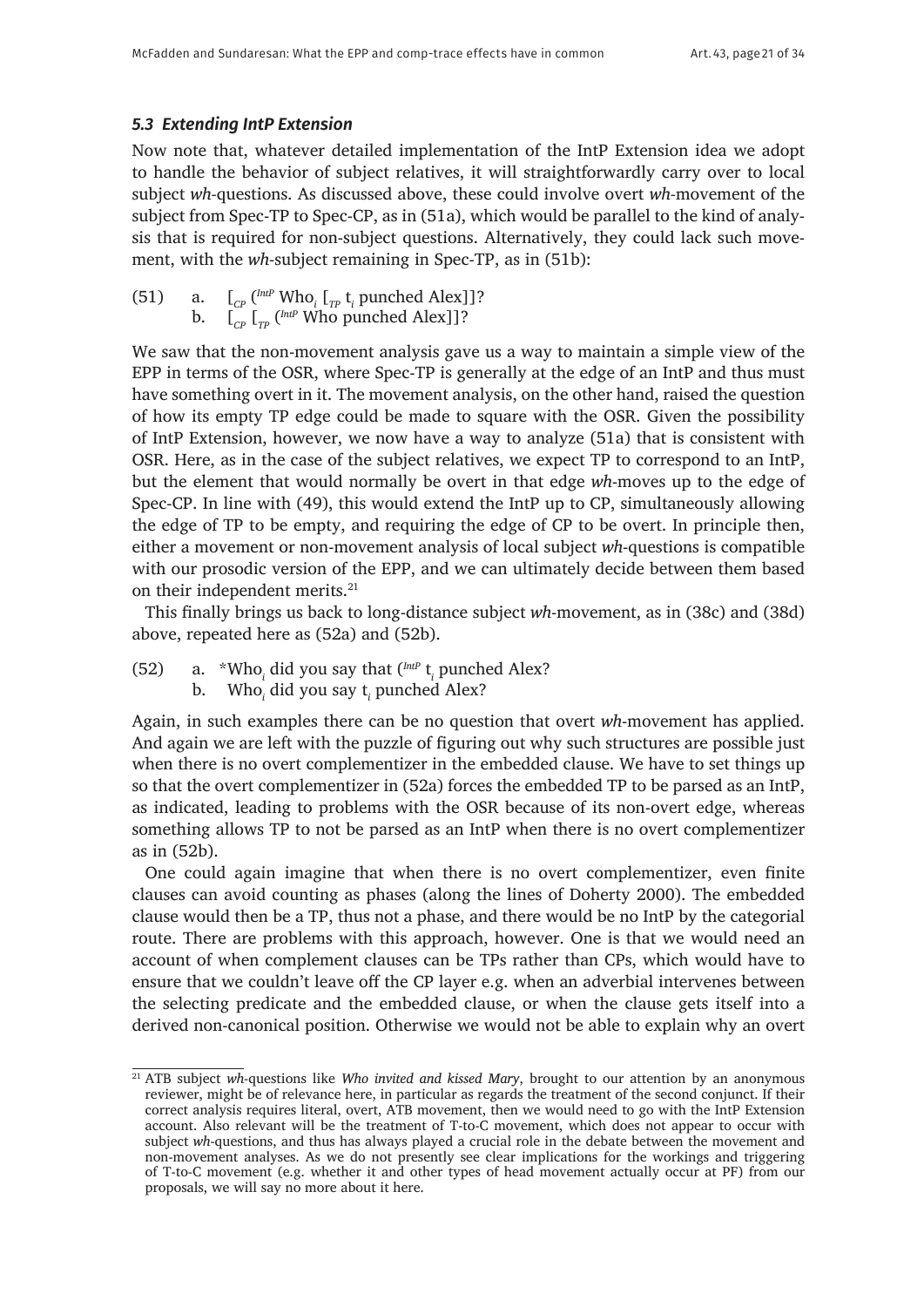realization of C is required in those contexts. Even if we could develop such an account, there is evidence from the effects of Ā-movement on binding that these embedded clauses are not (particularly) reduced and actually do constitute phases (see Douglas 2017, for convincing arguments to this effect from opacity effects involving A-bar reconstruction in cross-clausal binding).

Thus it seems that we cannot explain the lack of an IntP aligned with the embedded TP in long-distance subject questions by claiming that CP is missing.

Instead, we will pursue the idea that IntP Extension is at work again here. This is entirely reasonable, since again we need a TP to fail to behave as an IntP when something is *wh*moved out of its edge. The difference when compared to the subject relatives is that in this case the extension would have to go beyond the embedded CP, as the moving element continues moving, i.e. we will have to assume multiple steps of extension. The edge of the IntP initially associated, by the categorial route, with the edge of embedded TP, can thus be extended as far as the *wh*-subject moves—in the cases at hand up to the matrix CP, as illustrated (in abbreviated form) by the steps in  $(53)$ .<sup>22</sup>

(53) a.  $\left[\begin{array}{cc}I_{TP} \end{array}\right]$  (*IntP* Who punched Alex) b.  $\left[\begin{array}{cc} \begin{array}{cc} \begin{array}{cc} \begin{array}{cc} \end{array} & \begin{array}{cc} \end{array} & \begin{array}{cc} \end{array} & \begin{array}{cc} \end{array} & \begin{array}{cc} \end{array} & \begin{array}{cc} \end{array} & \begin{array}{cc} \end{array} & \begin{array}{cc} \end{array} & \begin{array}{cc} \end{array} & \begin{array}{cc} \end{array} & \begin{array}{cc} \end{array} & \begin{array}{cc} \end{array} & \begin{array}{cc} \end{array} & \begin{array}{c} \end{array} & \begin{array}{c} \end{array}$ c. [*CP* (*IntP* Who*<sup>i</sup>* did you say [*CP* t*<sup>i</sup>* [*TP* t*<sup>i</sup>* punched Alex]]]?

Again, this kind of successive-cyclic IntP extension should not overgenerate in an obvious way, since it is restricted to cases of successive-cyclic *wh*-movement of an embedded subject, and can only serve to extend the IntP associated with the TP where the subject starts out. IntPs constructed elsewhere in the structure will not be affected and thus will still have to have something overt to satisfy the IPEG. Furthermore, this story for why long-distance subject *wh*-movement does not run afoul of the OSR, avoids the problems associated with the assumption of a lack of intervening CPs. The embedded clause is still a CP and acts as an intermediate landing site for the *wh*-movement of the embedded subject, indeed crucially so, and so the binding facts discussed in Douglas (2017), referenced above, can be accommodated.

# *5.4 Integrating the comp-trace effect*

What we need to make this approach complete is an explanation for the actual comptrace effect, i.e. why an overt complementizer gets in the way of the kind of derivation laid out in (53).<sup>23</sup> What we propose is that IntP Extension is blocked by the intervention of an overt element at the crucial position. Given that we are concerned with the determination of prosodic domains, this is a reasonable assumption. One way to think about it is that the first step of the extension relies on treating the subject as though it were simultaneously in Spec-TP and Spec-CP, but this only works as long as the copies of the subject in the two positions are indistinguishable from each other in terms of linearization. If something overt intervenes between the two positions, like an overt *that*, then the copy of *who* in Spec-TP will follow *that*, while the copy in Spec-CP will precede it (see also Erlewine 2016, for the idea that an intervening overt complementizer causes problems in comp-trace configurations due to contradictory linearization statements, based on Fox

 $\frac{22 \text{ This does not mean that there can be no other Inf.}$  boundaries parsed along the way, just that this particular left boundary is extended up to the matrix.

<sup>&</sup>lt;sup>23</sup> Sato & Dabashi (2016) also propose an account for the *that*-trace effect that is based on how prosodic units are built up in concert with phase-based spellout. For them, the offending configuration is where *that* ends up on its own inside a prosodic phrase. It is not clear at this point how Sato and Dobashi's system could be extended to cover the basics of the EPP and the cross-linguistic data that we discuss here, but their work is based on careful consideration of purely prosodic data, and it will bear investigating in future research to what extent our approaches could be integrated.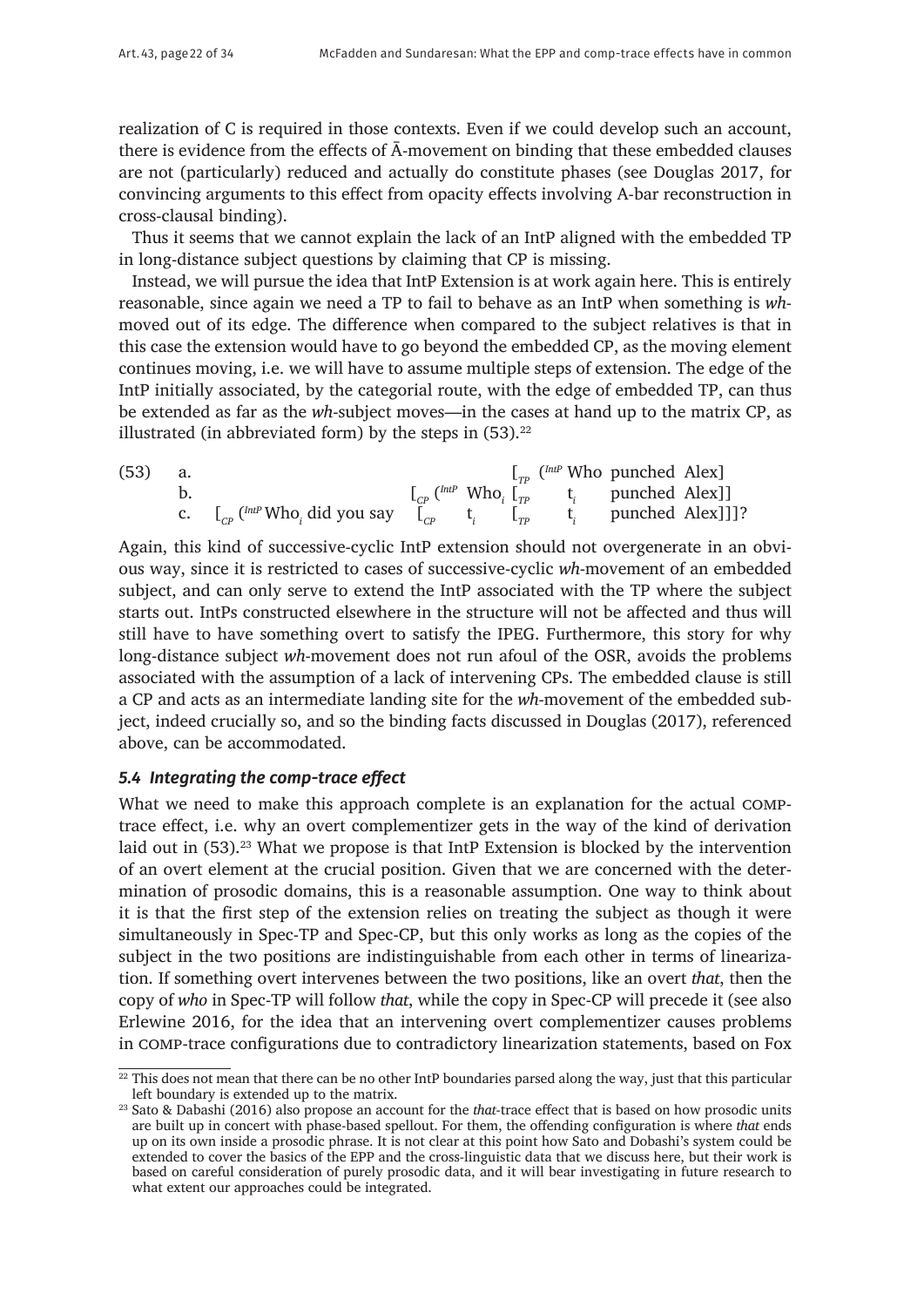& Pesetsky's 2005 approach to cyclic linearization). In other words, we can imagine that IntP Extension applies unproblematically in a structure like (54a), but not in one like (54b):

(54) a.  $\ldots$   $\lbrack_{\mathcal{C}P}$  who<sub>i</sub>  $\lbrack_{\mathcal{T}P}$  who<sub>i</sub> punched Alex]] b.  $\sim$  ... [<sub>*CP*</sub> who<sub>*i*</sub> that [<sub>*TP*</sub> who<sub>*i*</sub> punched Alex]]

One can even imagine that (54a) is derived via deletion of *that* in (54b) in order to facilitate IntP Extension, somewhat analogous to the cases discussed by Merchant (2001) where ellipsis eliminates structures that would be ill-formed at PF. In any case, it should be clear that, if IntP Extension fails in such cases of long-distance subject Ā-movement, ungrammaticality will necessarily ensue: the embedded TP will be aligned with an IntP by the categorial route, but it will have an empty left edge due to the movement of the subject, leading to a violation of the OSR.<sup>24</sup>

To bring it all together, we can summarize as follows. The OSR requires that the edge of TP (as a spellout domain) be filled by overt material. If something moves from the edge of TP to a higher position, thereby extending the IntP to CP (IntP Extension), this requirement can be loosened—yielding clauses with local subject *wh*-movement, including subject relatives. Additional steps of *wh*-movement of this element can extend the IntP even further, yielding an embedded clause with completely empty left edges, both in TP and CP, which will then be parsed into the IntP built around the matrix clause: e.g. longdistance subject *wh*-movement structures. However, if the complementizer in the embedded clause is overt, it disrupts the IntP Extension operation already in that clause. This means that the TP must remain an IntP, and since its edge is empty (the subject having moved to Spec-CP), it violates the IPEG via the OSR. Further *wh*-movement of the subject can do nothing to repair this, and thus there is no route from this intermediate structure to a grammatical instance of long-distance *wh*-movement.

Hence the comp-trace effect comes down to two mutually incompatible requirements. The overt complementizer ensures that its TP complement will be parsed as an IntP, but the subject trace ensures that this TP will have an empty edge. This runs afoul of the OSR, causing a crash. With long-distance extraction of something other than the subject, these problems don't arise because the embedded subject surfaces overtly in Spec-TP satisfying the OSR.

To round off the discussion of the comp-trace effect, we need to address how *that*-trace amelioration effects like those in (55) are derived:

- (55) a. Who do you think [that | against better judgment | punched Alex]?
	- b. ?Who does John doubt whether | and Bill suspect that | cheated?

<sup>&</sup>lt;sup>24</sup> Of interest here is the following pair of examples discussed by Bošković & Lasnik (2003: 536), helpfully pointed out to us by an anonymous reviewer:

<sup>(</sup>i) ?Who<sub>*i*</sub> do you believe sincerely [<sub>*CP*</sub> t<sub>*i*</sub></sub> C [<sub>*IP*</sub> t<sub>*i*</sub> likes Natasha]]?

<sup>(</sup>ii) \*What*<sup>i</sup>* do you believe sincerely Natasha likes t*<sup>i</sup>* ?

Both examples involve an adverb intervening between the matrix verb *believe* and the embedded CP, which normally leads to the CP requiring an overt complementizer, hence the ungrammaticality of (ii). For us, following An (2007), this is because the adverb makes the CP count as an IntP by position, triggering the IPEG, while for Bošković and Lasnik it is because the null variant of *that* is a PF affix that needs to affix hop onto the verb to be licensed, but is blocked from doing so by the intervening adverb. To explain why (i) is marginally possible in spite of this, Bošković & Lasnik (2003) are forced to posit an additional silent C that is only selected to trigger movement and is crucially *not* an affix, and to make a series of additional very specific assumptions about intermediate landing sites. We, on the other hand, simply have to assume that IntP Extension can apply, at least marginally, to structures that are IntPs by position as well as those by category.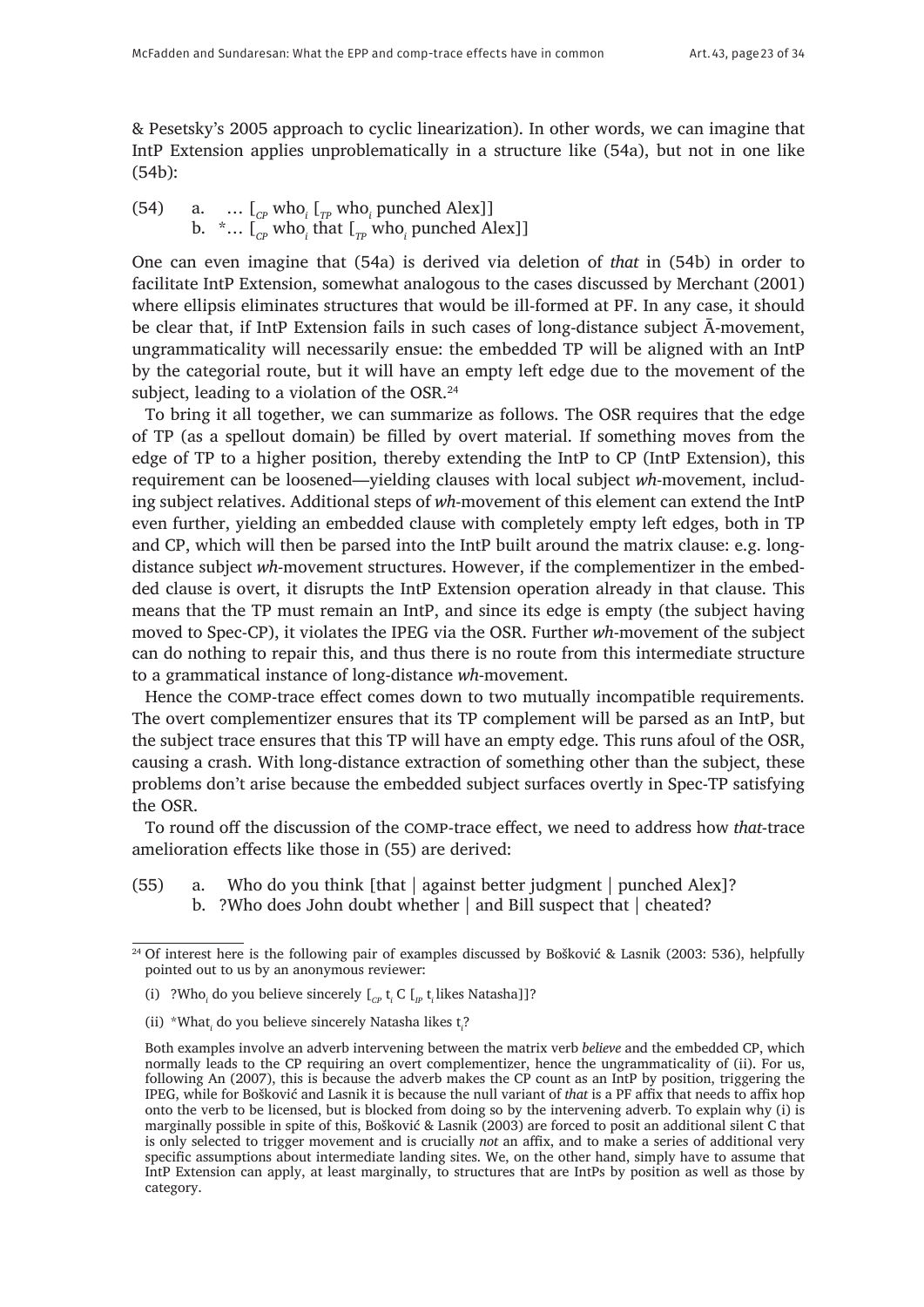Note that both the intervening adverbial and right-node-raising structure above typically lead to marked changes in sentence-prosody, introducing an intonational break between the overt complementizer and the following material (notated by the placement of |). We can expect this to create an additional IntP boundary by position, with the material following the complementizer counting as being in a non-canonical position in An's (2007) terms. This prosodic restructuring, which takes place right at the linear position where the comp-trace configuration would arise, would then prevent that configuration from blocking IntP Extension.

We note two important points about how this comes about. First, it cannot be a matter of adverbial elements like *against better judgment* serving to fill the edge of an IntP, thereby satisfying the OSR even with a silent subject. This would undergenerate on the one hand, failing to explain the right-node-raising cases like (55b), and it would overgenerate on the other, leading us to expect that all sorts of comp-trace, and even general EPP, violations could be rescued by inserting an overt clause-intial adverb, contrary to fact. Second, and relatedly, if the comp-trace effect is about blocking IntP Extension, then the amelioration effect has to come down to *un*blocking the Extension. This will correctly limit the effects to cases involving *wh*-movement of the subject, covering the right-node-raising cases but not general EPP violations. And it will also explain why the amelioration effect does not work for *for*-pro configurations:

(56) a.  $*I_i$  would really like [for PRO<sub>i</sub> to see the end of the movie].

b.  $\mathrm{^*I}_{i}$  would really like [for, just in this one case, PRO<sub>i</sub> to see the end of the movie].

In this case, the silence of the embedded subject is not due to *wh*-movement, thus there is nothing to trigger IntP Extension, and so the insertion of the adverbial makes no difference.

# *5.5 The distribution of for*

The remaining patterns we need to cover have to do with the particular distribution of *for* in infinitives. The *for*-trace facts fall under the account of the comp-trace effect just described, but we still need to deal with the facts when no subject movement is involved. Let us begin with the data in (57), repeated from section 3.1, where the infinitive is the complement of a verb. The optionality of overt *for* in (57a) tells us that, as expected for verbal complements, the embedded clause is not an obligatory IntP by position. We argued in section 4.2 that examples like (57b) with a null pro subject involve a reduced structure, which means that the head realized by the infinitival marker *to*—which we are calling T for concreteness—ends up as the highest in the clause. Additional evidence that this analysis is on the right track is furnished by a comparison with (57c):

- (57) a. I would like  $\int_{CP}$  (for) you to punch Alex].
	- b.  $I_i$  would like  $I_{TP}$  pro<sub>*i*</sub> to<sub>*T*</sub> [ punch Alex]].
		- c.  $*_{\mathrm{I}_i}$  would like  $\mathrm{I}_{\mathrm{cp}}$  for PRO<sub>*i*</sub> to punch Alex].

(57c) looks parallel to comp-trace examples on the surface, as it involves an overt complementizer followed by a silent subject, but the details are different as there is no subject movement involved. It is ungrammatical, in contrast to (57b), because the complementizer rules out the reduced structure. I.e. it must be a CP and a phase, meaning that the phrase below will be parsed as an IntP by the categorial route, causing the null subject, in turn, to violate the OSR.

We must say a bit more, however, to ensure that we get the intended contrast between sentences like (57b) and (57c). Consider then the sentences in (58). The infinitives here are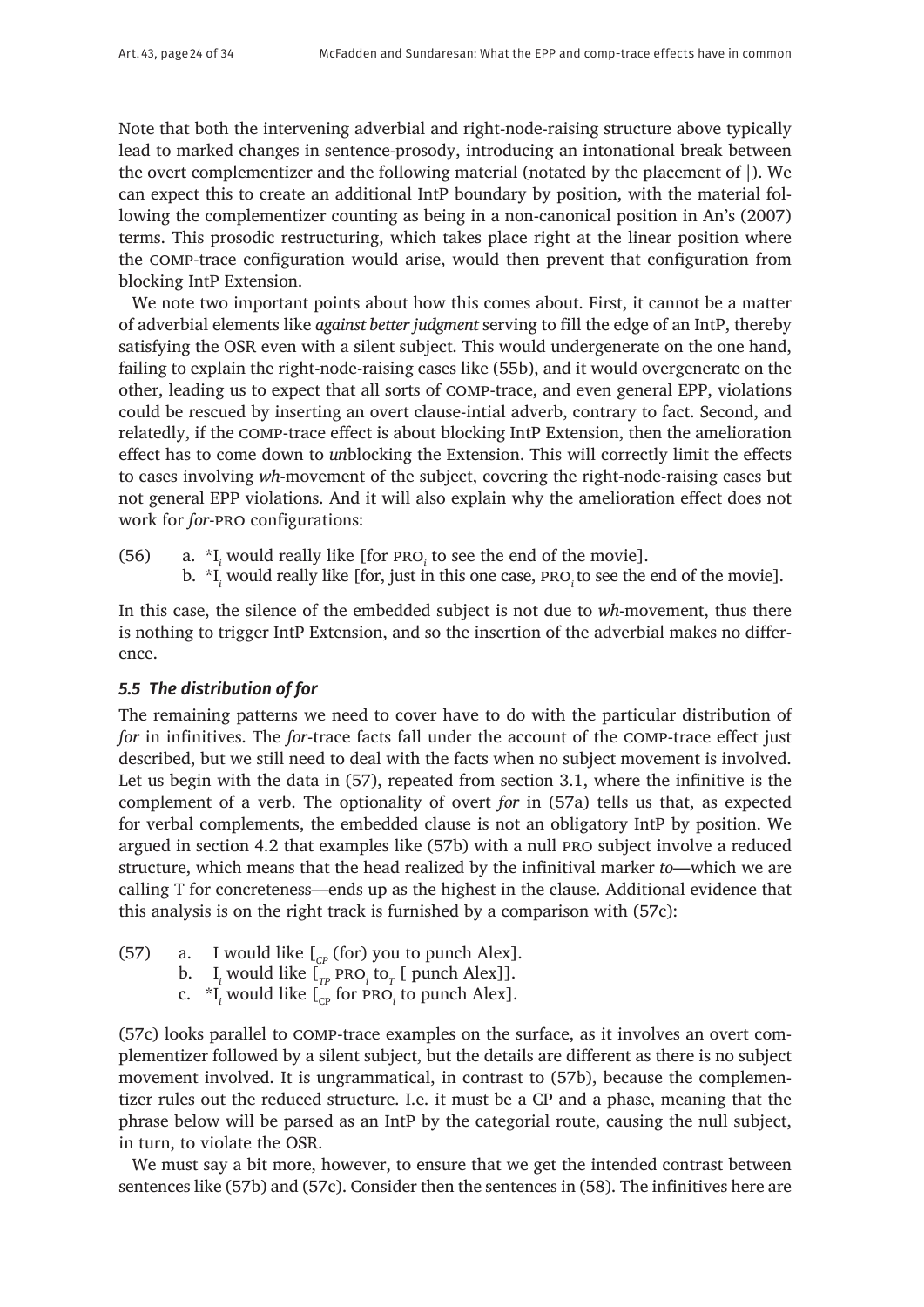utterance-initial subject clauses, thus clearly aligned with a left edge of IntP by position, and so by the IPEG they must have overt left edges. Again, for (58a) with its null complementizer and null subject, we can propose a reduced TP structure, where *to* is in T, and thus at the left edge, satisfying the IPEG. The overt *for* in (58b) indicates that we cannot have a reduced structure here, but must rather have a complete CP. The CP is at the left edge of the utterance, thus also at the left edge of an IntP by position, and *for* itself can satisfy the IPEG here. However, since this is a phase, its complement will also be an IntP by the categorial route, and thus also be subject to the IPEG via the OSR. This is where the problem arises—given the nullness of pro, it cannot satisfy the OSR here, yielding ungrammaticality:

(58) a.  $\left[\begin{matrix}T_p\end{matrix}\right]$ <sup>(*IntP*</sup> PRO To<sub>*T*</sub> [ cuss with your grandma here]] is rude. b.  $\int_{C}^{\infty}$  (*IntP* For  $\int_{FinP}$  (*IntP* PRO  $\int_{TP}$  to<sub>*T*</sub> cuss with your grandma here]]] is rude.

To further ensure that the overt *to* cannot satisfy the OSR here as it could in (58a), we propose that what matters is not finiteness but the difference between CPs and reduced clauses—non-finite CPs contain the additional phrase above TP which we have been calling FinP as well. We thus update the structures in (57) above as follows:25

- (59) a. I would like  $\int_{CP}$  (for)  $\int_{Finp}$  (<sup>*IntP*</sup> you  $\int_{TP}$  to<sub>*T*</sub> punch Alex]]].
	- b.  $I_i$  would like  $I_{TP}$  ( $^{IntP}$  PRO<sub>*i*</sub></sub> to<sub>*T*</sub> [ punch Alex]].
		- c.  ${}^{\ast}I_i$  would like  $\left[\int_{CP}$  for  $\left[\int_{FinP} ({}^{IntP}$  PRO<sub>*i*</sub>  $\left[\int_{TP}$  to<sub>*T*</sub> punch Alex]]].

Since it is the complement of the phase head C, this FinP is what aligns with the edge of an IntP by the categorial route, and thus it is where something overt is required. This is indeed where overt subjects apppear, satisfying the OSR, but infinitival *to* is still down in T, and so it cannot satisfy the OSR in these non-reduced infinitives. This is entirely parallel to our analysis of why finite auxiliaries, also in T, cannot satisfy the OSR.

While the details are different from the comp-trace effect, there is thus a basic pattern of mutually incompatible requirements that is common to the configurations with an overt complementizer followed by a silent subject. I.e. the presence of the overt complementizer ensures in various ways that the following structure will be parsed as an IntP, but the silent subject entails that this IntP will not have an overt left edge and thus will violate the IPEG.26 Note, incidentally, that the account presented here can be seen as a further argument against traditional Case-based theories of the distribution of overt *for* (see e.g. McFadden 2012), as it achieves far better empirical coverage, and also captures the fact that the distribution of overt *for* is, for the most part, entirely parallel to that of overt *that* (as also nicely described by Pesetsky & Torrego 2001).

# **6 The OSR isn't really about subjects**

Our implementation of the EPP in the OSR, in terms of a PF constraint requiring overt material at the left edge of an IntP, has the consequence that it can't really be about subjects. In this section, we will explore the consequences of this shift in perspective, which will offer a way to understand certain types of cross-linguistic variation as well as a series of minor constructions in English where the EPP can be satisfied by something other than the subject.

<sup>&</sup>lt;sup>25</sup> The left IntP boundary indicated at the edge of TP in (59b) is at best optional in this sentence, appearing only by position, but we indicate it here to show that nothing will go wrong if, e.g. we insert an adverbial here, since *to* is overt in T.

<sup>26</sup> Note that the anti-*that*-trace effect avoids this problem because the overt element in CP is actually a realization of local IntP Extension via Ā-movement of the subject.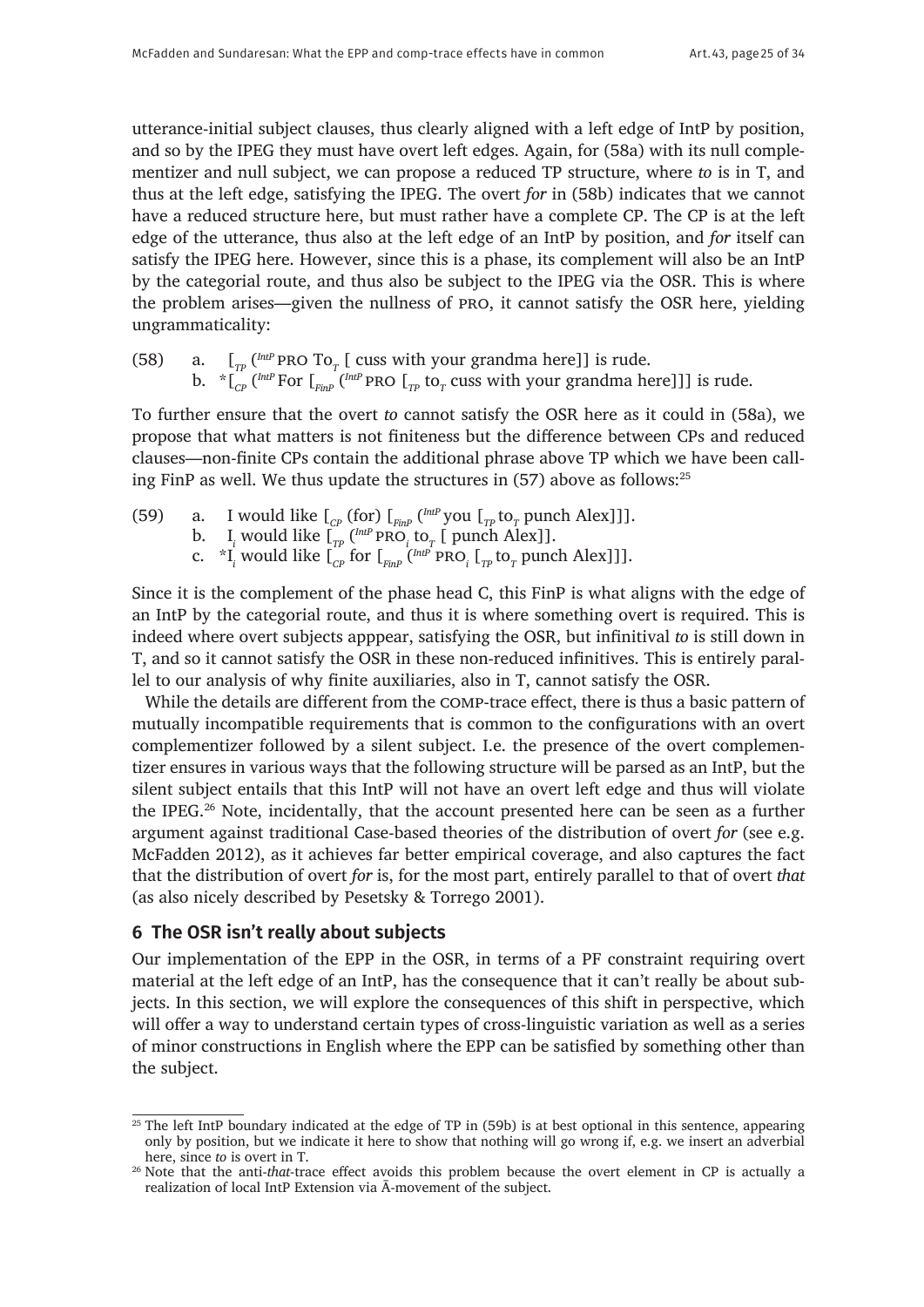# *6.1 The EPP, pro-drop and cross-linguistic variation*

We predict that if a language has an English-style EPP, then it shouldn't allow generalized subject pro-drop.<sup>27</sup> Our re-implementation of the EPP as the OSR is not a requirement that Spec-TP be filled in the narrow syntax, but that there be overt material in a certain position at PF. Hence *pro*, as a silent pronoun, cannot satisfy the requirement, and we would expect every run-of-the-mill pro-drop root clause like Spanish (60) to violate it:

(60) *pro* hablo español.

That such sentences are perfectly fine tells us that the OSR simply can't apply in the same way in these languages, or at least that they have some way of satisfying it that doesn't involve an overt subject. We will say more about this second possibility directly. For now, note that if we're on the right track, these languages also shouldn't display the other properties of English discussed above which, while not traditionally subsumed under the EPP, we have argued to be derivable from the OSR.

This seems to be essentially correct. It is not just that subject pro-drop languages allow the subject to be null—even when it is overt, it has commonly been observed that languages like Italian and Spanish also allow the subject to appear post-verbally, i.e. not in Spec-TP, and apparently not at the left edge of anything (Rizzi 1982):

(61) Sono cadute alcune pietre. are.3pl fallen some stones 'Some stones fell down.'

Strikingly, as has been known for some time, these languages also seem to be oblivious to the comp-trace effect (Rizzi 1982):

(62) Chi*<sup>i</sup>* credi che t*<sup>i</sup>* abbia telefonato? who*<sup>i</sup>* think-2sg that t*<sup>i</sup>* has.sbjv telephoned 'Who do you think called?'

Relatedly, they seem to have no problem with overt complementizers in non-finite clauses without overt subjects (Rizzi 1982):

(63) Tenterò di lavorare di più. try.fut.1sg C work.inf of more 'I will try to work more.'

These connections provide strong support for our unification of comp-null effects with the EPP. While these connections have been observed before (see e.g. Pesetsky to appear, for an overview), the proposals made to account for them have typically posited an indirect relationship between these patterns and have relied on outdated or questionable theoretical assumptions (like the ECP or a crucial role for Case in regulating the presence and position of certain complementizers; see McFadden 2012, for some relevant discussion). Our proposal instead ties them together in a direct and straightforward way without any assumptions beyond what we propose for the EPP itself. For us, these are all just expressions of the OSR, so they should also pattern together cross-linguistically, as summarized in (64):

<sup>&</sup>lt;sup>27</sup> There are several different types of pro-drop, which differ according to the constraints under which pronouns can be left silent (see e.g. the papers in Biberauer et al. 2010 and Kučerová 2014 for discussion and references). It is reasonable to think that they involve distinct underlying mechanisms, potentially with different implications for what we predict regarding the EPP. What is most relevant here is the possibility of dropping the subject, hence our repeated reference specifically to **subject** pro-drop.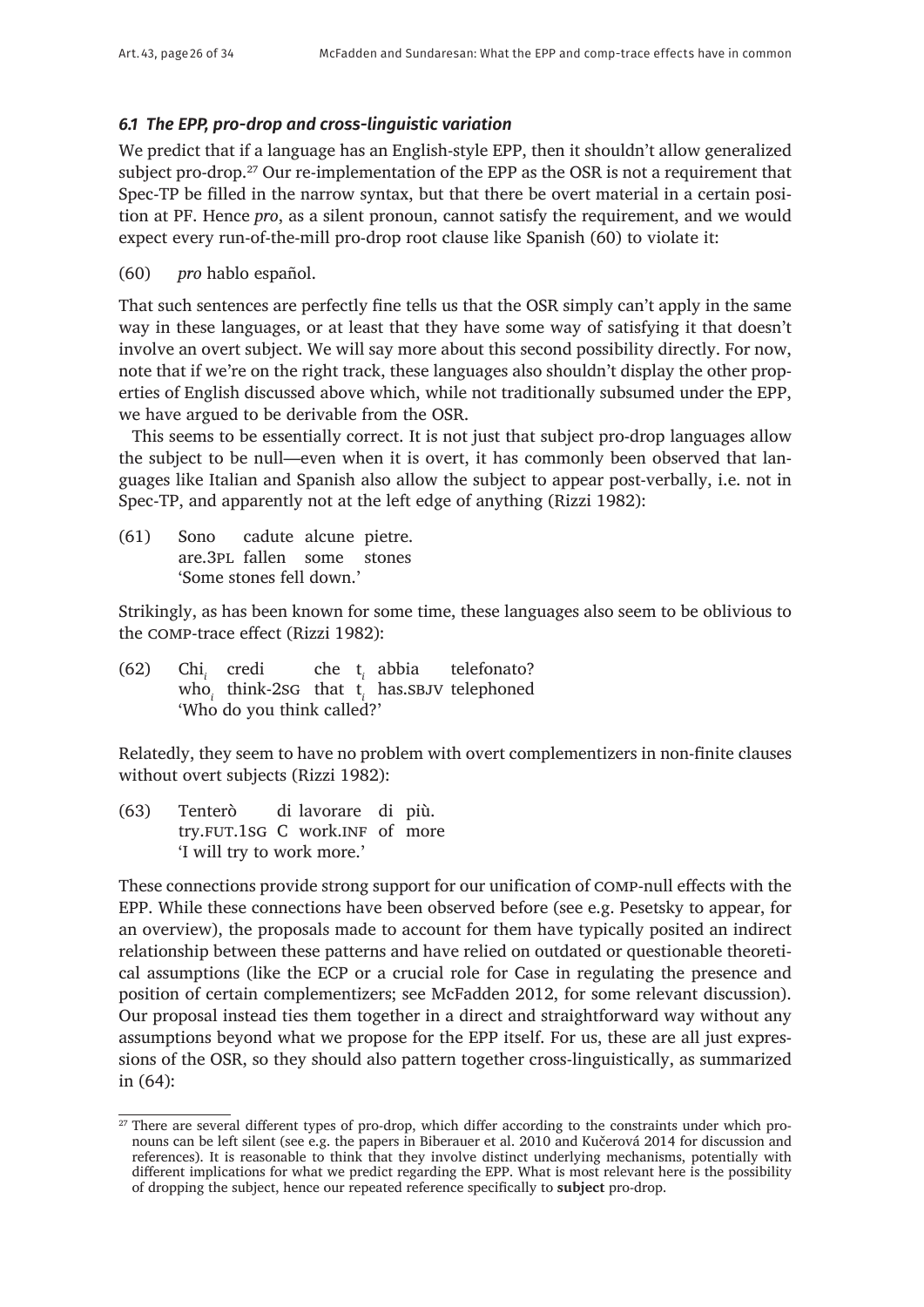(64) The EPP, the ban on pro-drop, the comp-trace effect and the ban on *for*-pro all reduce to the requirement in OSR for something overt in the left edge of a clause. If a language has a way to avoid running afoul of the OSR, then *all* of these requirements should be lifted, all other things being equal.

This leads us to the question then of how a language could actually avoid the OSR and lack all of these restrictions. The simplest possibility is that the IPEG itself, which underlies the OSR, is parametrized somehow, so that it simply does not apply in languages like Spanish and Italian. Languages would thus simply differ in the constraints that apply to their prosodic systems. While this is certainly possible, it calls into question the conceptual motivation for the IPEG offered by An (2007). It is also not particularly satisfying because, in the absence of a theory of such prosodic variation, it simply stipulates the difference and offers no predictions about what other properties of a language should correlate with it. A more interesting possibility is that something like the OSR, or rather the IPEG, is indeed quite general, but languages differ in the syntactic structures that they produce for mapping onto prosodic units. Thus, what the OSR applies to in Spanish or Italian looks quite different from what it applies to in English. As a result, the elements that are forced to be overt by the OSR are parametrized across languages.

We will mention here one concrete instantiation of this possibility, based on ideas of Barbosa (1995); Alexiadou & Anagnostopoulou (1998), which seems to have a lot of the right properties and is quite promising, though we won't develop it in detail here. What these authors proposed is that pro-drop languages satisfy the EPP, not with the subject, but with the verb, which moves to T in the languages under discussion, and carries a representation of the *ϕ*-features of the subject in the form of agreement. The specifics of their proposals for reinterpreting the EPP were syntactic, but we can adapt the basic idea. The verb does indeed move to a higher position in the relevant pro-drop languages than in languages like English, and if we can establish that it is indeed to the highest head in the spellout domain below C, then the facts will follow quite nicely. To be consistent with our discussion of control infinitives and English finite auxiliaries above, let us call this head Fin. Since FinP will be aligned with the relevant IntP that is determined by the categorial route below the phase head C, it is what requires an overt left edge by the IPEG/OSR. The verb in Fin will satisfy this requirement, and thus the subject position in Spec-FinP is free to be empty—either because the subject is a silent *pro*, because it appears in some post-verbal position, or because it has been Ā-moved to some higher position. Note that this doesn't work in languages like English, because no verb moves to the highest head in the clause, as we discussed in the context of finite auxiliaries and control infinitives in sections 4.2 and 5.5. Example (65) indicates the details of the structure of a pro-drop sentence in Spanish under this analysis:

# (65)  $\left[\begin{matrix}C_P\end{matrix}C\right]\left[\begin{matrix}C_{FinP}\end{matrix}P^{mP}pro\text{ hablo}_i\left[\begin{matrix}t_i\text{ español}\end{matrix}C\right]\right].$

Of course, it is reasonable to think that different types of pro-drop languages can get around the OSR in different ways, not just via verb movement. But the attractiveness of this approach is that it connects variation in the factors tied together in (64) to independently observable syntactic differences among languages.<sup>28</sup>

<sup>&</sup>lt;sup>28</sup> This kind of approach clearly will not work for languages like Dholuo, as explicitly argued by Cable (2012), where we do not observe typical EPP effects, but also don't generally find pro-drop. One can perhaps imagine that such languages avoid the OSR in a more fundamental way relating to how syntactic structure maps onto IntPs, but we will not speculate further here.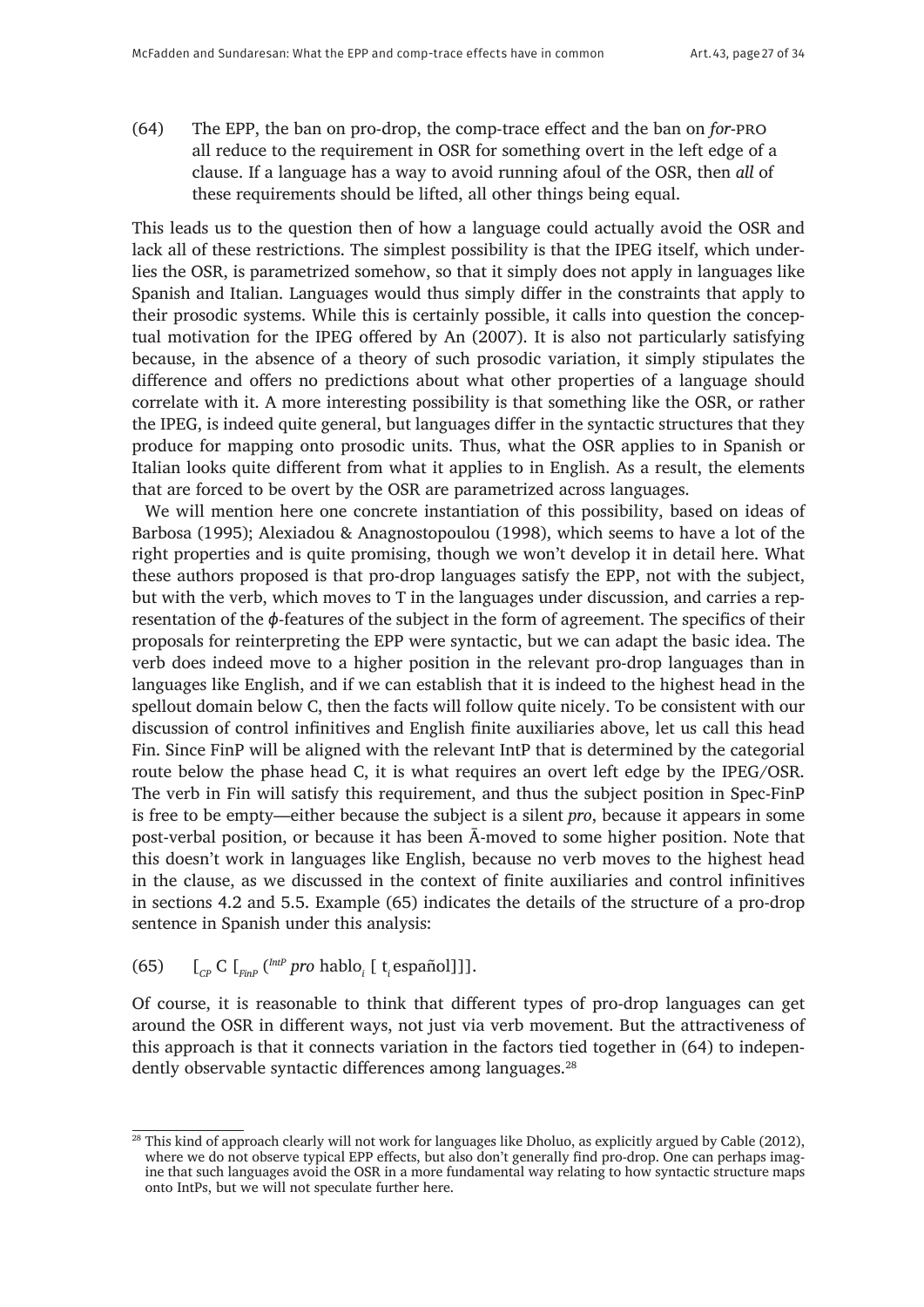More broadly, the approach to the English-style EPP here outlines a template that could be extended to phenomena in a number of languages, which don't necessarily involve subjects, but do boil down to a requirement for *something* to be overt in some edge position (essentially what Sigurðsson 2010, refers to as Filled Left Edge Effects). The details vary considerably from language to language and among specific instantiations in single languages, but they could all potentially be reduced to different applications of something like An's (2007) IPEG, requiring overt material to demarcate the edge of a prosodic constituent. The variation may be attributable to differences in which prosodic domain is relevant, what syntactic positions map onto the domains and what kinds of operations are available for moving things into and out of these positions and manipulating the size of the domains. We have argued here that the English EPP results from having the IPEG refer to IntP, with a left IntP boundary being mapped by default onto TP/FinP by the categorial route, coupled with (fairly general) syntactic movement of DPs to Spec-TP, *without* syntactic movement of any verbal elements as high as T/Fin.

But change any one of those pieces, and a different surface pattern will arise, e.g. a standard subject pro-drop pattern if we add V-to-T movement. Similarly, an IntP built at a higher level, coupled with particular patterns of verb movement, could be responsible for V2 patterns. The fact that both head and phrasal elements are relevant could also provide a way to approach the rather complex interactions between the positions of subjects and verbal elements in Celtic languages like Scottish Gaelic (see Thoms 2016, and citations there for some relevant data) which have thus far eluded successful analysis in terms of a traditional EPP. This approach may also offer a clue as to why it is specifically in *embedded* clauses that many partial pro-drop languages are more likely to allow subject pro-drop: root clauses are typically at the left edge of the utterance, hence their left edge generally aligns with an IntP. Embedded clauses, on the other hand, often have their edge internal to the utterance, which makes it possible for them to be parsed into an IntP containing material from the matrix clause, meaning that they will not necessarily be subject to the IPEG. Kučerová (2014) in particular presents intriguing data from Czech, Old French and Hebrew, among other languages, showing that pro-drop is generally possible there only when something other than the subject occupies material at the left edge of the clause.29 We also see a clear connection here, though there are important differences in assumptions, to the approach of Hamlaoui & Szendrői (2015), where IntPs generally map onto clauses, but there is flexibility in what syntactic constituent is involved, depending on how high in the structure verbal material is realized in the language.

# *6.2 Non-subject EPP satisfiers*

The fact that the OSR isn't really about subjects or even Spec-TP, but about the edge of IntP, is why certain subject positions are not required to be overt—they happen not to be at the edge of an IntP. We have seen this for certain kinds of non-finite clauses and for examples with *wh*-movement of the subject. An important prediction related to this is that we should also find cases where the usual subject position *is* at the edge of an IntP, but the subject need not overtly appear there, because something other than the subject is there which can satisfy the OSR. Certain expletives like *there* could be seen as instances of this pattern, and we've already argued as much for the infinitive marker *to* and now for verbs that have moved particularly high in languages like Spanish. Here we will look at some

<sup>&</sup>lt;sup>29</sup> Indeed, the differences we see in Kučerová's work and elsewhere between full and partial pro-drop languages drive home clearly that what matters is not the simple availability of a referential null subject like *pro*. Rather, languages seem to be able, to differing degrees and under different circumstances, to use things other than the subject to satisfy requirements for overt material along the lines of the IPEG or Sigurðsson's FLEE. This determines the extent to which they allow null subjects.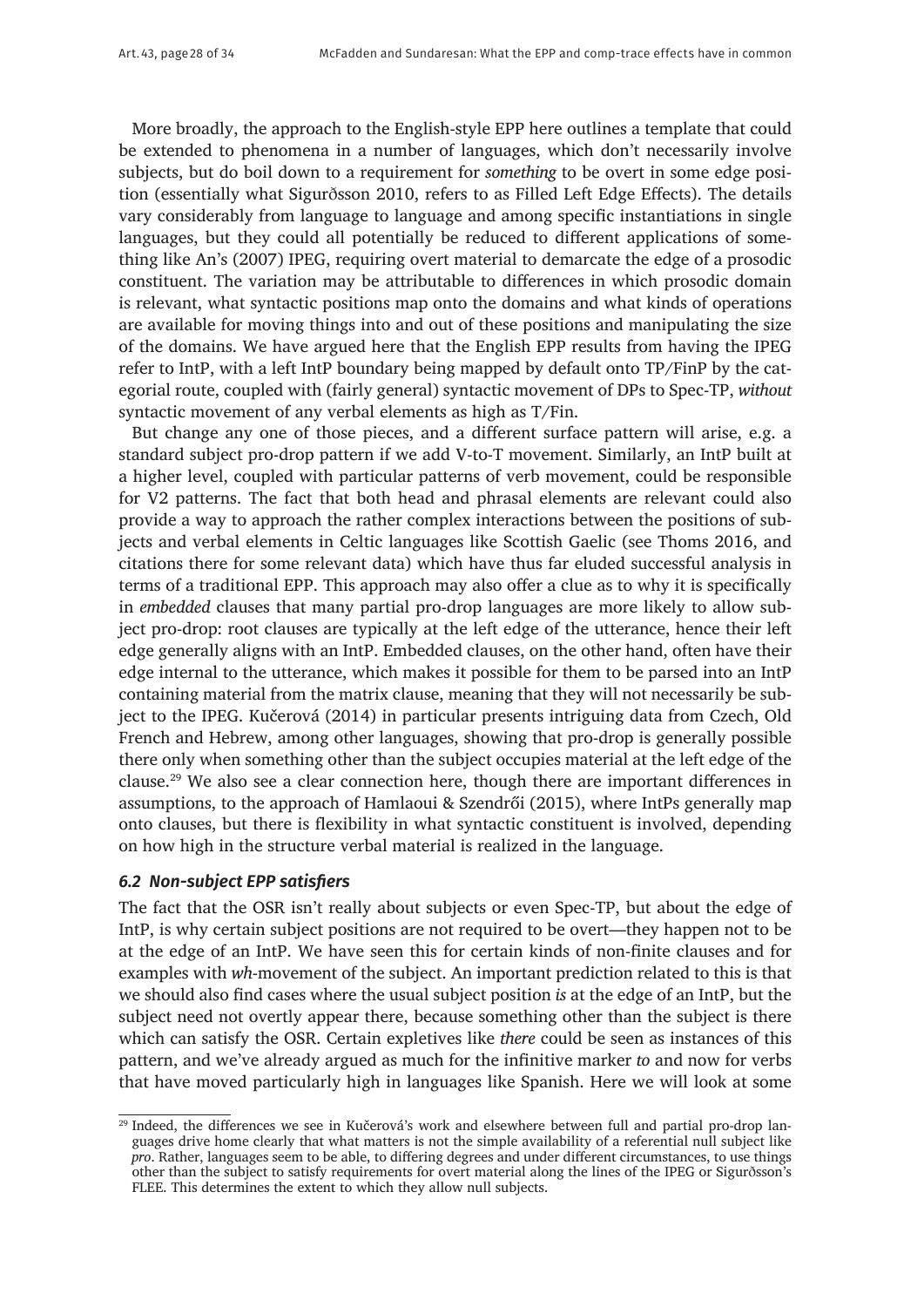suggestive evidence that the pattern is fairly general, as it should be, even in languages like English.

First, this offers a way to analyze locative inversion, in which a certain class of locative PPs can appear pre-verbally, with the expected subject appearing in a post-verbal position as in (66a). Largely parallel to this are also other cases where the subject is extraposed, but the usual subject position is filled by some other element, e.g. participle preposing in (66b) (Thoms & Walkden 2015), *so*-inversion in (66c) (Toda 2007) and comparatives with VP ellipsis in (66d) (Culicover & Winkler 2008):<sup>30</sup>

- (66) a. **Across the table** marched an army of ants.
	- b. **Sitting at the table** should be a bottle of wine chosen especially for you by the sommelier.
	- c. Our comments should be robust, and **so** should be our response.
	- d. John has bought more books **than** has Mary.

In all of these cases, there is evidence that the syntactic subject has been extraposed to a post-verbal position, yet the sentences are grammatical even without the insertion of an expletive. This strongly suggests that the various pre-verbal elements—the PP in (66a), the participial vP in (66b), *so* in (66c) and *than* in (66d)—are satisfying the EPP here, even though they do not otherwise behave like subjects. Note also that this is strongly reminiscent of the way that Holmberg (2000); Sigurðsson (2010) look at the phenomenon of Stylistic Fronting in Icelandic, as involving an adverbial or participial element moving up to an EPP position, essentially behaving like an expletive in clauses that lack an overt subject.

We can also use our approach as a way to understand some anomalous facts about what are typically regarded as sentential subjects, i.e. embedded clauses that appear in what looks like the subject position of the matrix clause, as in (67a). According to various diagnostics, these don't actually seem to behave like real subjects in Spec-TP. For example, they don't participate in subject-auxiliary inversion, and in fact can't appear in interrogative matrix clauses, as shown in (67b):

- (67) a. [That Medea killed her children] upset Jason.
	- b. \*Did [that Medea killed her children] upset Jason?

Nonetheless, these clauses must satisfy the EPP for the matrix clause, since no expletive is required (or even allowed) to accompany them:

- (68) a. \*It/there [that Medea killed her children] upset Jason.
	- b. \*[That Medea killed her children] it/there upset Jason.

This makes sense under our analysis as long as these clauses are in the left edge of the IntP, even if they fail to count as subjects for some other reason. Finally, our approach may also be a way to understand why no expletive subject is required (or, again, allowed) in a certain kind of parenthetical with *as*:

(69) Irene was drunk, as (\*it) was clear from her slurred speech.

Postal (2004) argues convincingly that *as* isn't the subject here, yet seems to satisfy the EPP. For us, the grammaticality of (69) follows quite simply, since the left edge of IntP is overtly filled by *as*, satisfying the OSR.

<sup>30</sup> See Thoms & Walkden (2015) for summarizing discussion of these structures and evidence regarding the position and subject status of the various components, with references. Thanks again to Gary Thoms for pointing us to the relevance of the additional constructions that parallel locative inversion.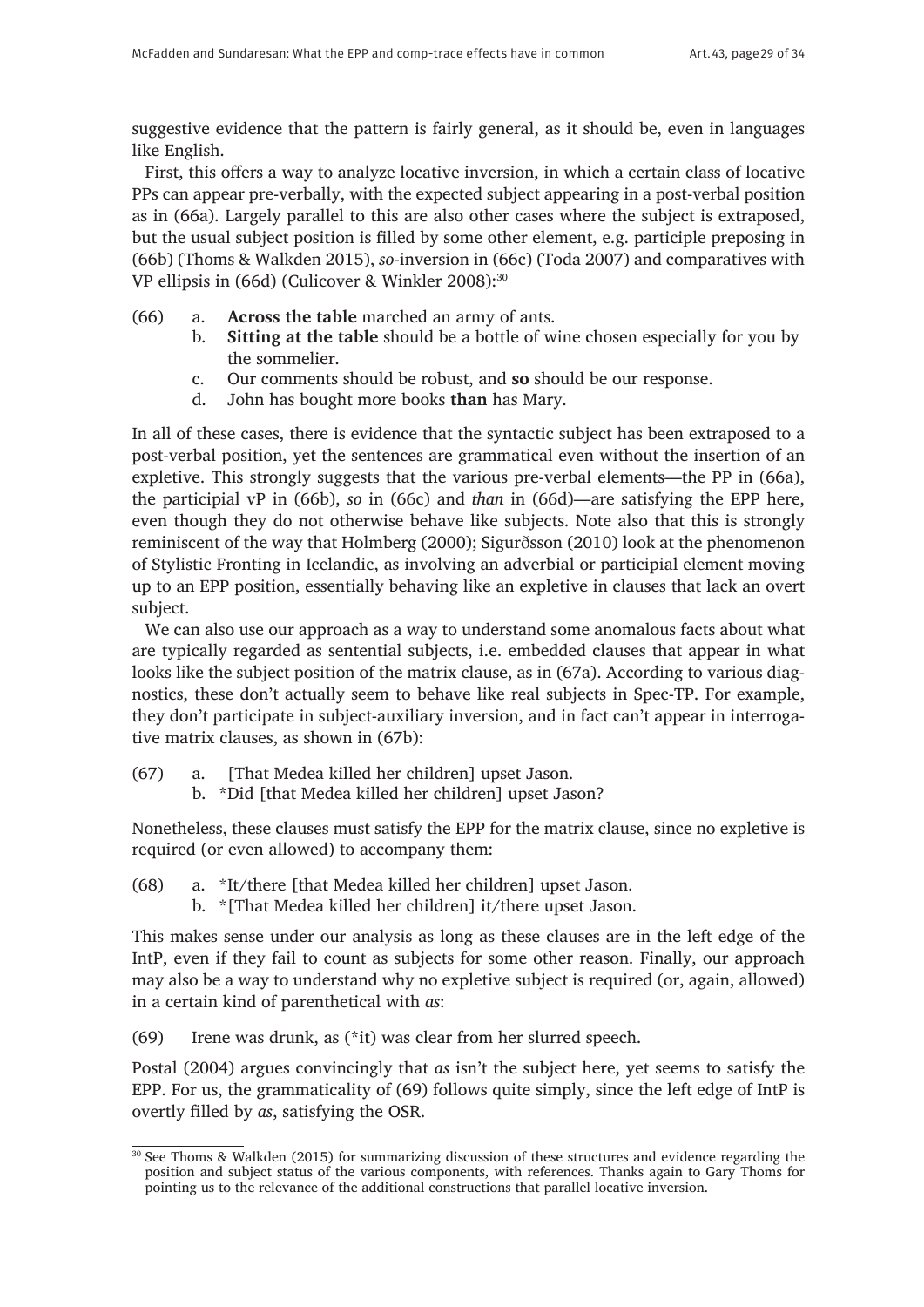It goes beyond what we can tackle in this paper to propose specific analyses for the syntactic patterns presented in this subsection, and indeed there is good reason to think that they differ in their details. What they all have in common is that they involve an overt non-subject, appearing in a clause-initial position (or positions) that may not be the actual subject position in Spec-TP, but is in our terms at the left edge of the relevant IntP, and thus is relevant for the OSR. What we *can* say is that this position is distinct from the position(s) occupied by clause-initial adverbials, since as noted in section 5.4 above, the latter are *not* able to satisfy the OSR. Rather, this must be a functional position projected in the left periphery of the clause that can exceptionally be filled by something other than the subject.<sup>31</sup> The ways in which the specific elements described here find their way into that position may well be language- or even construction-specific, but they all have in common the fact that they provide a way to satisfy the OSR without an overt subject in the normal position.

# **7 Back to the modularity problem**

We hope to have shown that a prosodic characterization of the configuration ruled out by the EPP gets the basic facts right and can also be fruitfully extended to explain other phenomena like the comp-trace effect. However, this just serves to underline the issues for modularity that we laid out in Section 3 and summarized in (25). With the specific formulation we have adopted in the OSR, there can be no doubt that it must apply after spellout on the PF branch, as it makes crucial reference to overtness and to the intonational phrase, a category in the prosodic hierarchy. And yet, as discussed in section 3.2, core EPP-satisfying operations like DP movement to Spec-TP must apply in the narrow syntax, *before* spellout. If these operations are to be truly *driven* by the EPP, then we run into problems with our standard architectural assumptions of modularity and cyclicity.

At this point, we see three potential ways to deal with this problem:

- **I. Phonology in syntax:** Change our theoretical assumptions, so that the syntax *does* have access to the relevant phonological information.
- **II. Split movement across syntax & PF:** Motivate a reanalysis of EPP-satisfying movement in a way that initiates movement in the syntax but has its output depend on PF considerations.
- **III. Overgenerate & filter:** Decouple DP movement from the EPP, insisting that while it may be EPP *satisfying*, it is not EPP *driven*. Movement occurs for syntactic reasons, and PF is left to interpret the structures output by syntax, filtering out ones that do not satisfy constraints like the EPP.

Particularly relevant versions of the first two alternatives have been proposed in the literature. Richards (2016) is an exploration of Option 1, for the EPP along with other phenomena, and Bobaljik (2002) develops a version of Option 2 for other empirical phenomena that present similar modularity issues. For reasons of space, we do not discuss these approaches here here, but the reader is referred to McFadden & Sundaresan (2017) for a detailed exploration of their ramifications. There, we ultimately argue that a version of Option 3 looks the most promising based on our current understanding. At this stage, this is a tentative conclusion, and we would like to stress that the choice among these options is ultimately orthogonal to the argument that the EPP applies at PF, and even to the specific characterization we have proposed in the form of the OSR.

<sup>&</sup>lt;sup>31</sup> The behavior of adverbials in Stylistic Fronting in Scandinavian is in a sense the exception that proves the rule—they are able to satisfy some version of the OSR, not simply as adverbials, but because in these languages, unlike in English, there is a syntactic movement operation that can apply to them—and crucially also other elements like participles—to bring them into the relevant position at the left edge.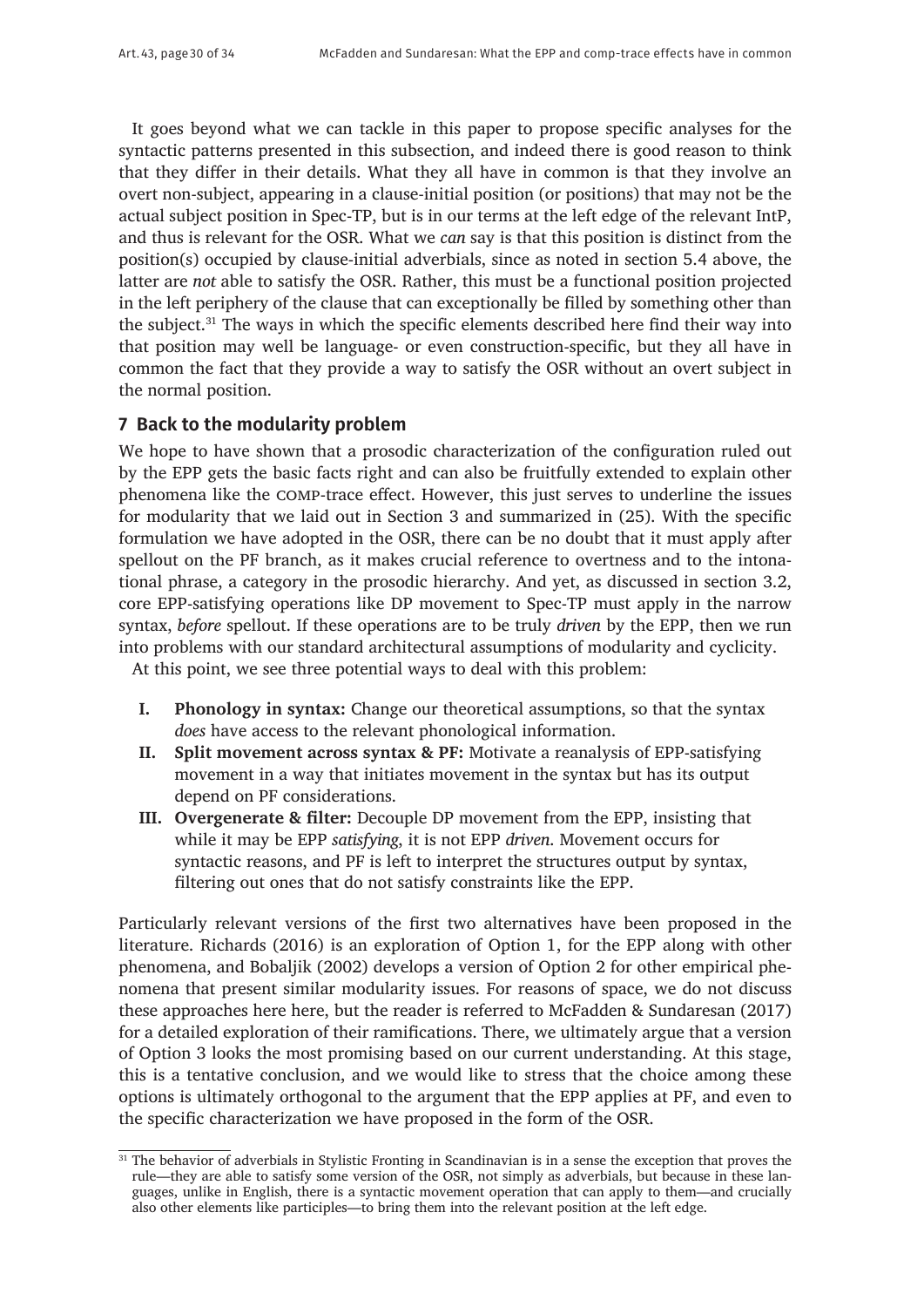# **Abbreviations**

 $1 =$  first person,  $2 =$  second person,  $3 = 3$ rd person,  $FUT =$  future,  $INF =$  infinitive,  $PL$  = plural, SBJV = subjunctive, SG = singular, IntP = Intonational Phrase, IPEG = Intonational Phrase Edge Generalization, NOC = Non-Obligatory Control,  $OC = Obligatory Control, OSR = Overt Subject Required, PIC = Phase Imperability$ **Condition** 

# **Acknowledgements**

Thanks first to Dennis Ott and Radek Šimík, organizers of the workshop at the DGfS annual meeting in 2015, which provided an impetus for us to move forward on this project, and editors of this *Glossa* Special Collection. We received very helpful feedback on earlier versions of this work from our colleagues at ZAS and the University of Leipzig, in particular from Fatima Hamlaoui and Fabian Heck, and from the audiences at internal colloquium talks at both institutions. Gary Thoms read an early draft of the paper and sent us very detailed and extremely helpful comments for which we are grateful. Finally, the current version of the paper has benefited considerably from the detailed comments and criticisms of three anonymous reviewers.

# **Competing Interests**

The authors have no competing interests to declare.

# **References**

Adger, David. 2003. Stress and phasal syntax. *Linguistic Analysis* 33. 238–266.

- Alexiadou, Artemis & Elena Anagnostopoulou. 1998. Parametrizing AGR: Word order, V-movement and EPP-checking. *Natural Language and Linguistic Theory* 16. 491–539. DOI: <https://doi.org/10.1023/A:1006090432389>
- An, Duk-Ho. 2007. Clauses in noncanonical positions at the syntax-phonology interface. *Syntax* 10. 38–79. DOI:<https://doi.org/10.1111/j.1467-9612.2007.00096.x>
- Arsenijević, Boban. 2009. Clausal complementation as relativization. *Lingua* 119. 39–50. DOI: <https://doi.org/10.1016/j.lingua.2008.08.003>
- Barbosa, Pilar. 1995. *Null subjects*. Cambridge, MA: MIT dissertation.
- Barros, Matt, Patrick Elliot & Gary Thoms. 2014. There is no island repair. Ms., Rutgers, UCL and Edinburgh.
- Biberauer, Theresa, Anders Holmberg, Ian Roberts & Michelle Sheehan (eds.). 2010. *Parametric variation: Null subjects in Minimalist theory*. Cambridge: Cambridge University Press.
- Bobaljik, Jonathan David. 2002. A-chains at the PF-interface: Copies and 'covert' movement. *Natural Language and Linguistic Theory* 20. 197–267. DOI: [https://doi.](https://doi.org/10.1023/A:1015059006439) [org/10.1023/A:1015059006439](https://doi.org/10.1023/A:1015059006439)
- Bobaljik, Jonathan David & Susi Wurmbrand. 2013. Suspension across domains. In Ora Matushansky & Alex Marantz (eds.), *Distributed morphology today: Morphemes for Morris Halle*. Cambridge, MA: MIT Press. DOI: [https://doi.org/10.7551/mit](https://doi.org/10.7551/mitpress/9780262019675.003.0011)[press/9780262019675.003.0011](https://doi.org/10.7551/mitpress/9780262019675.003.0011)
- Bošković, Željko & Howard Lasnik. 2003. On the distribution of null complementizers. *Linguistic Inquiry* 34. 527–546. DOI:<https://doi.org/10.1162/002438903322520142>
- Bresnan, Joan. 1977. Variables in the theory of transformations. In Peter Culicover, Thomas Wasow & Adrian Akmajian (eds.), *Formal syntax*, 157–196. New York: Academic Press.
- Brillman, Ruth & Aron Hirsch. to appear. An anti-locality account of English subject/nonsubject asymmetries. In *Proceedings from the 50th annual meeting of the Chicago Linguistic Society*.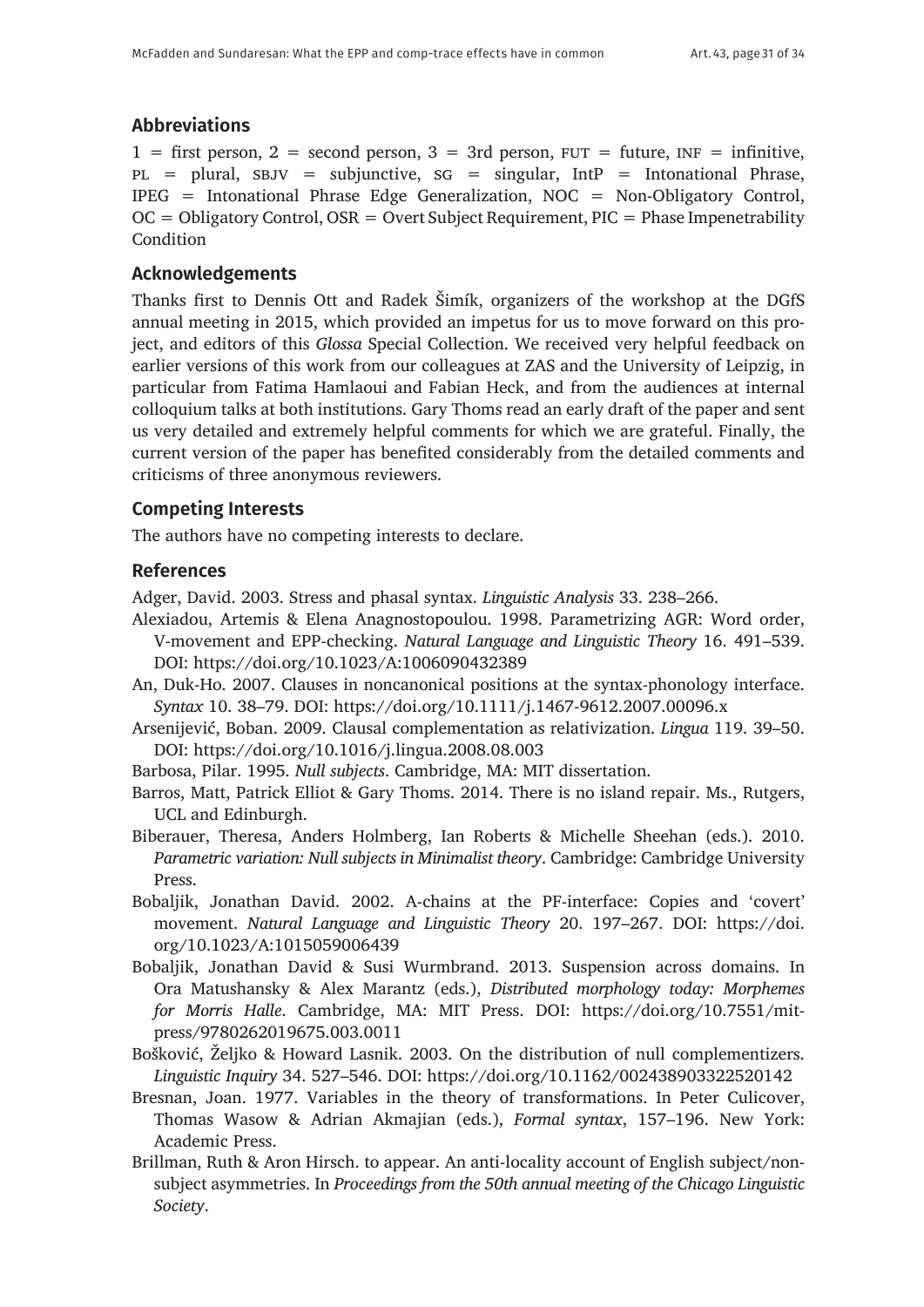- Bruening, Benjamin. 2009. The *That*-trace effect is not about extraction. *Slides from presentation at University of Delaware Prosody Meeting*.
- Cable, Seth. 2012. The optionality of movement and EPP in Dholuo. *Natural Language and Linguistic Theory* 30. 651–697. DOI: <https://doi.org/10.1007/s11049-012-9172-6>

Chomsky, Noam. 1981. *Lectures on government and binding*. Dordrecht: Foris.

Chomsky, Noam. 2001. Derivation by phase. In Michael Kenstowicz (ed.), *Ken Hale: A life in language*. Cambridge, MA: MIT Press.

Chomsky, Noam & Howard Lasnik. 1977. Filters and control. *Linguistic Inquiry* 8. 425–504.

Culicover, Peter & Susanne Winkler. 2008. English focus inversion. *Journal of Linguistics* 44. 625–658. DOI: <https://doi.org/10.1017/S0022226708005343>

- de Chene, Brent. 1995. *Complementizer-trace* effects and the ECP. *Geneva Generative Papers* 3. 1–4.
- den Dikken, Marcel. 2007. Phase Extension: Contours of a theory of the role of head movement in phrasal extraction. *Theoretical Linguistics* 33. 1–41. DOI: [https://doi.](https://doi.org/10.1515/TL.2007.001) [org/10.1515/TL.2007.001](https://doi.org/10.1515/TL.2007.001)

Doherty, Cathal. 2000. *Clauses without "that": The case for bare sentential complementation in English*. New York: Garland.

- Douglas, Jamie. 2017. Unifying the *that*-trace and anti-*that*-trace effects. *Glossa* 2 60. 1–28.
- Erlewine, Michael Yoshitaka. 2016. Anti-locality and optimality in Kaqchikel agent focus. *Natural Language and Linguistic Theory* 34. 429–479. DOI: [https://doi.org/10.1007/](https://doi.org/10.1007/s11049-015-9310-z) [s11049-015-9310-z](https://doi.org/10.1007/s11049-015-9310-z)
- Fox, Danny & David Pesetsky. 2005. Cyclic linearization of syntactic structure. *Theoretical Linguistics* 31. 1–45. DOI: <https://doi.org/10.1515/thli.2005.31.1-2.1>
- Gallego, Ángel. 2010. *Phase theory*. Amsterdam: John Benjamins. DOI: [https://doi.](https://doi.org/10.1075/la.152) [org/10.1075/la.152](https://doi.org/10.1075/la.152)
- Halle, Morris & Alec Marantz. 1993. Distributed morphology and the pieces of inflection. In Ken Hale & Samuel Jay Keyser (eds.), *The view from building 20: Essays in linguistics in honor of Sylvain Bromberger*. Cambridge, MA: MIT Press.
- Hamlaoui, Fatima & Kriszta Szendrői. 2015. A flexible approach to the mapping of intonational phrases. *Phonology* 32. 79–110. DOI: [https://doi.org/10.1017/](https://doi.org/10.1017/S0952675715000056) [S0952675715000056](https://doi.org/10.1017/S0952675715000056)
- Henry, Alison. 1992. Infinitives in a *for-to* dialect. *Natural Language and Linguistic Theory* 10. 279–301. DOI: <https://doi.org/10.1007/BF00133814>
- Holmberg, Anders. 2000. Scandinavian stylistic fronting: How any category can become an expletive. *Linguistic Inquiry* 31. 445–483. DOI: [https://doi.](https://doi.org/10.1162/002438900554406) [org/10.1162/002438900554406](https://doi.org/10.1162/002438900554406)
- Hornstein, Norbert. 1999. Movement and control. *Linguistic Inquiry* 30. 69–96. DOI: <https://doi.org/10.1162/002438999553968>
- Jouitteau, Mélanie. 2008. The Brythonic Reconciliation. In *Linguistic variation yearbook 2007*, 163–200. Amsterdam: John Benjamins.
- Kahnemuyipour, Arsalan. 2009. *The syntax of sentential stress*. Oxford University Press. DOI:<https://doi.org/10.1093/acprof:oso/9780199219230.001.0001>
- Kandybowicz, Jason. 2006. *Comp-Trace* effects explained away. In Donald Baumer, David Montero & Michael Scanlon (eds.), *Proceedings of the 25th West Coast Conference on Formal Linguistics*, 220–228.
- Kučerová, Ivona. 2014. The syntax of null subjects. *Syntax* 17. 132–167. DOI: [https://doi.](https://doi.org/10.1111/synt.12015) [org/10.1111/synt.12015](https://doi.org/10.1111/synt.12015)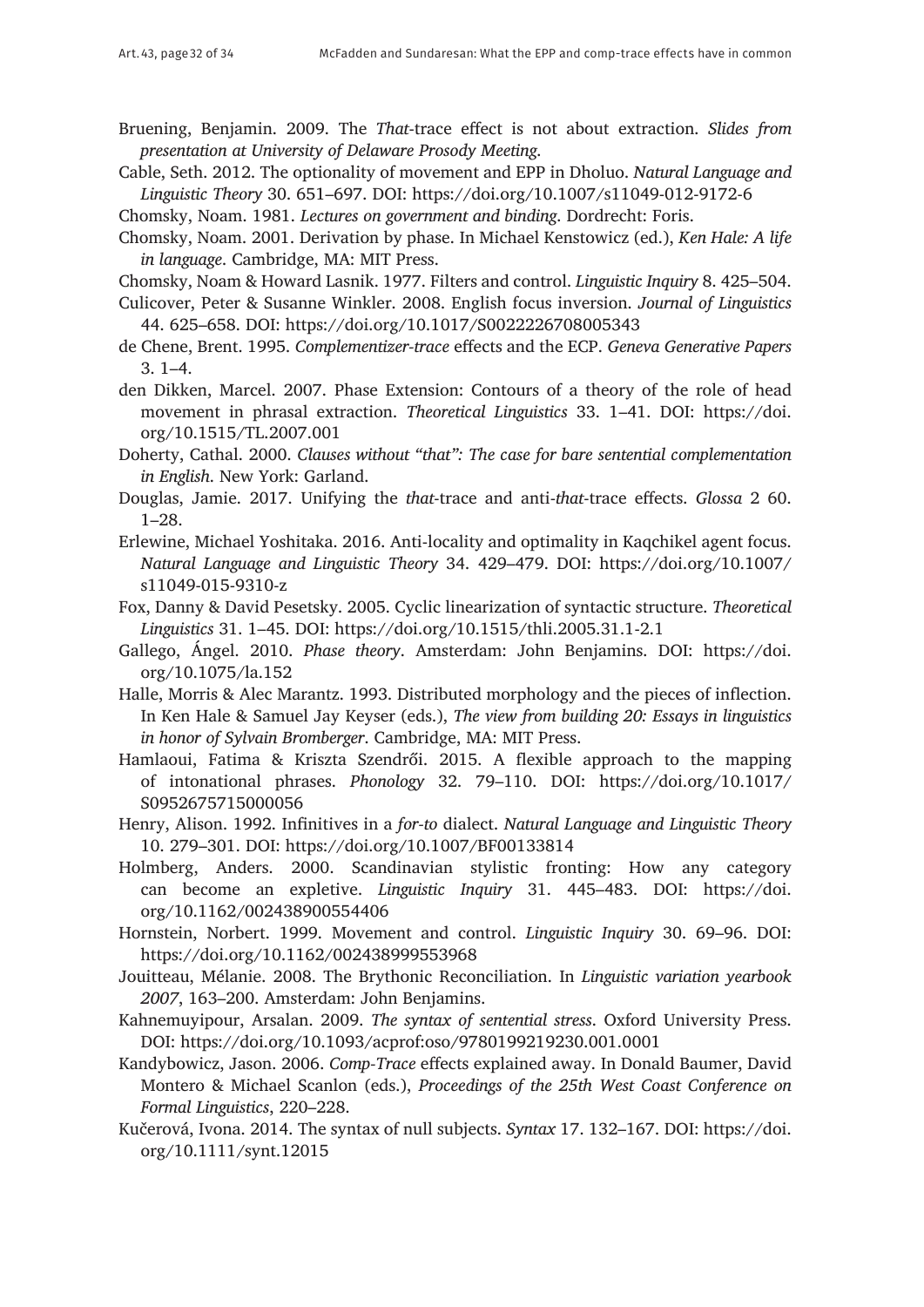- Landau, Idan. 2006. Severing the distribution of PRO from Case. *Syntax* 9. 32–66. DOI: <https://doi.org/10.1111/j.1467-9612.2006.00084.x>
- Landau, Idan. 2007. EPP extensions. *Linguistic Inquiry* 38. 485–523. DOI: [https://doi.](https://doi.org/10.1162/ling.2007.38.3.485) [org/10.1162/ling.2007.38.3.485](https://doi.org/10.1162/ling.2007.38.3.485)
- Marantz, Alec. 1991. Case and licensing. In *ESCOL '91: Proceedings of the Eighth Eastern States Conference on Linguistics*, 234–253.
- Martin, Roger. 2001. Null case and the distribution of PRO. *Linguistic Inquiry* 32. 141–166. DOI: <https://doi.org/10.1162/002438901554612>
- McFadden, Thomas. 2004. *The position of morphological case in the derivation: A study on the syntax-morphology interface*. Philadelphia, PA: University of Pennsylvania dissertation.
- McFadden, Thomas. 2012. *For* in English infinitives has nothing to do with Case. In *Linguists of tomorrow: Selected papers from the 1st Cyprus postgraduate conference in theoretical and applied linguistics*. Newcastle upon Tyne: Cambridge Scholars Publishing.
- McFadden, Thomas. 2014. On subject reference and the cartography of clause types: A commentary on the paper by Biswas. *Natural Language and Linguistic Theory* 32. 115–135. DOI: <https://doi.org/10.1007/s11049-013-9218-4>
- McFadden, Thomas & Sandhya Sundaresan. under review. Unifying OC PRO, NOC PRO and *pro*. *The Linguistic Review* GLOW 2016 special issue.
- McFadden, Thomas & Sandhya Sundaresan. 2017. Unifying EPP and comp-trace effects: Constraints on silent elements at the edge. Ms., ZAS (Berlin) and University of Leipzig. <http://ling.auf.net/lingbuzz/003428>.
- Merchant, Jason. 2001. *The syntax of silence: Sluicing, islands, and the theory of ellipsis*. Oxford: Oxford University Press.
- Pesetsky, David. to appear. Complementizer-trace effects. In Martin Everaert & Henk van Riemsdijk (eds.), *Companion to syntax*. Hoboken, NJ: Wiley-Blackwell 2nd edn. DOI: <https://doi.org/10.1002/9781118358733.wbsyncom108>
- Pesetsky, David & Esther Torrego. 2001. T-to-C movement: Causes and consequences. In Michael Kenstowicz (ed.), *Ken Hale: A life in language*. Cambridge, MA: MIT Press.
- Postal, Paul. 2004. *Skeptical linguistic essays*. Oxford: Oxford University Press.
- Richards, Norvin. 2003. Why there is an EPP. *Gengo Kenkyu* 123. 221–256.
- Richards, Norvin. 2016. *Contiguity theory*. Cambridge, MA: MIT Press. DOI: [https://doi.](https://doi.org/10.7551/mitpress/9780262034425.001.0001) [org/10.7551/mitpress/9780262034425.001.0001](https://doi.org/10.7551/mitpress/9780262034425.001.0001)
- Rizzi, Luigi. 1982. *Issues in Italian syntax*. Dordrecht: Foris. DOI: [https://doi.](https://doi.org/10.1515/9783110883718) [org/10.1515/9783110883718](https://doi.org/10.1515/9783110883718)
- Salzmann, Martin, Jana Häussler, Josef Bayer & Markus Bader. 2013. *That*-trace effects without traces. An experimental investigation. In *Proceedings of NELS 42*, 149–162.
- Sato, Yosuke & Yoshihito Dabashi. 2016. Prosodic phrasing and the *that*-trace effect. *Linguistic Inquiry* 47. 333–349. DOI: [https://doi.org/10.1162/LING\\_a\\_00213](https://doi.org/10.1162/LING_a_00213)
- Selkirk, Elisabeth. 2011. The syntax-phonology interface. In John Goldsmith, Jason Riggle & Alan Yu (eds.), *The handbook of phonological theory*, 435–484. Oxford: Blackwell 2nd edn. DOI: <https://doi.org/10.1002/9781444343069.ch14>
- Sigurðsson, Halldór Ármann. 2008. The case of PRO. *Natural Language and Linguistic Theory* 26. 403–450. DOI: <https://doi.org/10.1007/s11049-008-9040-6>
- Sigurðsson, Halldór Ármann. 2010. On EPP effects. *Studia Linguistica* 64. 159–189. DOI: <https://doi.org/10.1111/j.1467-9582.2010.01171.x>
- Svenonius, Peter. 2002. Introduction. In Peter Svenonius (ed.), *Subjects, expletives, and the EPP*, 3–28. Oxford: Oxford University Press.